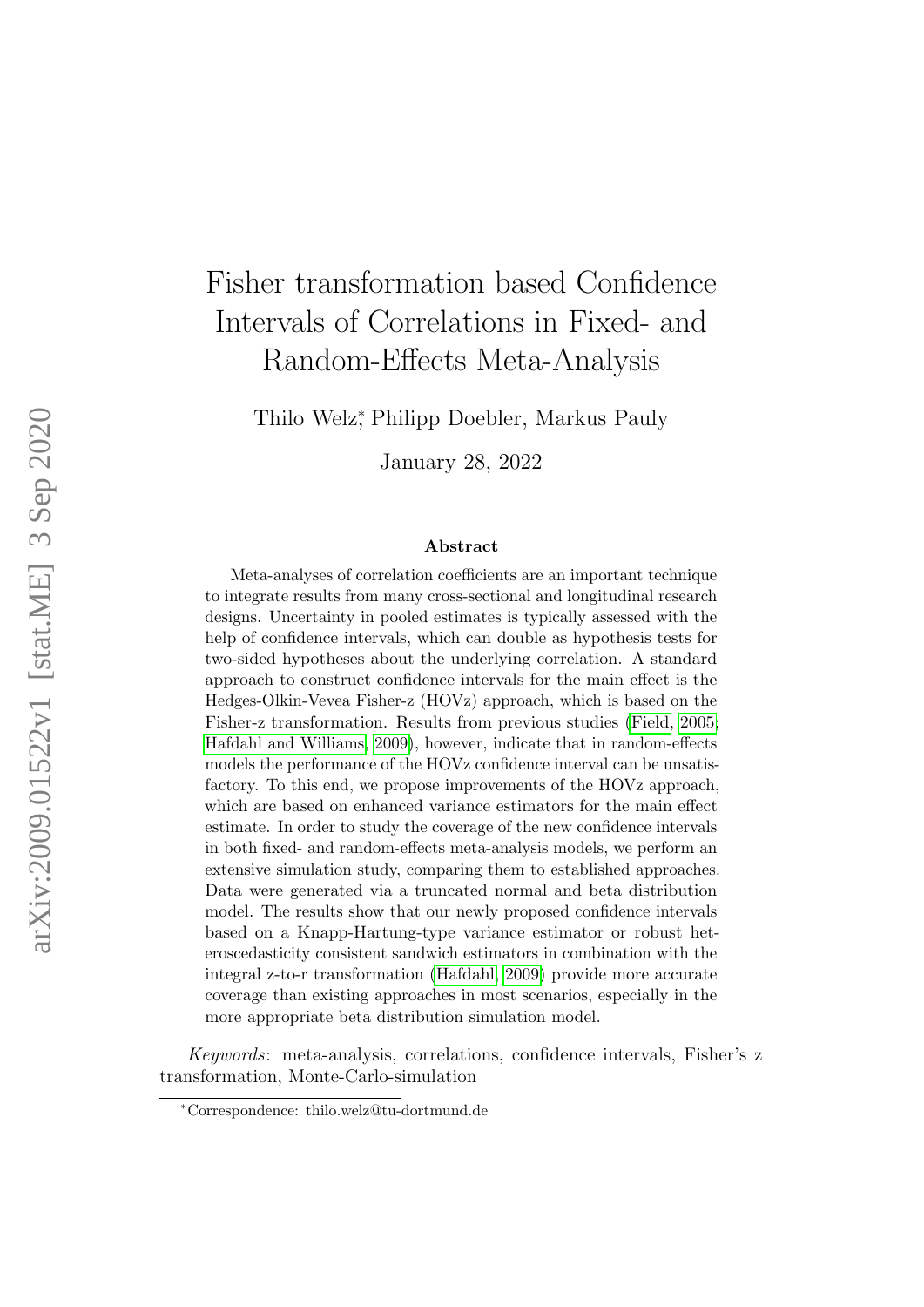### 1 Introduction

Quantifying the association of metric variables with the help of the Pearson correlation coefficient is a routine statistical technique to understand patterns of association. It is a basic ingredient of the data analysis of many cross-sectional and longitudinal designs, and is also indispensable for various psychometric and factor analytic techniques. When several reports are available for comparable underlying populations, meta-analytic methods allow to pool the available evidence [\(Hedges and Olkin, 1985;](#page-24-1) [Hunter and Schmidt,](#page-24-2) [2004\)](#page-24-2), resulting in more stable and precise estimates.

Systematic reviews based on meta-analyses of correlations are among the most cited in I/O-psychology, clinical psychology and educational psychology (e.g. [Barrick and Mount, 1991;](#page-23-2) [Aldao et al., 2010;](#page-23-3) [Sirin, 2005,](#page-26-0) each with several thousand citations), and the methodological monograph on pooling correlations of [Hunter and Schmidt](#page-24-2) [\(2004\)](#page-24-2) is approaching 10,000 citations on Google Scholar at the time of writing this article. In addition, pooled correlations are the basis for meta-analytic structural equation modeling (e.g., [Cheung, 2015;](#page-23-4) [Jak, 2015\)](#page-24-3), and registered replication efforts pool correlations to re-assess findings of others (e.g., [Open Science Collaboration, 2015\)](#page-25-0).

### 1.1 The importance of confidence intervals for pooled correlations

[Schulze](#page-25-1) [\(2004\)](#page-25-1) provides a comprehensive summary of fixed- and random-effects meta-analysis of correlations. The most well known approaches are based on Fisher's z-transformation [\(Hedges and Olkin, 1985;](#page-24-1) [Field, 2001,](#page-23-5) [2005;](#page-23-0) [Hafdahl](#page-24-0) [and Williams, 2009\)](#page-24-0) or on direct synthesis of correlations via the Hunter-Schmidt method [\(Hunter and Schmidt, 1994;](#page-24-4) [Schulze, 2004\)](#page-25-1). Regardless of the method and the purpose of the meta-analysis, the point estimate of the correlation is to be accompanied by an estimate of its uncertainty, i.e., a standard error (SE) or a confidence interval (CI). Since the absolute value of a correlation is bounded by one, a CI might be asymmetric in this context, i.e., not centered around the point estimate. Also, CIs are often more useful than SEs, because a null hypothesis of the form  $H_0$ :  $\rho = \rho_0$  can be rejected at level  $\alpha$ , if an  $(1-\alpha)$ -CI does not include  $\rho_0$  (duality of hypothesis testing and CIs). A CI's coverage is ideally close to the nominal  $(1-\alpha)$ -level, e.g., a multi-center registered replication report does neither want to rely on an anti-conservative (too narrow) CI that is overly prone to erroneously rejecting previous research, nor on a conservative (too wide) CI lacking statistical power to refute overly optimistic point estimates. Despite methodological developments since the late 70s, the choice of a CI for a pooled correlation should be a careful one: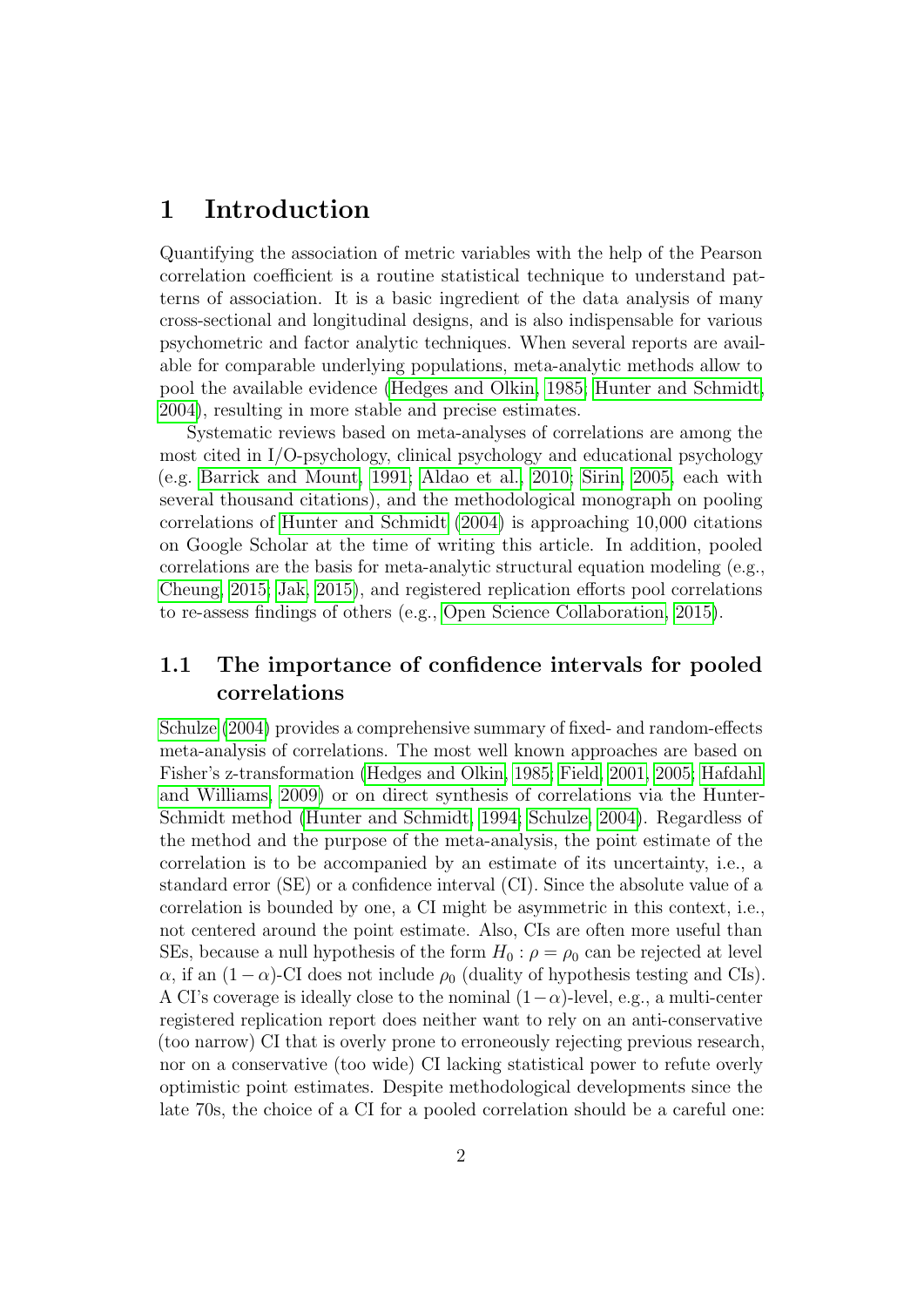Simulation experiments reported in this article reinforce the finding that CIs are too liberal when heterogeneity is present. The main objective of this paper is a systematic investigation of competing methods, especially when moderate or even substantial amounts of heterogeneity are present, promising refined meta-analytic methods for correlations, especially those based on the Fisher z-transformation. The remainder of the introduction reviews results for (z-transformation based) pooling, and briefly introduces relevant methods for variance estimation.

#### 1.2 Pooling (transformed) correlation coefficients

A line of research summarized in [Hunter and Schmidt](#page-24-4) [\(1994\)](#page-24-4) pools correlation coefficients on the original scale from  $-1$  to 1. One of the merits of the Hunter-Schmidt (HS) Methodology is a clear rationale for artefact corrections, i.e., correlations are disattenuated for differences at the primary report level in reliability or variable range. While this part of the HS methodology is beyond the scope of the current paper, CIs originating from [Osburn and](#page-25-2) [Callender](#page-25-2) [\(1992\)](#page-25-2) are studied here as an HS-based reference method, which were also studied by [Field](#page-23-0) [\(2005\)](#page-23-0).

Fisher's z-transformation (=areatangens hyperbolicus) maps the open interval  $(-1, 1)$  to the real number line. Working with z values of correlations avoids problems arising at the bounds and makes normality assumptions of some meta-analytic models more plausible [\(Hedges and Olkin, 1985\)](#page-24-1). [Field](#page-23-5) [\(2001\)](#page-23-5) presents a systematic simulation study, and describes scenarios with a too liberal behavior of the HS methodology, but also reports problems with *z*-transformed pooled values. A simulation strategy is also at the core of [Field](#page-23-0) [\(2005\)](#page-23-0), who places a special emphasis on heterogeneous settings. He finds similar point estimates for z-transformation based and HS pooling, with the CIs from the HS method too narrow in the small sample case. The simulation study of [Hafdahl and Williams](#page-24-0) [\(2009\)](#page-24-0) includes a comprehensive account of random-effects modeling and related sources of bias in point estimates. Focusing on point estimation, [Hafdahl and Williams](#page-24-0) [\(2009\)](#page-24-0) defend z-transformed pooling, but [Hafdahl](#page-23-1) [\(2009\)](#page-23-1) recommends the integral z-to-r transformation as a further improvement. In the spirit of [Hafdahl and Williams](#page-24-0) [\(2009\)](#page-24-0), the current paper focuses on variance estimators and resulting CIs, especially in the case of heterogeneity.

#### 1.3 Estimating between study variance

All CIs studied here are of the form  $g(\hat{\theta} \pm \hat{\sigma}_{\hat{\theta}})$ , for an appropriate backtransformation  $g$  (which is not needed in the HS approach), a point estimator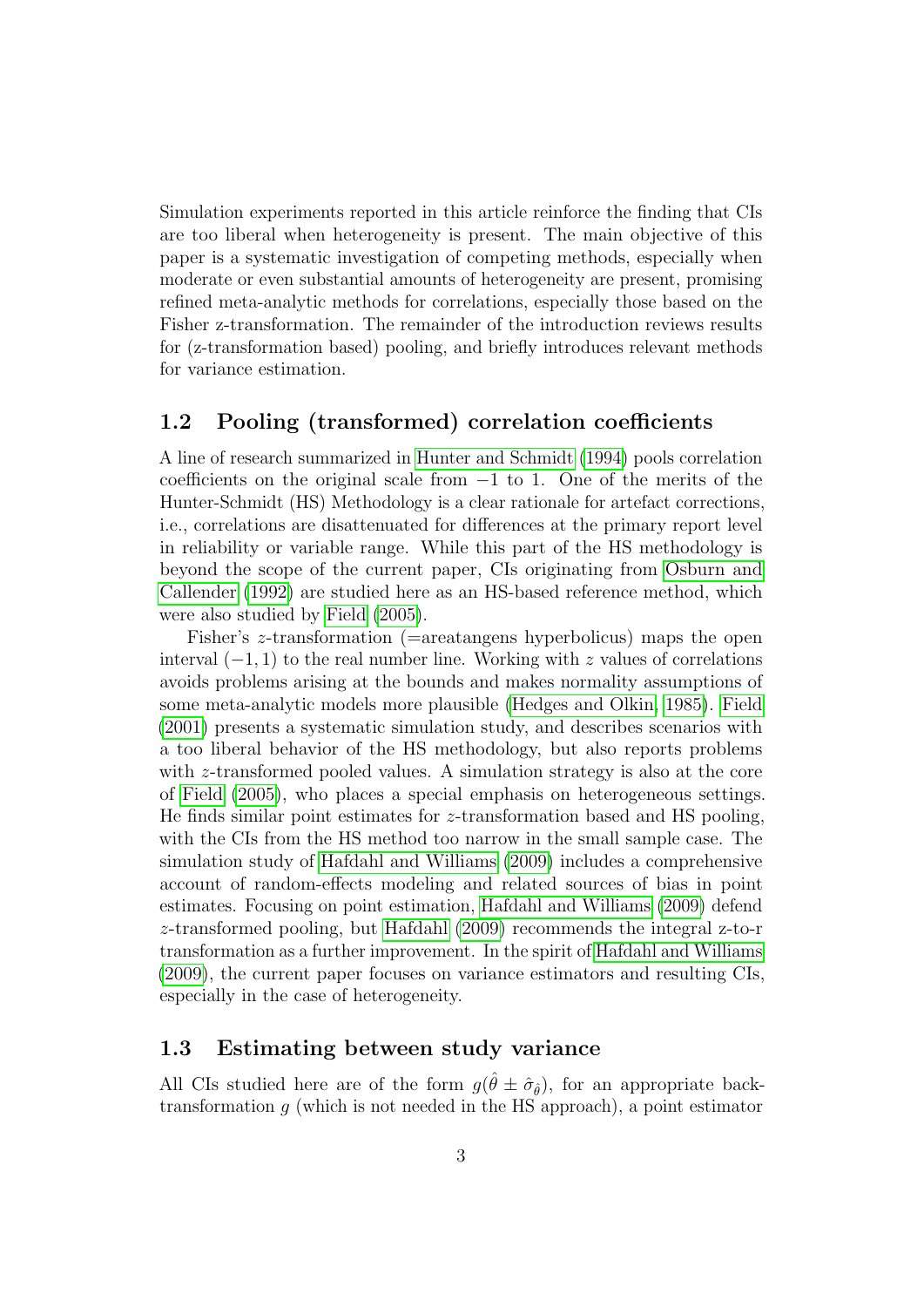$\hat{\theta}$  and its SE estimator  $\hat{\sigma}_{\hat{\theta}}$ , which depends on the between-study variance estimation. The CI's quality will depend on an appropriate choice. In other words, especially when primary reports are heterogeneous and the underlying study-specific true correlations vary, good estimators of the between study variance are needed to obtain neither too wide nor too narrow CIs.

The comprehensive study of [Veroniki et al.](#page-26-1) [\(2016\)](#page-26-1) supports restricted maximum likelihood estimation (REML) as a default estimator of the between study variance. Since large values of the mean correlation cause REML convergence problems, the robust two-step [Sidik and Jonkman](#page-25-3) [\(2006\)](#page-25-3) estimator is adopted here. Recently, [Welz and Pauly](#page-26-2) [\(2020\)](#page-26-2) showed that in the context of meta-regression, the Knapp-Hartung-adjustment [\(Hartung, 1999;](#page-24-5) [Hartung](#page-24-6) [and Knapp, 2001,](#page-24-6) KH henceforth) aided (co-)variance estimation, motivating to include KH-type CIs in the subsequent comparison.

Less well known in the meta-analysis literature are bootstrap methods for variance estimation, which are not necessarily based on a parametric assumption for the random effects distribution. The [Wu](#page-26-3) [\(1986\)](#page-26-3) Wild Bootstrap (WBS) intended for heteroscedastic situations is evaluated here. Bootstrapping is complemented by Sandwich estimators (heteroscedasticity consistent, HC; [White, 1980\)](#page-26-4) that [Viechtbauer et al.](#page-26-5) [\(2015\)](#page-26-5) introduced in the field of meta-analysis. Recently, a wide range of HC estimators were calculated by [Welz and Pauly](#page-26-2) [\(2020\)](#page-26-2), whose comparison also includes the more recent HC4 and HC5 estimators [\(Cribari-Neto and Zarkos, 2004;](#page-23-6) [Cribari-Neto et al.,](#page-23-7) [2007\)](#page-23-7). In sum, the following comparison includes a comprehensive collection of established and current variance estimators and resulting CIs.

In Section 2 we introduce the relevant models and procedures for metaanalyses of correlations with more technical detail, as well as our proposed refinements. In Section 3 we perform an extensive simulation study and present the results. An illustrative data example on the association of conscientiousness (in the sense of the NEO-PI-R; [Costa Jr and McCrae, 1985,](#page-23-8) [2008\)](#page-23-9) and medication adherence [\(Molloy et al., 2013\)](#page-25-4) is presented in Section 4. We finally close with a discussion of our findings and give an outlook for future research.

# 2 Meta-analyses of Pearson correlation coefficients

For a bivariate metric random vector  $(X, Y)$  with existing second moments the correlation coefficient  $\rho = \text{Cov}(X, Y) / \sqrt{\text{Var}(X) \text{Var}(Y)}$  is usually estimated with the (Pearson) correlation coefficient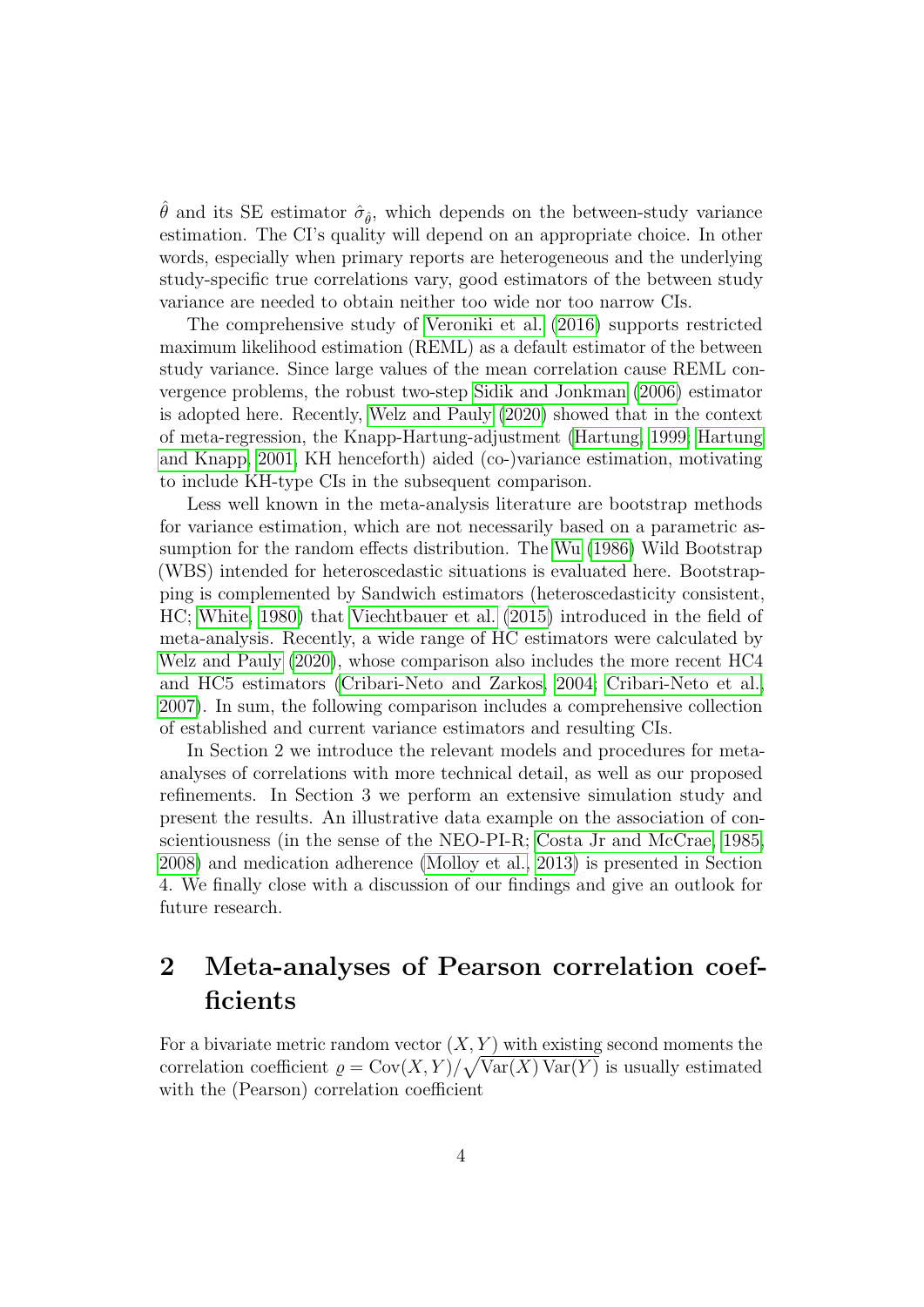$$
r = \frac{\sum_{i=1}^{n} (x_i - \bar{x})(y_i - \bar{y})}{\sqrt{\sum_{i=1}^{n} (x_i - \bar{x})^2} \sqrt{\sum_{i=1}^{n} (y_i - \bar{y})^2}},
$$
\n(1)

where  $(x_i, y_i)$ ,  $i = 1, \ldots, n$ , are independent observations of  $(X, Y)$ .

The Pearson correlation coefficient is asymptotically consistent, i.e., for large sample sizes, its value converges to the true  $\rho$ . It is also invariant under linear transformations of the data. However, its distribution is difficult to describe analytically and it is not an unbiased estimator of  $\rho$  with an approximate bias of  $\mathbb{E}(r - \varrho) \approx -\frac{1}{2}\varrho(1 - \varrho^2)/(n - 1)$  [\(Hotelling, 1953\)](#page-24-7).

As correlation-based meta-analyses with  $r$  as effect measure occur frequently in psychology and the social sciences we shortly recall the two standard models, cf. [Schwarzer et al.](#page-25-5) [\(2015\)](#page-25-5): the fixed- and random-effects model. The fixed-effect meta-analysis model is defined as

$$
y_i = \mu + \varepsilon_i, \ i = 1, \dots, K,\tag{2}
$$

where  $\mu$  denotes the common (true) effect, i.e., the (transformed) correlation in our case, K the number of available primary reports, and  $y_i$  the observed effect in the  $i^{th}$  study. The model errors  $\varepsilon_i$  are typically assumed to be normally distributed with  $\varepsilon_i \stackrel{ind}{\sim} N(0, \sigma_i^2)$ . In this model the only source of sampling error comes from *within* the studies. The estimate of the main effect  $\mu$  is then computed as a weighted mean via

<span id="page-4-0"></span>
$$
\hat{\mu} = \sum_{i=1}^{K} \frac{w_i}{w} y_i,\tag{3}
$$

where  $w \coloneqq \sum_{k=1}^{K}$  $i=1$  $w_i$  and the study weights  $w_i = \hat{\sigma}_i^{-2}$  $i_i^{-2}$  are the reciprocals of the (estimated) sampling variances  $\hat{\sigma}_i^2$ . This is known as the *inverse variance* method. The fixed-effect model typically underestimates the observed total variability because it does not account for between-study variability [\(Schwarzer](#page-25-5) [et al., 2015\)](#page-25-5). However, it has the advantage of being able to pool observations, if individual patient data (IPD) are in fact available, allowing for greater flexibility in methodology in this scenario.

The random-effects model extends the fixed-effect model by incorporating a random-effect that accounts for between-study variability, such as differences in study population or execution. It is given by

<span id="page-4-1"></span>
$$
\mu_i = \mu + u_i + \varepsilon_i, \quad i = 1, \dots, K,
$$
\n<sup>(4)</sup>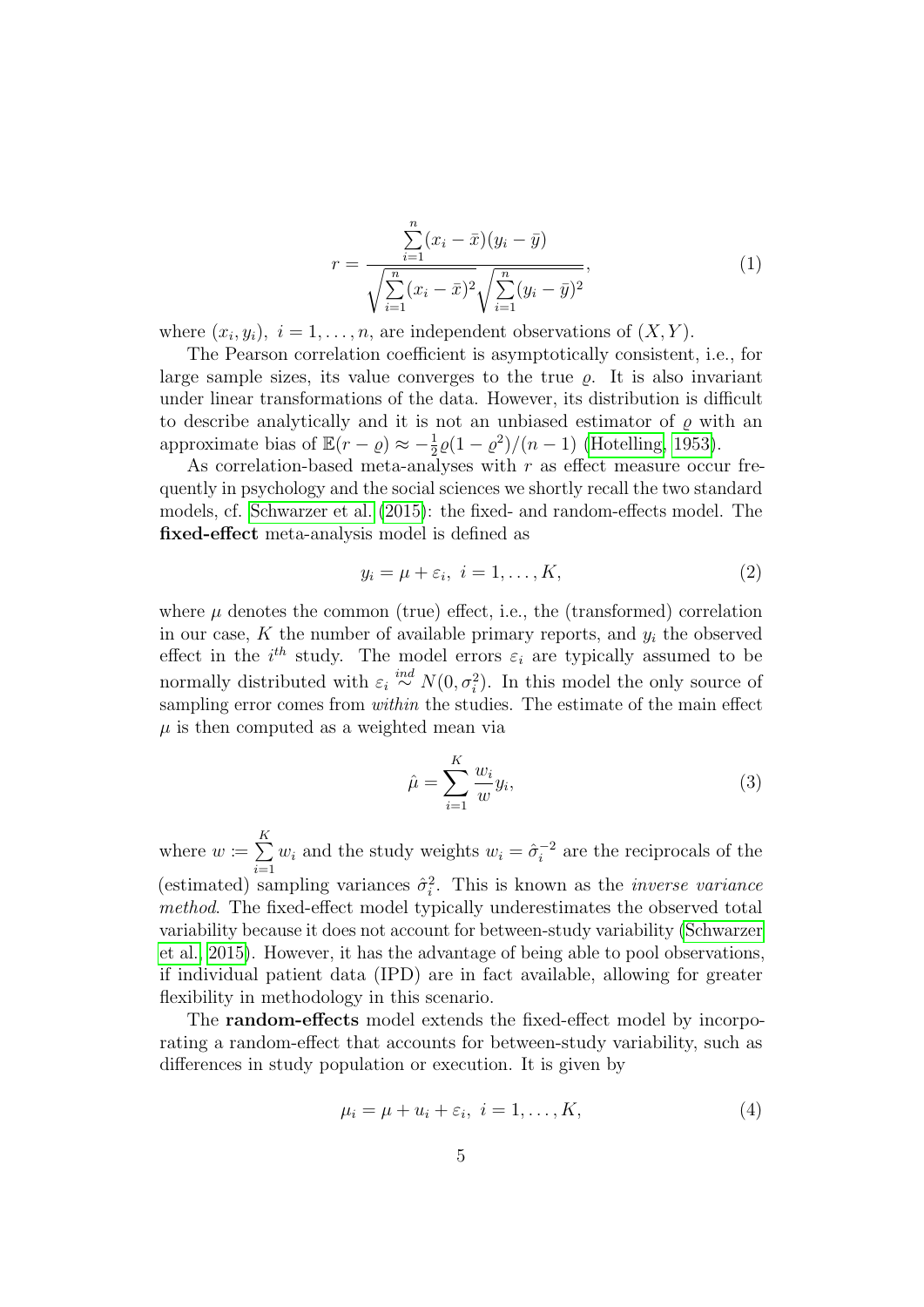where the random-effects  $u_i$  are typically assumed to be independent and  $N(0, \tau^2)$  distributed with between-study variance  $\tau^2$  and  $\varepsilon_i \stackrel{ind}{\sim} \mathcal{N}(0, \sigma_i^2)$ . Furthermore, the random effects  $(u_i)_i$  and the error terms  $(\varepsilon_i)_i$  are jointly independent. Thus, for  $\tau^2 = 0$ , the fixed-effect model is a special case of the random-effects model. The main effect is again estimated via the weighted mean  $\hat{\mu}$  given in Equation [\(3\)](#page-4-0) with study weights now defined as  $w_i = (\hat{\sigma}_i^2 + \hat{\tau}^2)^{-1}.$ 

A plethora of approaches exist for estimating the heterogeneity variance  $\tau^2$ . Which estimator should be used has been discussed for a long time, without reaching a definitive conclusion. However, a consensus has been reached that the popular and easy to calculate DerSimonian-Laird estimator is not the best option. Authors such as [Veroniki et al.](#page-26-1) [\(2016\)](#page-26-1) and [Langan et al.](#page-24-8) [\(2019\)](#page-24-8) have recommended to use iterative estimators for  $\tau^2$ . We therefore (initially) followed their suggestion and used the REML estimator. However, in some settings, such as large  $\rho$  values, the REML estimator had trouble converging, even after the usual remedies of utilizing step halving and/or increasing the maximum number of allowed iterations. We therefore opted to use the two-step estimator suggested by Sidik and Jonkman (SJ), which is defined by starting with a rough initial estimate of  $\hat{\tau}_0^2 = \frac{1}{K}$  $\frac{1}{K} \sum_{i=1}^{K} (y_i - \bar{y})^2$  and is then updated via the expression

$$
\hat{\tau}_{SJ}^2 = \frac{1}{K-1} \sum_{i=1}^{K} w_i (y_i - \hat{\mu})^2, \tag{5}
$$

where  $w_i = \left(\frac{\hat{\tau}_0^2}{\hat{\sigma}_i^2 + \hat{\tau}_0^2}\right)$  $\int^{-1}$  and  $\hat{\mu} = \frac{\sum_{i=1}^{K} w_i y_i}{\sum_{i=1}^{K} w_i}$  [\(Sidik and Jonkman, 2005\)](#page-25-6). A comprehensive comparison of heterogeneity estimators for  $\tau^2$  in the context of random-effects meta-analyses for correlations would be interesting but is beyond the scope of this paper. Before discussing different CIs for the common correlation  $\mu$  within Model [\(4\)](#page-4-1), we take a short excursion on asymptotics for r in the one group case.

#### 2.1 Background: Asymptotic confidence intervals

Assuming bivariate normality of  $(X, Y)$ , r is approximately  $\mathcal{N}(\varrho, (1-\varrho^2)^2/n)$ distributed for large sample sizes  $n$  [\(Lehmann, 2004\)](#page-25-7). Here, bivariate normality is a necessary assumption to obtain  $(1 - \varrho^2)^2$  in the asymptotic variance [\(Omelka and Pauly, 2012\)](#page-25-8). Plugging in r, we obtain an approximate  $(1-\alpha)$ -CI of the form  $r \pm u_{1-\alpha/2}(1-r^2)/\sqrt{n}$ , where  $u_{1-\alpha/2}$  denotes the  $(1-\alpha/2)$ -quantile of the standard normal distribution.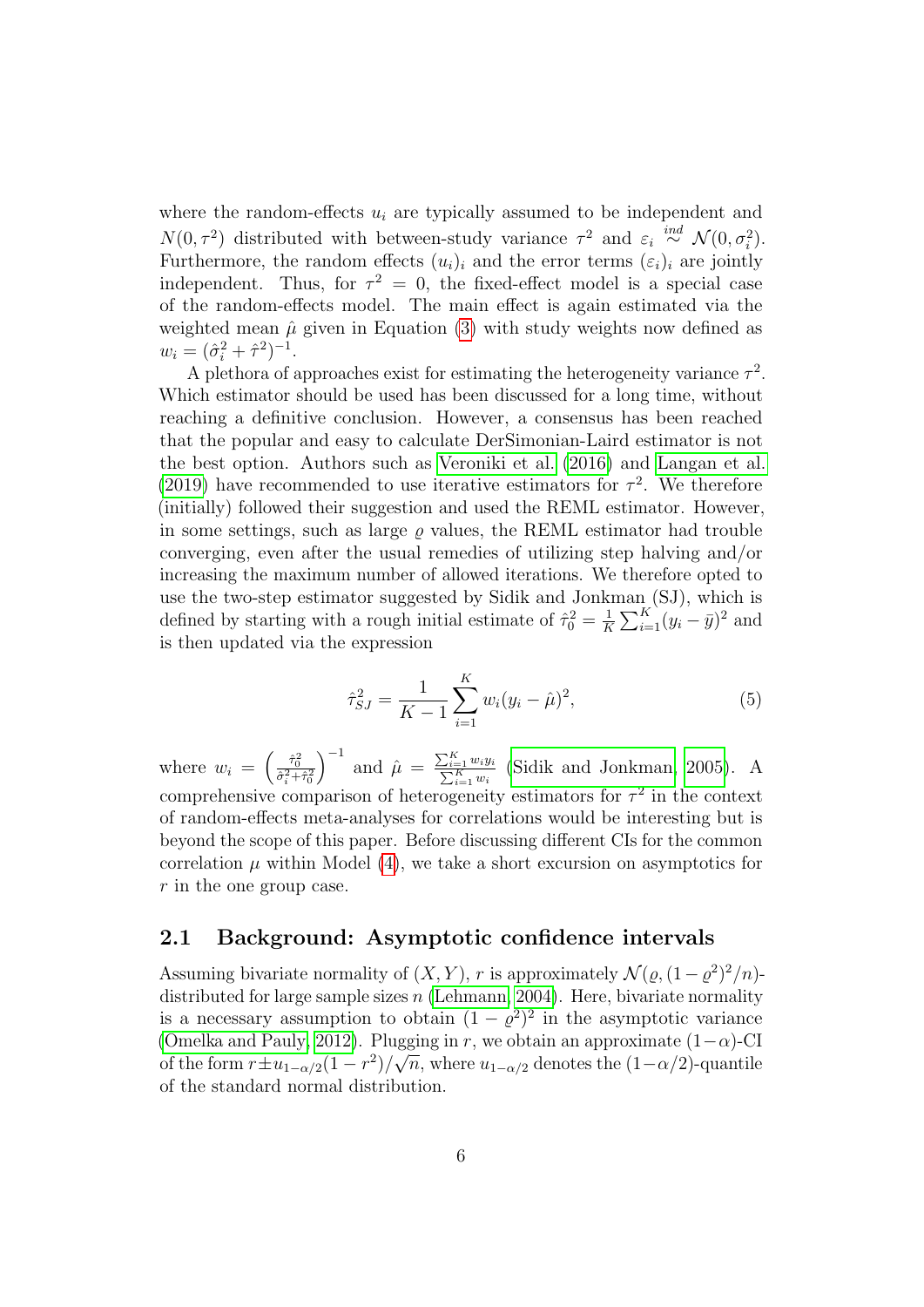In fixed-effect meta-analyses, when IPD are available, this result can be used to construct a CI based on pooled data: Calculating  $\hat{\rho}_{pool}$  – the pooled sample correlation coefficient – we obtain an approximate CI for  $\rho$  by

<span id="page-6-2"></span>
$$
\hat{\varrho}_{pool} \pm u_{1-\alpha/2} \frac{(1-\hat{\varrho}_{pool}^2)}{\sqrt{N}},\tag{6}
$$

where  $N \coloneqq \sum_{k=1}^{K}$  $i=1$  $n_i$  is the pooled sample size. As this pooling of observations only makes sense if we assume that each study has the same underlying effect, this approach is not feasible in the case of a random-effects model, even if IPD were available. Anyhow, even under IPD and a fixed-effects model, this CI is sensitive to the normality assumption and the underlying sample size, as we demonstrate in Table [1](#page-6-0) for the case  $K = 1$ . We simulated bivariate data from standard normal and standardized lognormal distributions[†](#page-6-1) with correlation  $\rho \in \{0.3, 0.7\}$  and study size  $n \in \{20, 50, 100\}$ . Per setting we performed  $N = 10,000$  simulation runs. For the lognormal data coverage is extremely poor in all cases, ranging from  $53 - 80\%$ . For the normally distributed case coverage was somewhat low at  $90\%$  for  $n = 20$  but improved for larger sample sizes. This case study clearly illustrates that alternatives are needed, when the data cannot be assumed to stem from a normal distribution or sample sizes are small.

<span id="page-6-0"></span>Table 1: Empirical coverage of the asymptotic confidence interval for  $K = 1$ , study sizes  $n \in \{20, 50, 100\}$  and correlations  $\rho \in \{0.3, 0.7\}$ .

| Distribution | $\overline{\mathcal{O}}$ | 20 | 50                                                       | <b>100</b> |
|--------------|--------------------------|----|----------------------------------------------------------|------------|
| normal       |                          |    | $0.3$ $0.90$ $0.93$ $0.94$<br>$0.7$ $0.90$ $0.92$ $0.94$ |            |
| lognormal    |                          |    | $0.3$ $0.79$ $0.80$ $0.79$<br>$0.7$ $0.63$ $0.57$ $0.53$ |            |

After this short excursion we turn back to Model  $(4)$  and CIs for  $\rho$ .

#### 2.2 The Hunter-Schmidt approach

The aggregation of correlations in the Hunter-Schmidt approach is done by sample size weighting:

$$
r_{HS} = \frac{\sum_{i=1}^{K} n_i r_i}{\sum_{i=1}^{K} n_i}.
$$
\n(7)

<span id="page-6-1"></span>†Further details regarding the data generation can be found in the supplement.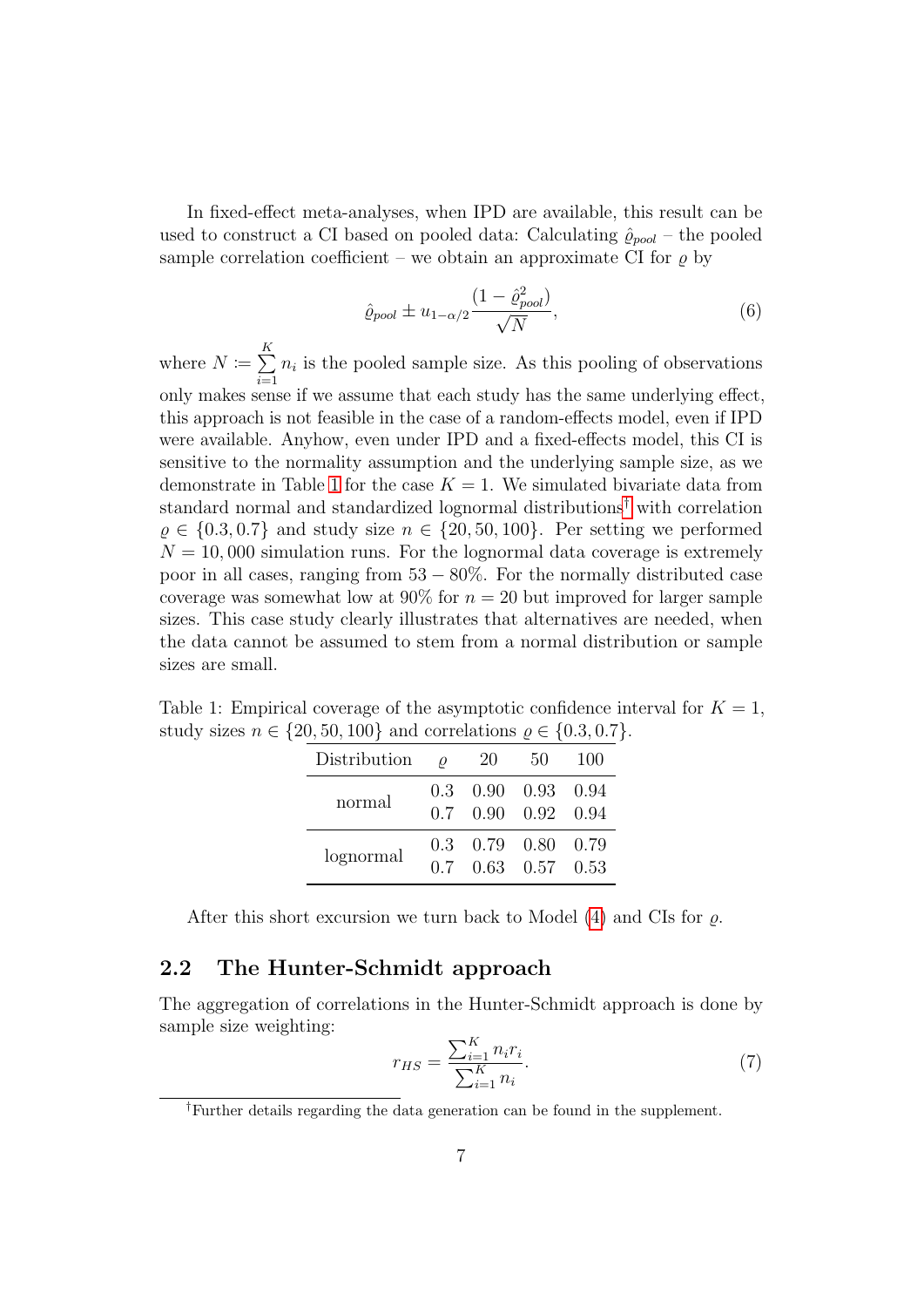Several formulae have been recommended for estimating the sampling variance of this mean effect size estimate. We opted for a suggestion by [Osburn and Callender](#page-25-2) [\(1992\)](#page-25-2):

$$
\hat{\sigma}_{HS}^2 = \frac{1}{K} \left( \frac{\sum_{i=1}^K n_i (r_i - r_{HS})^2}{\sum_{i=1}^K n_i} \right),\tag{8}
$$

which is supposed to perform reasonably well in both heterogeneous and homogeneous settings [\(Schulze, 2004\)](#page-25-1). In the simulation study we will investigate, whether this is in fact the case for the resulting CI:  $r_{HS} \pm u_{1-\alpha/2} \hat{\sigma}_{HS}$ .

### 2.3 Confidence Intervals based on the Fisher-z transformation

A disadvantage of the asymptotic confidence interval [\(6\)](#page-6-2) is that the variance of the limit distribution depends on the unknown correlation  $\rho$ . This motivates a variance stabilizing transformation. A popular choice for correlation coefficients is the Fisher-z transformation [\(Fisher, 1915\)](#page-23-10),

$$
\rho \mapsto z = \frac{1}{2} \ln \left( \frac{1+\varrho}{1-\varrho} \right) = \operatorname{atanh}(\varrho). \tag{9}
$$

The corresponding inverse Fisher transformation is  $z \mapsto \tanh(z) = (\exp(2z) 1)/(\exp(2z) + 1).$ 

The variance stabilizing property of the Fisher transformation follows from the δ-method [\(Lehmann, 2004\)](#page-25-7), i.e., if  $\sqrt{n}(r-\varrho) \stackrel{d}{\rightarrow} \mathcal{N}(0, (1-\varrho^2)^2)$ then  $\sqrt{n}(\hat{z}-z) = \sqrt{n}(\operatorname{atanh}(r) - \operatorname{atanh}(\varrho)) \stackrel{d}{\longrightarrow} \mathcal{N}(0, 1)$ . Following [Schulze](#page-25-1) [\(2004\)](#page-25-1), it is reasonable to substitute  $\sqrt{n}$  by  $\sqrt{n-3}$ , i.e., to approximate the distribution of  $\hat{z}$  by  $\mathcal{N}\left(\text{atanh}(r),\frac{1}{n-1}\right)$  $\frac{1}{n-3}$ ) – still assuming bivariate normality. Thus, a single group approximate  $(1 - \alpha)$ -CI can be constructed via tanh  $(\hat{z} \pm \hat{z})$  $u_{1-\alpha/2}/\sqrt{N-3}$ ).

In the random-effects model [\(4\)](#page-4-1), the z-transformation may also be used to construct a CI for the common correlation  $\rho$ . Here, the idea is again to use inverse variance weights to define

$$
\bar{z} = \frac{\sum_{i=1}^{K} \left(\frac{1}{n_i - 3} + \hat{\tau}^2\right)^{-1} z_i}{\sum_{i=1}^{K} \left(\frac{1}{n_i - 3} + \hat{\tau}^2\right)^{-1}},\tag{10}
$$

where  $z_i = \text{atanh}(r_i)$ . A rough estimate of the variance of  $\overline{z}$  is given by  $\left(\sum_{i=1}^K w_i\right)^{-1}$ . In the fixed-effect casel with  $\tau^2 = 0$  this yields the variance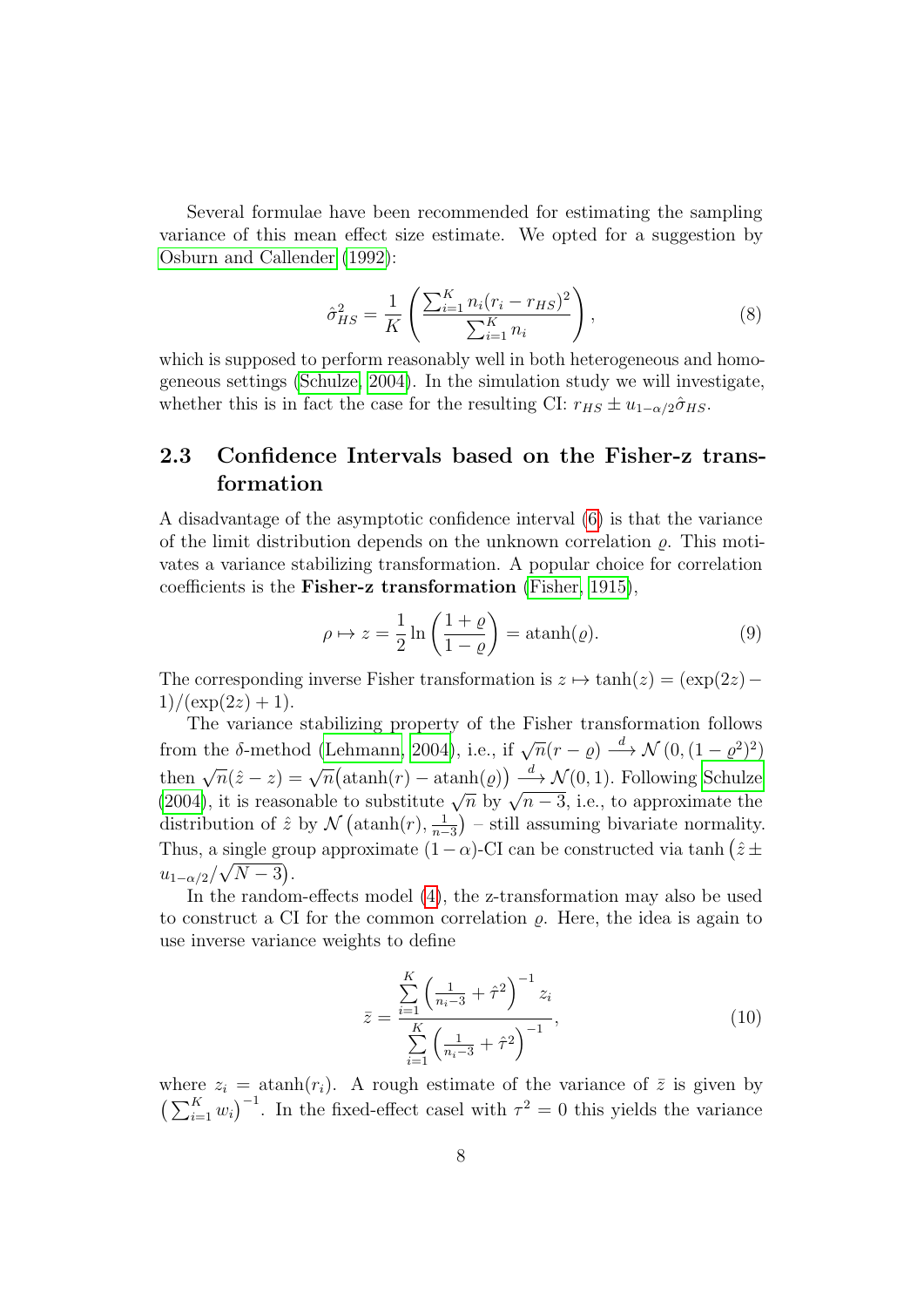estimate  $\left(\sum_{i=1}^K(n_i-3)\right)^{-1} = \left(N-3K\right)^{-1}$ . Then  $\bar{z}$ √  $N-3K$  approximately follows a standard normal distribution and an approximate  $(1-\alpha)$ -CI is given by  $\tanh(\bar{z} \pm u_{1-\alpha/2}/\sqrt{N-3K})$ . Proceeding similarly in the random-effects model [\(4\)](#page-4-1), one obtains the HOVz CI (*Hedges-Olkin-Vevea Fisher-z*)

$$
\tanh\left(\bar{z} \pm u_{1-\alpha/2}/\left(\sum_{i=1}^{K} w_i\right)^{1/2}\right),\tag{11}
$$

with  $w_i = (\frac{1}{n_i-3} + \hat{\tau}^2)^{-1}$  [\(Hedges and Olkin, 1985;](#page-24-1) [Hedges and Vevea, 1998;](#page-24-9) [Hafdahl and Williams, 2009\)](#page-24-0).

#### 2.3.1 Knapp-Hartung-type CI

The above approximation of the variance of  $\bar{z}$  via  $\left(\sum_{i=1}^{K} w_i\right)^{-1}$  can be rather inaccurate, especially in random-effects models. Although this is the exact variance of  $\bar{z}$  when the weights are chosen perfectly as  $w_i = (\sigma_i^2 + \tau^2)^{-1}$ , this variance estimate does not protect against (potentially substantial) errors in estimating  $\hat{\sigma}_i^2$  and  $\hat{\tau}^2$  [\(Sidik and Jonkman, 2006\)](#page-25-3). Therefore, we propose an improved CI based on the Knapp-Hartung method (KH [Hartung and Knapp,](#page-24-6) [2001\)](#page-24-6). KH proposed the following variance estimator for the estimate  $\hat{\mu}$  of the main effect  $\mu$  in a random-effects meta-analysis:

$$
\hat{\sigma}_{KH}^2 = \widehat{\text{Var}}_{KH}(\hat{\mu}) = \frac{1}{K - 1} \sum_{i=1}^{K} \frac{w_i}{w} (\hat{\mu}_i - \hat{\mu})^2, \tag{12}
$$

where again  $w = \sum_{i=1}^{K} w_i$ . [Hartung](#page-24-5) [\(1999\)](#page-24-5) showed that if  $\hat{\mu}$  is normally distributed, then  $(\hat{\mu} - \mu)/\hat{\sigma}_{KH}$  follows a t-distribution with  $K - 1$  degrees of freedom. Therefore an approximate  $(1 - \alpha)$ -CI for  $\mu$  is given by

<span id="page-8-0"></span>
$$
\tanh\left(\bar{z} \pm t_{K-1,1-\alpha/2} \cdot \hat{\sigma}_{KH}\right),\tag{13}
$$

where  $t_{K-1,1-\alpha/2}$  is the  $1-\alpha/2$  quantile of the t-distribution with  $K-1$  degrees of freedom. Because of the approximate normal distribution of z-transformed correlations, the CI [\(13\)](#page-8-0) seems justified. Various authors have highlighted the favorable performance of the KH approach compared to alternative metaanalytic methods [\(IntHout et al., 2014;](#page-24-10) [Viechtbauer et al., 2015;](#page-26-5) [Welz and](#page-26-2) [Pauly, 2020\)](#page-26-2). Analogously to [\(13\)](#page-8-0), we can construct further CIs by using other variance estimation procedures for  $\text{Var}(\hat{\mu})$ .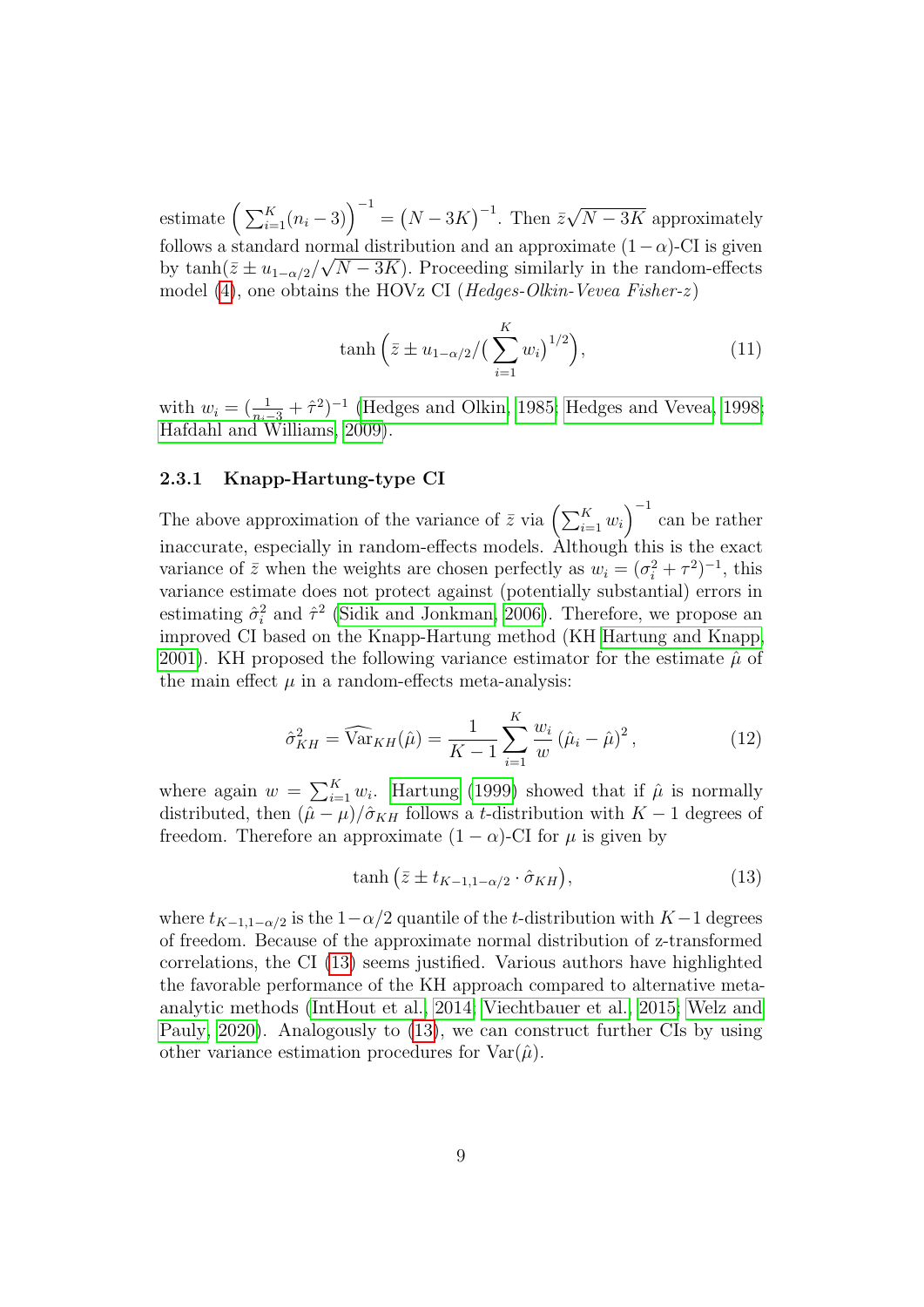#### 2.3.2 Wild Bootstrap Approach

Another possibility of estimating the variance of  $\bar{z}$  is through bootstrapping. Bootstrapping belongs to the class of resampling methods. It allows the estimation of the sampling distribution of most statistics using random sampling methods. The wild bootstrap is a subtype of bootstrapping that is applicable in models, which exhibit heteroscedasticity. Roughly speaking, the idea of the wild bootstrap approach is to resample the response variables based on the residuals. The idea was originally proposed by [Wu](#page-26-3) [\(1986\)](#page-26-3) for regression analysis.

We now propose a confidence interval for  $\rho$  based on a (data-dependent) wild-bootstrap approach (WBS) combined with the z-transformation. The idea works as follows: We assume a random-effects meta-analysis model with Pearson's correlation coefficient as the effect estimate (and  $K > 3$  studies). Given the estimated study level correlation coefficients  $r_i, i = 1, \ldots, K$ , we transform these using z-transformation to  $\hat{z}_i$ ,  $i = 1, \ldots, K$ , and estimate  $z = \operatorname{atanh}(\varrho)$  via  $\hat{z} = \sum_i \frac{w_i}{w_i}$  $w_i \hat{z}_i$ , where again  $w_i = (\hat{\sigma}_i + \hat{\tau}^2)^{-1}$  with  $\hat{\sigma}_i^2 = \frac{1}{n_i-1}$  $n_i-3$ and  $w = \sum_i w_i$ . Here,  $\hat{\tau}^2$  may be any consistent estimator of the betweenstudy heterogeneity  $\tau^2$ , where we have chosen the SJ estimator. We then calculate the estimated residuals  $\hat{\varepsilon}_i = \hat{z} - \hat{z}_i$  and use these to generate B new sets of study-level effects  $\hat{z}_{1b}^*, \ldots, \hat{z}_{Kb}^*, b = 1, \ldots, B$ . Typical choices for B are 1,000 or 5,000. The new study-level effects are generated via

$$
\hat{z}_{ib}^* := \hat{z}_i + \hat{\epsilon}_i \cdot v_i,\tag{14}
$$

where  $v_i \sim \mathcal{N}(0, \gamma)$ . The usual choice of variance in a wild bootstrap is  $\gamma = 1$ . However, we propose a data dependent choice of either  $\gamma_K = \frac{K-1}{K-3}$  $K-3$ or  $\gamma_K = \frac{K-2}{K-3}$  $\frac{K-2}{K-3}$ . These choices are based on simulation results, which will be discussed in detail in Section [3.](#page-12-0) We will later refer to these approaches as WBS1, WBS2 and WBS3 respectively. The corresponding values for  $\gamma$  are 1,  $(K-1)/(K-3)$  and  $(K-2)/(K-3)$ . This allows us to generate B new estimates of the main effect z by calculating

$$
\hat{z}_b^* = \frac{\sum_{i=1}^K w_{ib}^* \hat{z}_{ib}^*}{\sum_{i=1}^K w_{ib}^*},\tag{15}
$$

with  $w_{ib}^* \equiv w_i$ .

We then estimate the variance of  $\hat{z}$  via the empirical variance of  $\hat{z}_1^*, \ldots, \hat{z}_B^*,$  $\sigma_z^{*2} := \frac{1}{B-1}\sum_{i=1}^B$  $i=1$  $(\hat{z}_{i}^{*} - \bar{z}^{*})^{2}$  with  $\bar{z}^{*} = \frac{1}{E}$  $\frac{1}{B}\sum_{i=1}^{B} \hat{z}_{i}^{*}$ . It is now possible to construct a CI for z as in Equation [\(13\)](#page-8-0) but with this new variance estimate of  $\bar{z}$ . The CI is back-transformed via the inverse Fisher transformation to obtain a CI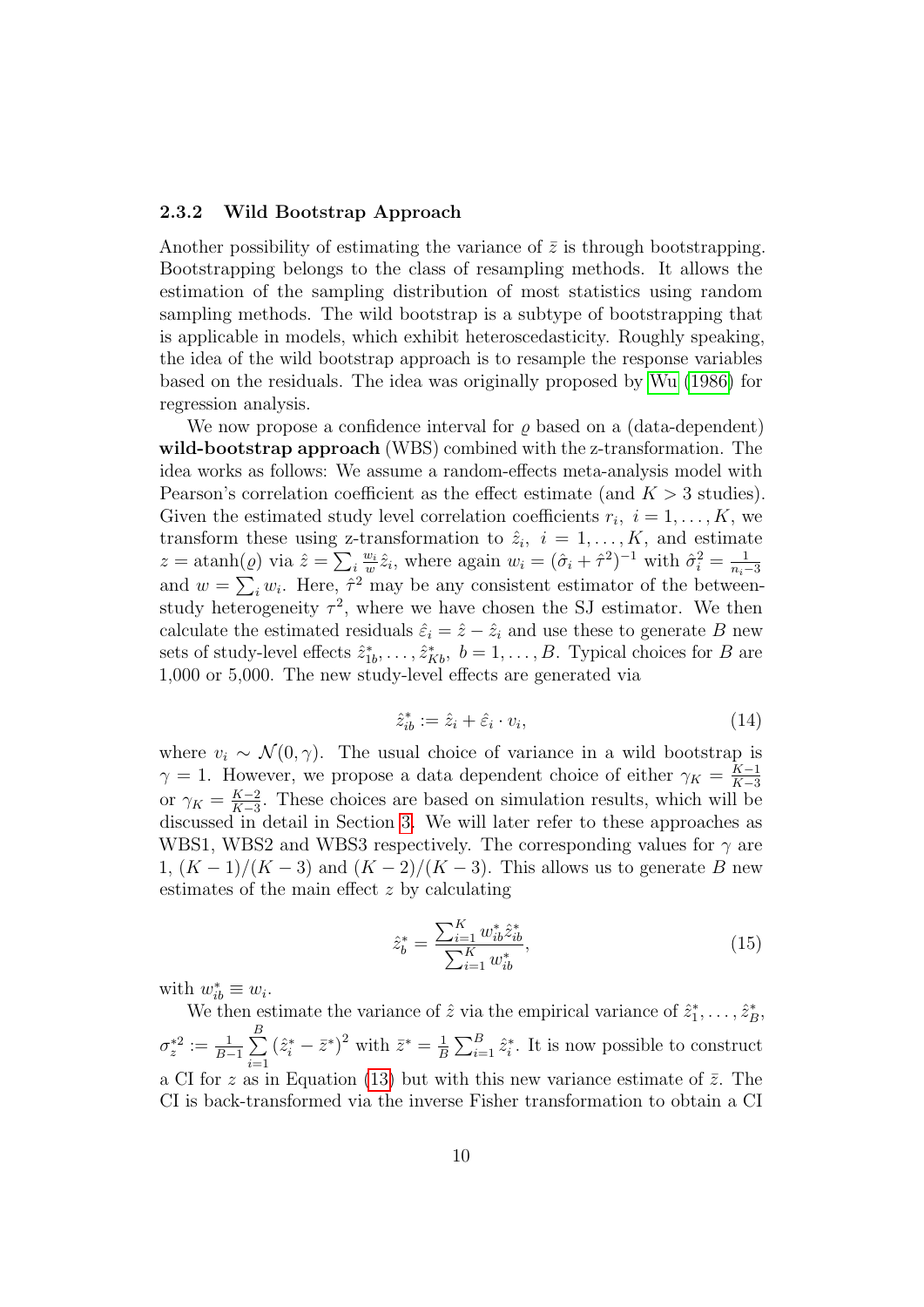for the common correlation  $\rho$ , given by

$$
\tanh\left(\hat{z}\pm\hat{\sigma}_z^*\cdot t_{K-1,1-\alpha/2}\right). \tag{16}
$$

Figure [1](#page-10-0) provides a visual illustration of the wild bootstrap procedure discussed above.



<span id="page-10-0"></span>Figure 1: Visual illustration of the Wild Bootstrap Procedure for generating B bootstrap samples of the main effect estimate on the z-scale

#### 2.3.3 HC-type variance estimators

Last but not least, we employ heteroscedasticity consistent (HC) vari-ance estimators [White](#page-26-4) (sandwich estimators [1980\)](#page-26-4). Different forms  $(HC_0 HC_5$ ) are in use for linear models [\(Rosopa et al., 2013\)](#page-25-9). The motivation for the robust HC variance estimators is that in a linear regression setting the usual variance estimate is unbiased when unit level errors are independent and identically distributed. However, when the unit level variances are unequal, this approach can be biased. If we apply this to the meta-analysis context, the study level variances are almost always unequal due to varying sample sizes. Therefore, it makes sense to consider variance estimators that are unbiased even when the variances of the unit (study) level variances are different.

The extension of HC estimators to the meta-analysis context can be found in [Viechtbauer et al.](#page-26-5) [\(2015\)](#page-26-5) for  $HC_0 - HC_1$  and in [Welz and Pauly](#page-26-2) [\(2020\)](#page-26-2) for the remaining  $HC_2 - HC_5$ . Statistical tests based on these robust estimators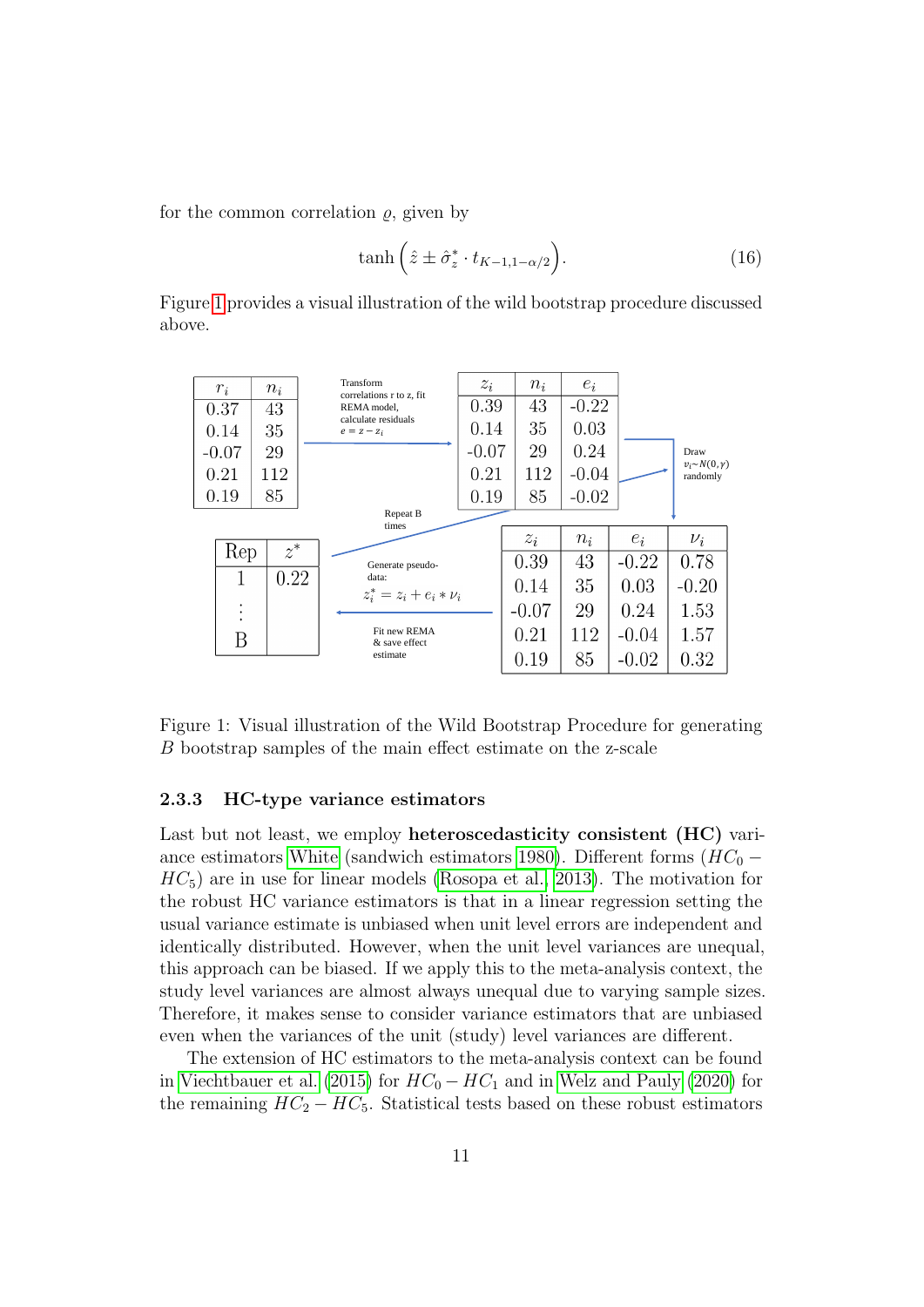have been shown to perform well, especially those of types  $HC_3$  and  $HC_4$ . In the special case of a random-effects meta-analysis they are defined as (see the supplementary material of [Welz and Pauly, 2020,](#page-26-2) for details)

$$
\hat{\sigma}_{HC_3}^2 = \frac{1}{\left(\sum_{i=1}^K w_i\right)^2} \sum_{j=1}^K w_j^2 \hat{\varepsilon}_j^2 (1 - x_{jj})^{-2},
$$
  

$$
\hat{\sigma}_{HC_4}^2 = \frac{1}{\left(\sum_{i=1}^K w_i\right)^2} \sum_{j=1}^K w_j^2 \hat{\varepsilon}_j^2 (1 - x_{jj})^{-\delta_j}, \ \delta_j = \min\left\{4, \frac{x_{jj}}{\bar{x}}\right\}
$$

with  $\hat{\varepsilon}_j = \hat{z}_j - \hat{z}$ ,  $x_{jj} = \frac{w_j}{\sum_{i=1}^K w_i}$  and  $\bar{x} = \frac{1}{K}$  $\frac{1}{K}\sum_{i=1}^K$  $i=1$  $x_{ii}$ . Plugging them into Equation [\(13\)](#page-8-0) leads to the confidence intervals

$$
\tanh\left(\hat{z}\pm\hat{\sigma}_{HC_j}\cdot t_{K-1,1-\alpha/2}\right),\ j=3,4.\tag{17}
$$

#### 2.3.4 Integral z-to-r transformation

There is a fundamental problem with back-transforming CIs on z-scale using the inverse Fisher transformation tanh: Consider a random variable  $\xi \sim \mathcal{N}(\text{artanh}(\rho), \sigma^2)$  with some variance  $\sigma^2 > 0$  and  $\rho \neq 0$ . Then  $\rho = \tanh(\mathbb{E}(\xi)) \neq \mathbb{E}(\tanh(\xi))$  by Jensen's inequality. This means the backtransformation introduces an additional bias. A remedy was proposed by [Hafdahl](#page-23-1) [\(2009\)](#page-23-1), who suggested to instead backtransform from the z-scale using an integral z-to-r transformation. This transformation is the expected value of  $tanh(z)$ , where  $z \sim \mathcal{N}(\mu_z, \tau_z^2)$ , i.e.,

$$
\psi(\mu_z \mid \tau_z^2) = \int_{-\infty}^{\infty} \tanh(t) f(t \mid \mu_z, \tau_z^2) dt,
$$
\n(18)

where  $f$  is the density of  $z$ . In practice we apply this transformation to the lower and upper confidence limits on the z-scale, plugging in the estimates  $\hat{z}$ and  $\hat{\tau}_z^2$ . For example, for the KH-based CI [\(13\)](#page-8-0) with z-scale confidence bounds  $\ell = \bar{z} - t_{K-1,1-\alpha/2} \cdot \hat{\sigma}_{KH}$  and  $u = \bar{z} + t_{K-1,1-\alpha/2} \cdot \hat{\sigma}_{KH}$ , with an estimated heterogeneity  $\hat{\tau}_z^2$  (on the z-scale), the CI is given by

$$
(\psi(\ell \mid \hat{\tau}_z^2), \psi(u \mid \hat{\tau}_z^2)).
$$

If the true distribution of  $\hat{z}$  is well approximated by a normal distribution and  $\hat{\tau}_z^2$  is a good estimate of the heterogeneity variance (on the z-scale),  $\psi$ should improve the CIs as compared to simply back-transformation with tanh [\(Hafdahl, 2009\)](#page-23-1). Following this argument, we also suggest using  $\psi$  instead of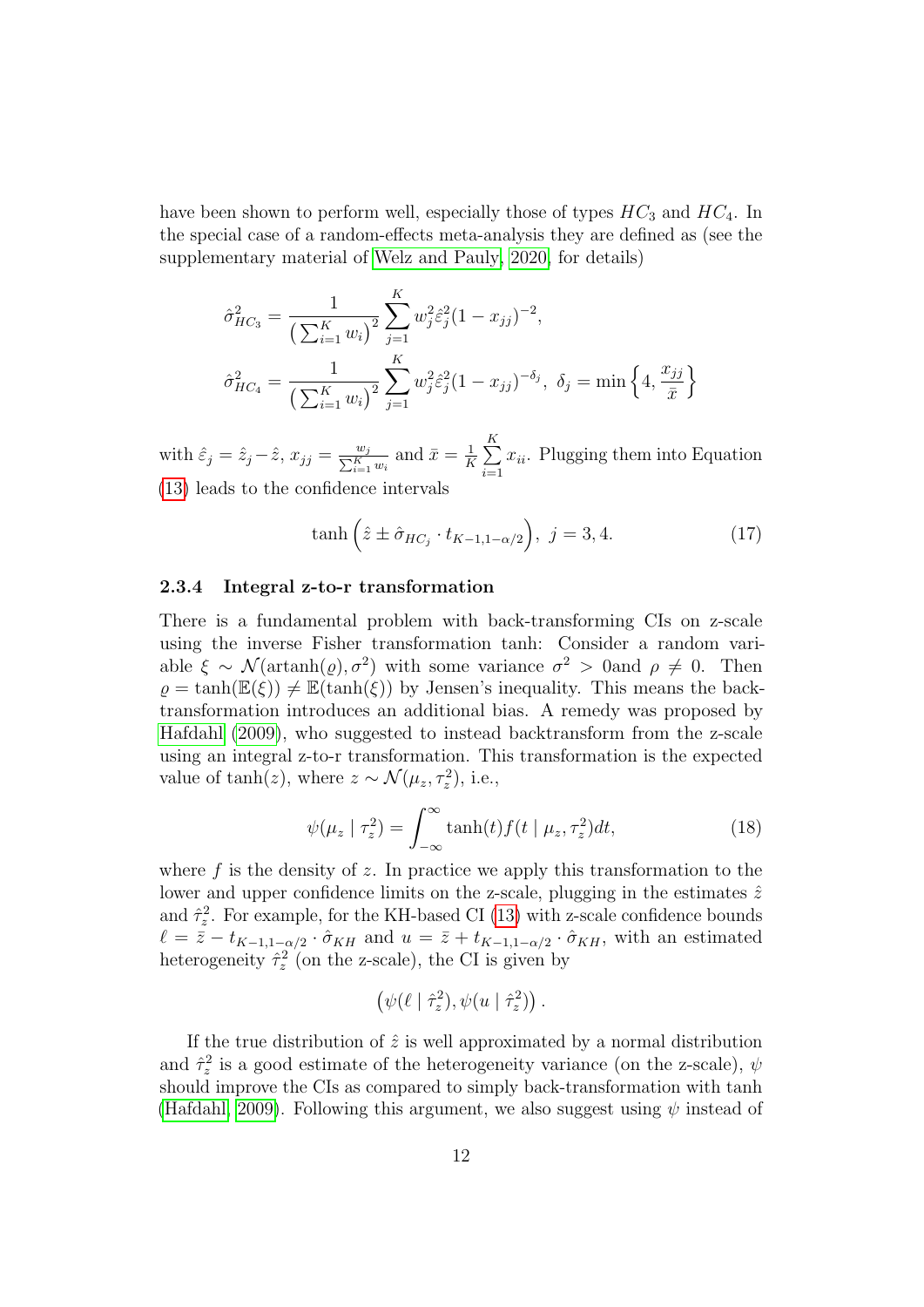tanh. We calculate the integral with Simpson's rule (Süli and Mayers, 2003), which is a method for the numerical approximation of definite integrals. 150 subintervals over  $\hat{z} \pm 5 \cdot \hat{\tau}_{SJ}$  were used, following [Hafdahl](#page-23-1) [\(2009\)](#page-23-1). Note that the HOVz CI is implemented in its original formulation, using tanh.

### <span id="page-12-0"></span>3 Simulation Study

We have suggested several new CIs for the mean correlation  $\rho$ , all based on the z-transformation, applicable in both, fixed- and random-effects models. In order to investigate their properties (especially coverage of  $\rho$ ), we perform extensive Monte Carlo simulations. We focus on comparing the coverage of our newly suggested CIs with existing methods.

#### 3.1 Simulation study design

The Pearson correlation coefficient is constrained to the interval  $[-1, 1]$ . The typical random-effects model  $\mu_i = \mu + u_i + \varepsilon_i$ , assuming a normal distribution for the random effect  $u_i \sim \mathcal{N}(0, \tau^2)$  and error term  $\varepsilon_i \sim \mathcal{N}(0, \sigma_i^2)$  needs to be adjusted, since values outside of  $[-1, 1]$  could result when sampling without any modification.

Model 1: As a first option for generating the (true) study-level correlations, we consider a truncated normal distribution  $\varrho_i \sim \mathcal{N}(\varrho, \tau^2)$ : Sampling of  $\varrho_i$  is repeated until a sample lies within the interval [−0.999, 0.999]. This type of truncated normal distribution model was also used in [Hafdahl and Williams](#page-24-0) [\(2009\)](#page-24-0) and [Field](#page-23-0) [\(2005\)](#page-23-0). A problem with this modeling approach is that the expected value of the resulting truncated normal distribution is in general not equal to  $\rho$ : For a random variable X stemming from a truncated normal distribution with mean  $\mu$  and variance  $\sigma^2$  with lower bound a and upper bound b, it holds that [\(Johnson et al., 1994\)](#page-24-11)

$$
\mathbb{E}(X) = \mu + \sigma \frac{\phi(\Delta_1) - \phi(\Delta_2)}{\delta},
$$

where  $\Delta_1 = (a - \mu)/\sigma$ ,  $\Delta_2 = (b - \mu)/\sigma$  and  $\delta = \Phi(\Delta_2) - \Phi(\Delta_1)$ . Here  $\phi(\cdot)$ is the probability density function of the standard normal distribution and  $\Phi(\cdot)$  its cumulative distribution function. Figure [19](#page-42-0) in the supplement shows the bias in our setting with  $a = -0.999$  and  $b = 0.999$ . The bias is equal to  $\sigma(\phi(\Delta_1) - \phi(\Delta_2))/\delta$ . In addition to generating a biased effect, the truncation also leads to a reduction of the overall variance, which is smaller than  $\tau^2$ .

Model 2: We therefore studied a second model, in which we generate the (true) study level effects  $\rho_i$  from transformed beta distributions:  $Y_i =$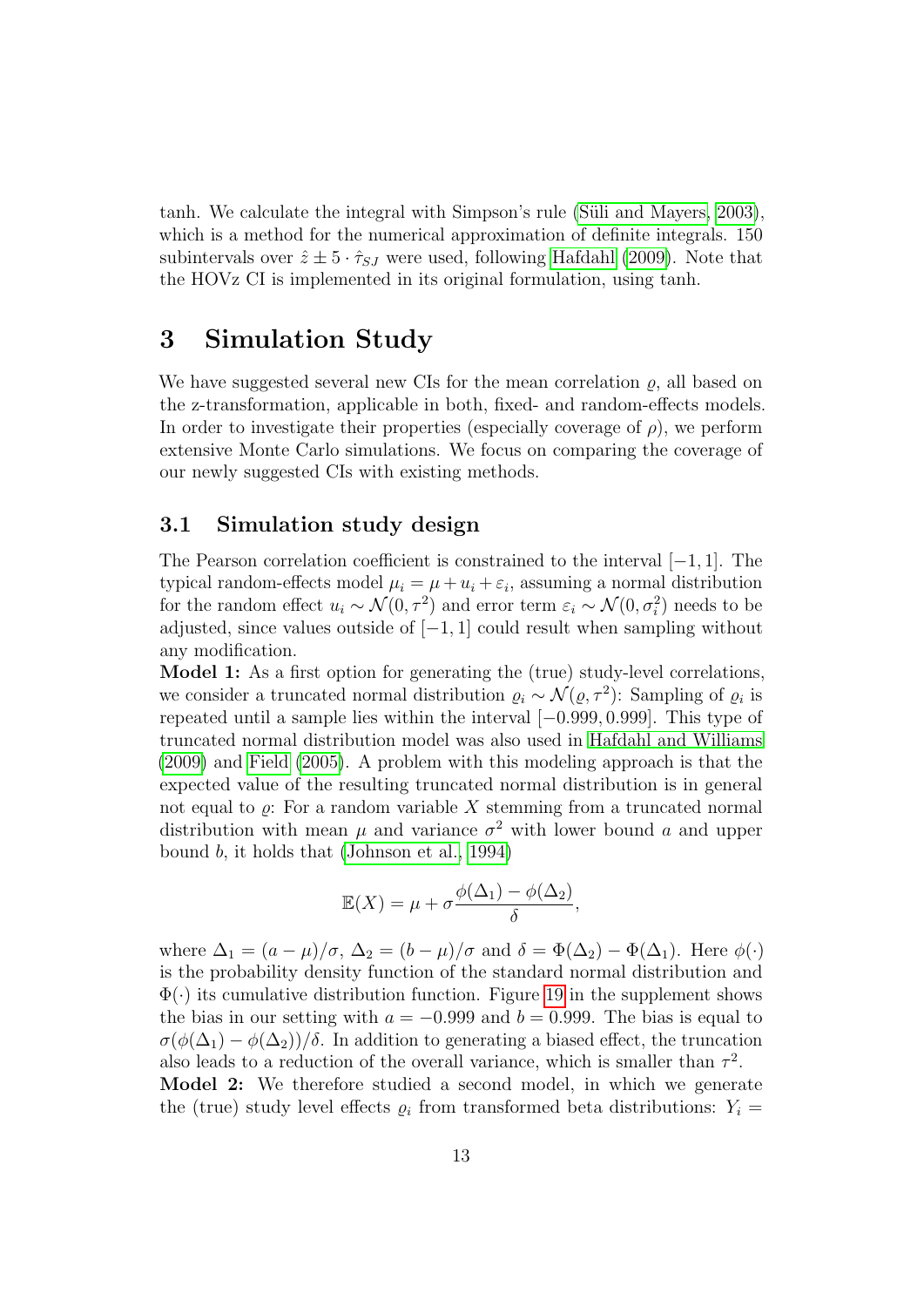$2(X_i - 0.5)$  with  $X_i \sim Beta(\alpha, \beta)$  for studies  $i = 1, ..., K$ . The idea is to choose the respective shape parameters  $\alpha$ ,  $\beta$  such that the following equalities hold:

$$
E(Y_i) = 2 \cdot \left(\frac{\alpha}{\alpha + \beta} - 0.5\right) \stackrel{!}{=} \varrho,
$$
  
 
$$
Var(Y_i) = \frac{4\alpha\beta}{(\alpha + \beta)^2(\alpha + \beta + 1)} \stackrel{!}{=} \tau^2.
$$

The solution to the system of equations above is:

$$
\alpha = \frac{(1 - \varrho)(1 + \varrho) - \tau^2}{\tau^2} \cdot \left(\frac{1 + \varrho}{2}\right),
$$

$$
\beta = \left(\frac{1 - \varrho}{1 + \varrho}\right)\alpha.
$$

In this second simulation scenario we also truncate the sampling distribution of the correlation coefficients to [−0.999, 0.999], but values outside of this interval are considerably rarer. The second model has the advantages that the expected value and variance are approximately correct, unlike in the first (truncated) model. A disadvantage is that for extreme  $\tau^2$  values, the above solution for  $\alpha$  (and thus  $\beta$ ) may become negative, which is undefined for parameters of a beta distribution. However, this was not a concern for the parameters considered in our simulation study and only occurs in more extreme scenarios.

Parameter choices. In order to get a broad overview of the performance of all methods, we simulated various configurations of population correlation coefficient, heterogeneity, sample size and number of studies. Here we chose the correlations  $\rho \in \{0, 0.1, 0.3, 0.5, 0.6, 0.7, 0.8, 0.9\}$  and heterogeneity  $\tau \in \{0, 0.16, 0.4\}$ . Moreover, we considered small to large number of  $K \in \{5, 10, 20, 40\}$  studies with different study sizes: For  $K = 5$ , we considered  $\vec{n} = (15, 16, 19, 23, 27)$  as vector of 'small' study sizes and  $4 \cdot \vec{n}$  for larger study sizes, corresponding to an average study size  $(\bar{n})$  of 20 and 80 subjects, respectively. For all other choices of  $K$  we proceeded similarly, stacking copies  $\vec{n}$  behind each other, e.g., the sample size vectors  $(\vec{n}, \vec{n})$  and  $4 \cdot (\vec{n}, \vec{n})$ for  $K = 10$ . Additionally, we considered two special scenarios: The case of few and heterogeneous studies, with study size vector (23, 19, 250, 330, 29) and the case of many large studies, with study size vector  $(\vec{n}^*, \vec{n}^*)$  with  $\vec{n}^* = (210, 240, 350, 220, 290, 280, 340, 400, 380, 290)$ . The latter case corresponds to  $K = 20$  studies with an average of 300 study subjects.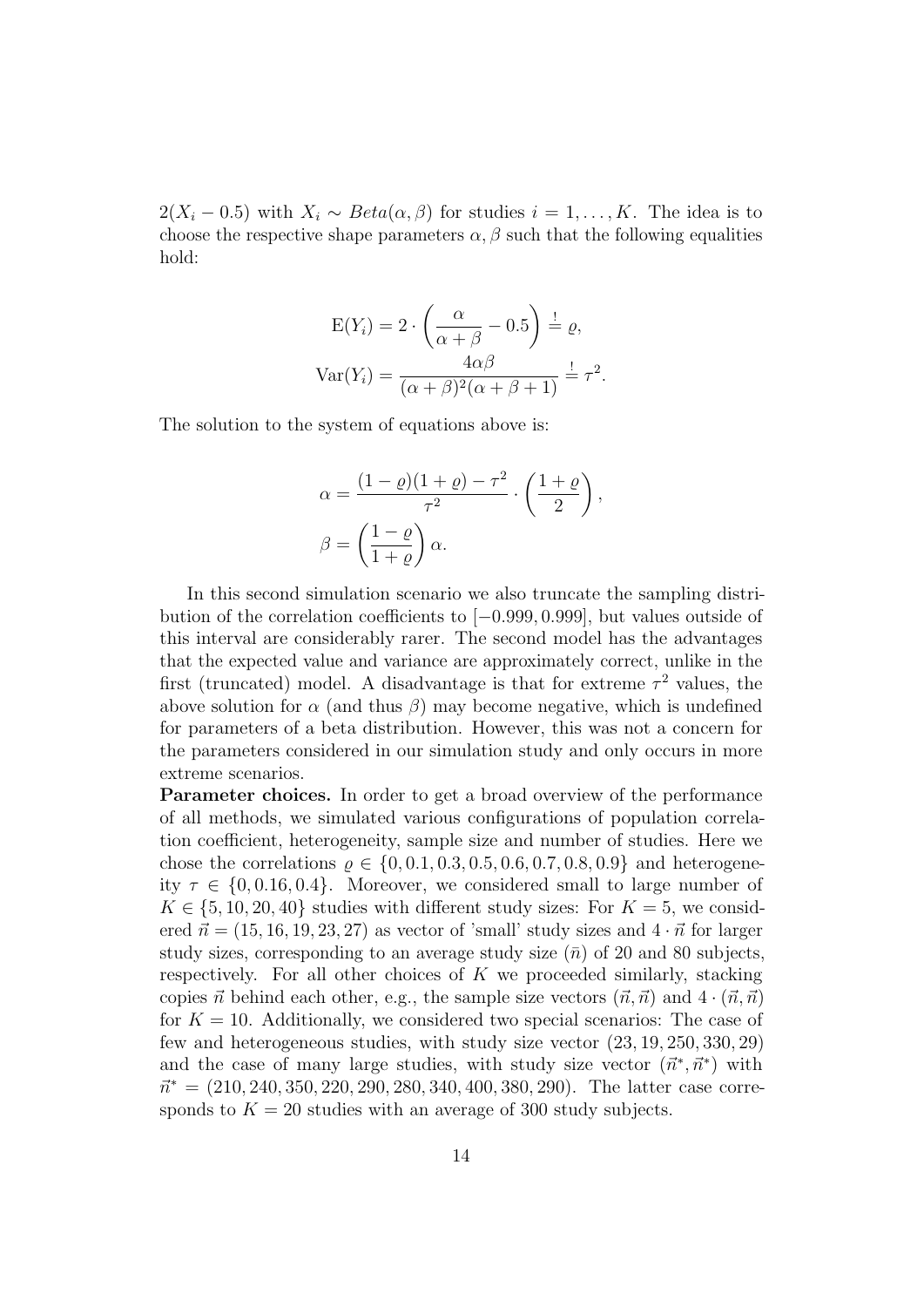Thus, in total we simulated  $8(\varrho) \times 3(\tau^2) \times 10(K,$  study size vector)  $\times 2$  $(Mode) = 480$  different scenarios for each type of confidence interval discussed in this paper. For each scenario we performed  $N = 10,000$  simulation runs, where for the WBS CI each run was based upon  $B = 1,000$  bootstrap replications. The primary focus was on comparing empirical coverage with nominal coverage being  $1 - \alpha = 0.95$ . For 10,000 iterations, the Monte Carlo standard error of the simulated coverage will be approximately  $\sqrt{\frac{.95 \times .05}{10000}} \approx$ 0.218%, using the formula provided in the recent work on simulation studies by [Morris et al.](#page-25-10) [\(2019\)](#page-25-10).

#### 3.2 Results

For ease of presentation, we aggregated the multiple simulation settings with regard to number and size of studies. The graphics therefore display the mean observed coverage for each confidence interval type and true main effect  $\rho$ . Results are separated by heterogeneity  $\tau^2$  and simulation design. The latter refers to the truncated normal-distribution approach and the transformed beta-distribution approach respectively. More detailed simulation results for all considered settings are given in the supplement.

#### 3.2.1 Coverage

We first discuss the results based on the truncated normal distribution (Model 1). In the case of no heterogeneity (fixed-effect model), Figure [2](#page-15-0) shows that the new methods control the nominal coverage of 95% well. Only the first wild bootstrap (WBS1) CI exhibits a liberal behaviour, yielding empirical coverage of approximately 93.5%. The Hunter-Schmidt approach (HS) only provides 90% coverage and HOVz was slightly conservative with (mean) coverage of around 97 – 98%. Moreover, in the fixed-effect model the value of  $\rho$  did not affect any of the methods.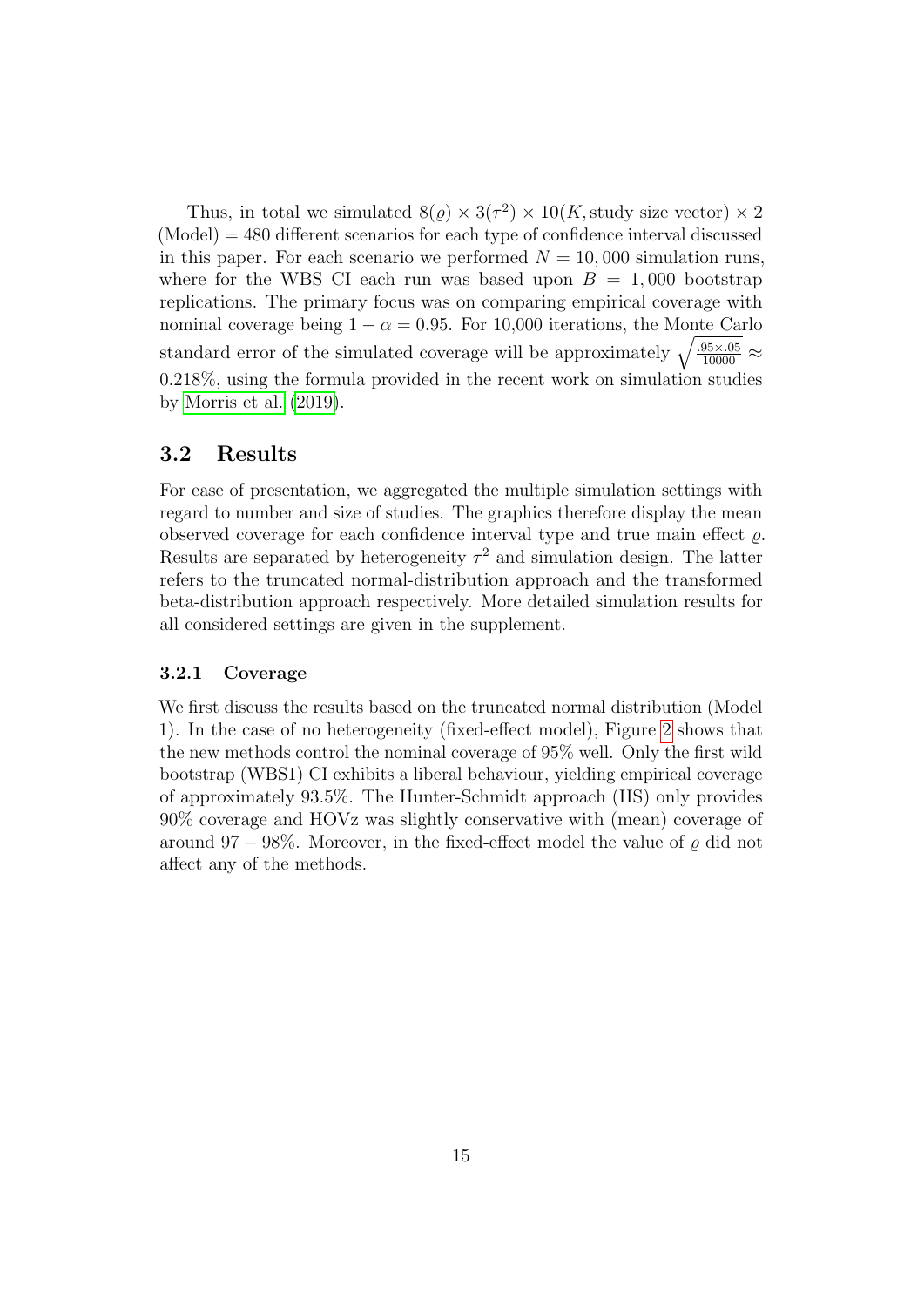

<span id="page-15-0"></span>Figure 2: Mean Coverage for truncated normal distribution model with  $\tau = 0$ , aggregated across all number of studies and study size settings

In the truncated-normal setup with moderate heterogeneity of  $\tau = 0.16$  in Figure [3,](#page-16-0) several things change: First, there is a strong drop-off in coverage for larger correlations  $\rho \geq 0.8$ . For HS this drop-off occurs earlier for  $\rho \geq 0.7$ . Second, for  $\rho \leq 0.7$ , HS is even more liberal than for  $\tau = 0$  with coverage around 87.5%. Additionally, HOVz is no longer conservative but becomes more liberal than WBS1 with estimated coverage probabilities around 90−94% for  $\rho \leq 0.7$ . For all new methods a slight decrease in coverage can be observed for increasing values of  $\varrho$  from 0 to 0.7. Moreover, there is a slight uptick at  $\rho = 0.8$  for HOVz, followed by a substantial drop-off. Overall the WBS3,  $HC_3$ ,  $HC_4$  and KH CIs show the best control of nominal coverage in this setting.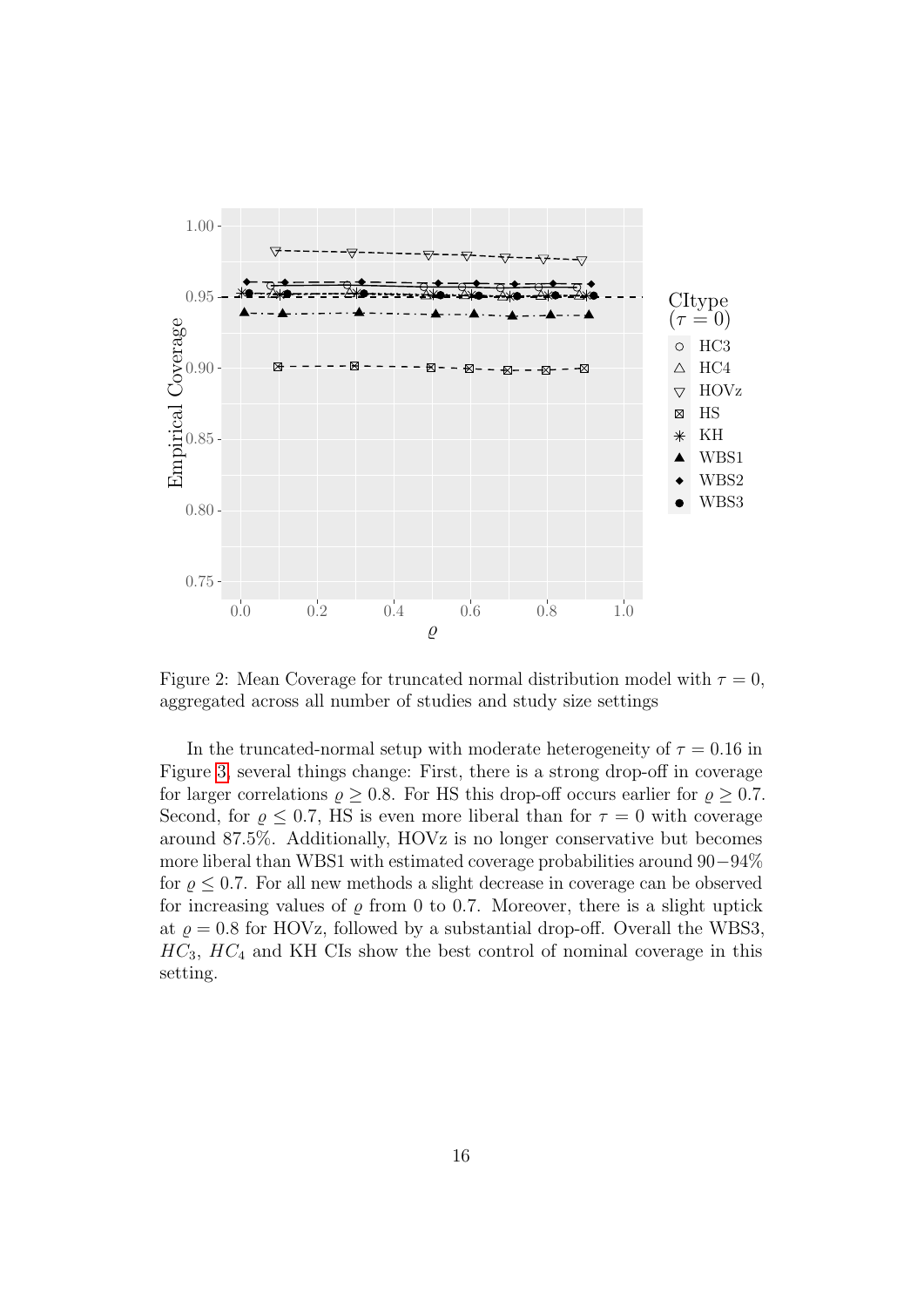

<span id="page-16-0"></span>Figure 3: Mean Coverage for truncated normal distribution model with  $\tau = 0.16$ , aggregated across all number of studies and study size settings

We now consider Model 2 with a transformed beta distribution model. In the fixed effects case  $(\tau^2 = 0)$  the two models are equivalent so we obtain the same coverage as in Figure [2.](#page-15-0) For moderate heterogeneity ( $\tau = 0.16$ , cf. Figure [4\)](#page-17-0), our newly proposed methods clearly outperform HOVz and HS, with a good control of nominal coverage. Only for  $\rho = 0.9$  their coverage is slightly liberal. WBS1 performs just slightly worse than the other new CIs. The observed coverage for HS lies at  $\approx 86 - 88\%$  for  $\rho \leq 0.7$  and drops to just below 80% for  $\rho = 0.9$ . For  $\rho > 0.6$  the HOVz CI is even worse with values dropping (substantially) below 75%.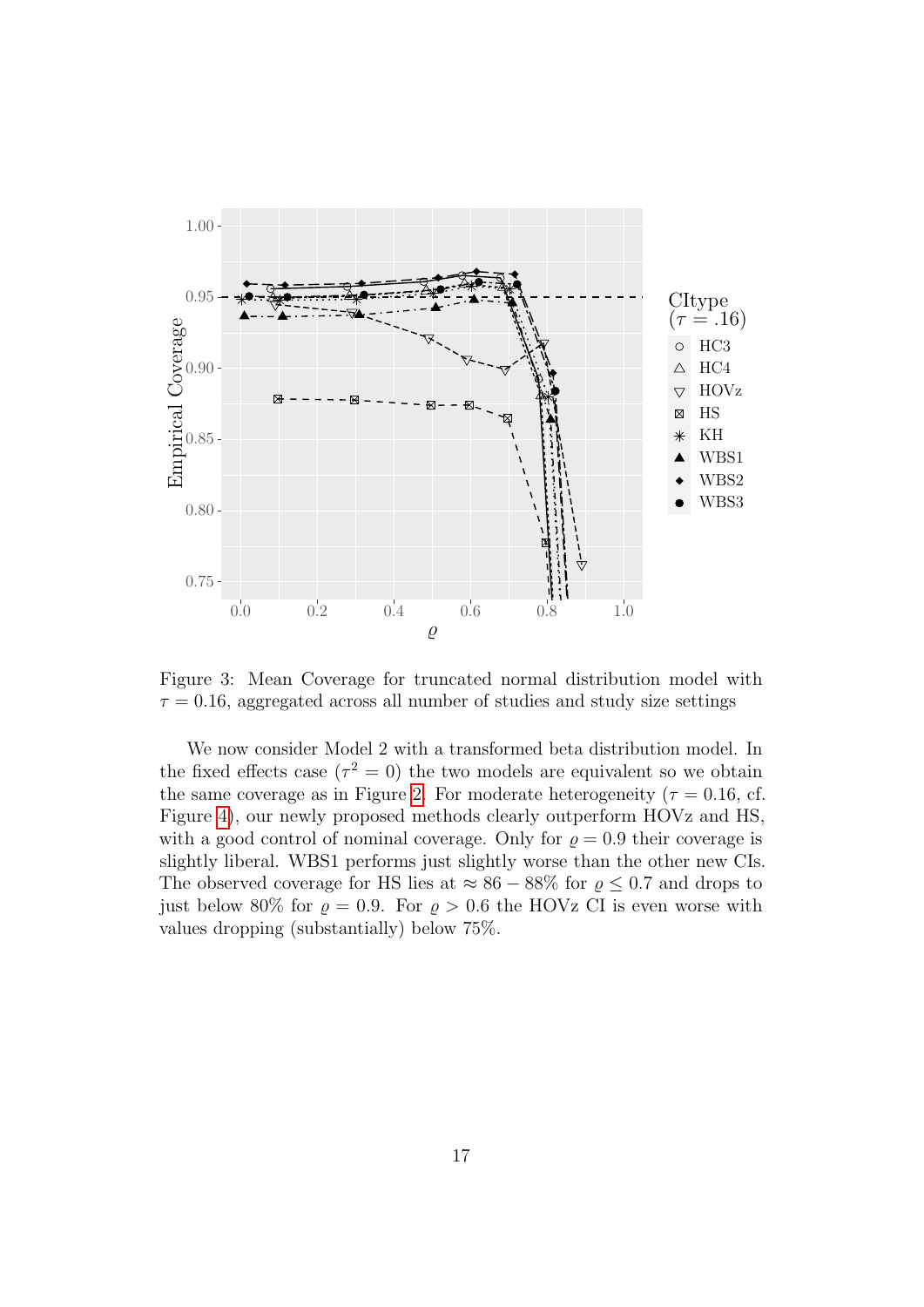

<span id="page-17-0"></span>Figure 4: Mean Coverage for transformed beta distribution model with  $\tau = 0.16$ , aggregated across all number of studies and study size settings

For ease of presentation, the results for the case of extreme heterogeneity with  $\tau = 0.4$  are given in the supplement. Here, we only summarize important points from the Figures [17](#page-40-0)[–18.](#page-41-0) In the truncated normal distribution model we observe that HS again has unsatisfactory coverage, compared with the other approaches. For our new CIs based on the Fisher transformation, for small  $K$ , coverage is approximately correct for  $\rho \leq 0.6$  and then drops off considerably. HOVz is slightly liberal with coverage around 90% for  $\rho \leq 0.6$  and then drops off strongly. This holds for both smaller and larger studies with  $\bar{n} \in \{20, 80\}$ respectively. For an increasing number of studies  $K$ ,  $HOVz$  remains largely unchanged, whereas coverage of the new methods gets progressively worse (i.e. the drop-off in coverage occurs earlier for an increasing number of studies). For  $K = 40$  the new CIs only have correct coverage for  $\rho \leq 0.3$ . In the case of the beta distribution model with  $\tau = 0.4$  the new CIs provide correct coverage for  $\rho \leq 0.7$  in all scenarios, dropping off after this threshold. HOVz is very inadequate, with coverage getting progressively worse for increasing K. HOVz only has correct coverage for simultaneously  $\rho \leq 0.1$  and large K. For  $K = 5$  HS has coverage of  $\leq 82\%$ , decreasing for increasing values of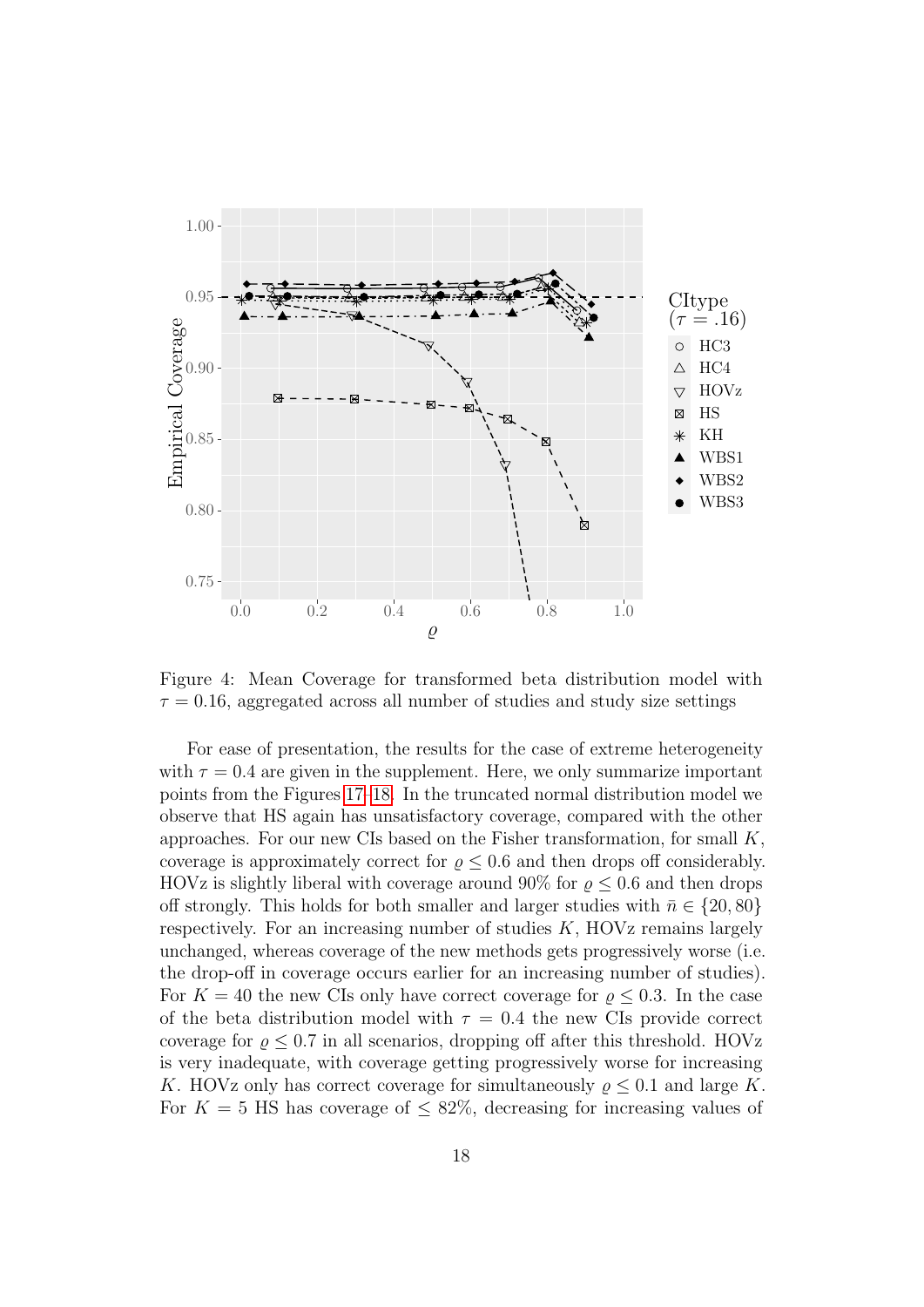$\rho$ . However, for increasing number of studies (whether large or small), HS appears to converge towards nominal coverage. In particular, for  $K = 40$  and  $\rho > 0.7$  HS provides the most accurate coverage under the beta distribution model.

#### 3.2.2 Interval Lengths

We simulated the expected confidence interval lengths for all methods discussed in this paper. The detailed results are provided in Figures  $11 - 16$  $11 - 16$  in the supplement. The results again depend on both the assumed model and the amount of heterogeneity  $\tau$ .

Generally we observe that the confidence intervals become increasingly narrow for increasing values of  $\rho$  and increasingly wide for larger values of  $\tau$ . For the truncated normal distribution model and  $\tau = 0$ , HS (on average) yields the shortest confidence intervals and HOVz the widest, with the other CIs lying in between with quite similar lengths. Only for  $K = 5$  the CIs based on the wild bootstrap are quite wide, indicating that potentially more studies are required to reliably use the wild bootstrap based approaches. For  $\tau = 0.16$  HS again yields the shortest CIs in all scenarios. For small K, the WBS approaches yield the widest CIs and for more studies, HOVz is the widest, when  $\rho$  is small, but becoming nearly as narrow as HS when  $\rho$  is close to 1. The lengths of the other CIs are nearly identical for  $K = 40$ , whereas for fewer studies there are considerable differences. This relative evaluation also holds for  $\tau = 0.4$ .

When the underlying model is the beta distribution model and  $\tau = 0$ , the results are equivalent to the truncated normal distribution model. For  $\tau = 0.16$  and  $K = 5$  the widths of the new CIs decrease with increasing  $\rho$ until  $\rho = 0.7$ . Interestingly, the widths of these CIs then increase again for  $\rho > 0.7$ , which could not be observed in the truncated normal model. This effect becomes much less pronounced for increasing number of studies K. HS is always more narrow than the new CIs and for  $K \geq 20$  HOVz is the widest at  $\rho = 0$  but even more narrow than HS for  $\rho > 0.8$ . For  $\tau = 0.4$  the results are similar, except that the widths of the CIs now decrease monotonously for increasing  $\rho$  and HOVz is most narrow for  $\rho > 0.5$ .

#### <span id="page-18-0"></span>3.2.3 Recommendations

We summarize our findings by providing recommendations to practitioners wishing to choose between the considered methods. The recommendations will depend on the assumed model and how much heterogeneity is present in the data. We believe the beta distribution model is better suited for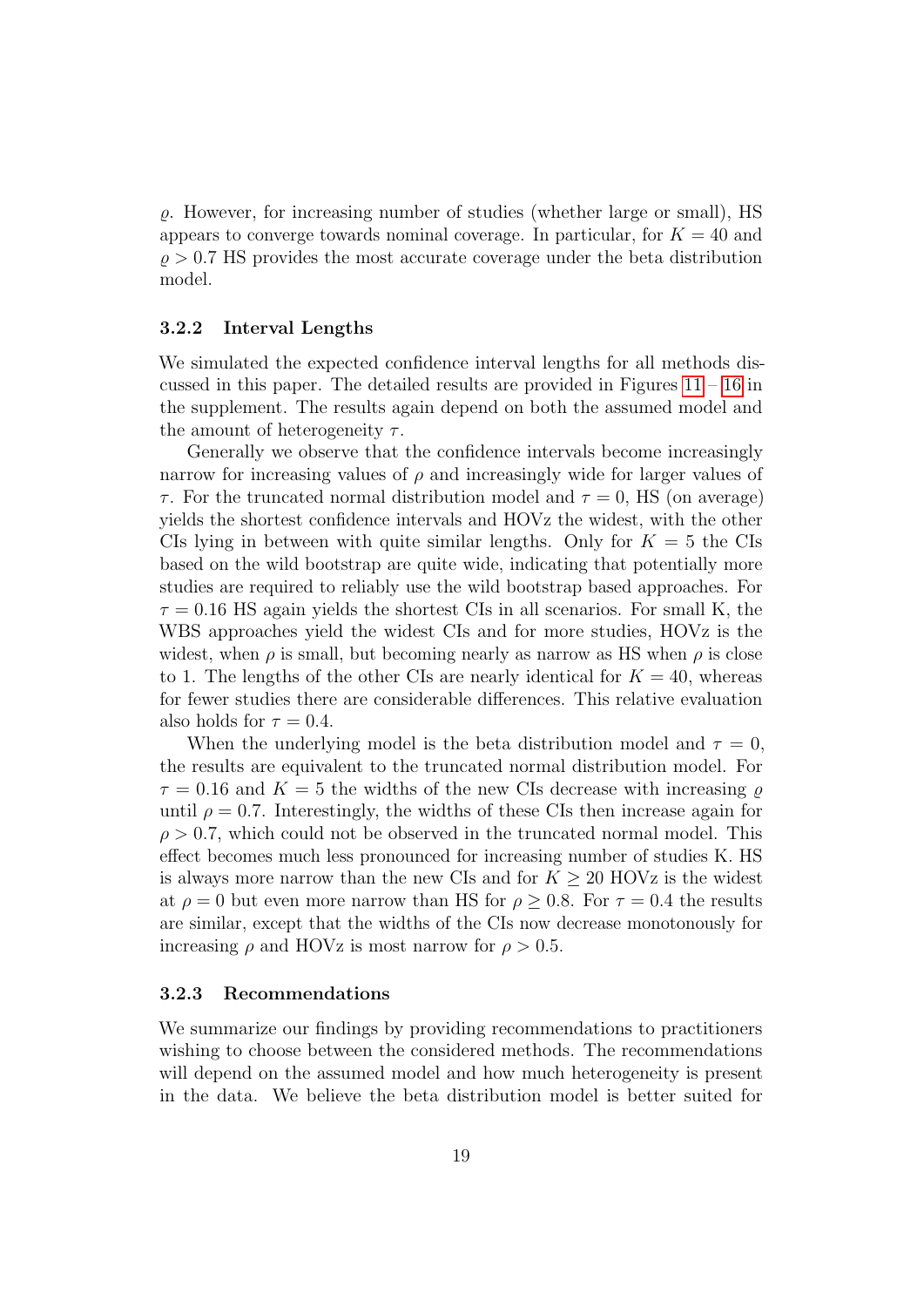random-effects meta-analyses of correlations. Reminder: HOVz employs the inverse Fisher transformation, whereas our newly proposed confidence intervals employ the integral z-to-r transformation suggested by [Hafdahl](#page-23-1)  $(2009).$  $(2009).$ 

- $\tau = 0$  (Fixed-Effect Model): HS and HOVz are not recommendable. We recommend using KH, HC3 or HC4.
- $\tau = 0.16$ : Truncated normal model: HS and HOVz are not recommendable and we recommend using KH, HC3 or HC4. For  $|\rho| > 0.7$ , all methods are unsatisfactory and only in case of  $K = 40$ , HOVz may be preferable. Beta distribution model: HS and HOVz are not recommendable. All new confidence intervals exhibit satisfactory coverage. For small K, WBS approaches yield wider confidence intervals, therefore preferably use KH, HC3 or HC4.
- $\tau = 0.4$ : Truncated normal model: HS is not recommendable. For  $K = 5$  and  $|\rho| \leq 0.7$  we again recommend KH, HC3 or HC4. For  $K \geq 10$  and  $|\rho| \leq 0.7$  we recommend HOVz. For  $|\rho| > 0.7$  none of the methods are satisfactory. Beta distribution model: HOVz is not recommendable. For  $|\rho| \leq 0.7$  we recommend KH, HC3 or HC4. For  $K \geq 40$  and  $|\rho| > 0.7$  we recommend using HS. For  $K \leq 20$  and  $|\rho| > 0.7$  none of the methods are satisfactory.

### <span id="page-19-0"></span>4 Illustrative Data Analyses

Between 25 and 50% of patients fail to take their medication as prescribed by their caretaker [\(Molloy et al., 2013\)](#page-25-4). Some studies have shown that medication adherence tends to be better in patients who score higher in conscientiousness (from the five-factor model of personality). Table [2](#page-20-0) contains data on 16 studies, which investigated the correlation between conscientiousness and medication adherence. These studies were first analyzed in the form of a meta-analysis in [Molloy et al.](#page-25-4) [\(2013\)](#page-25-4). The columns of Table [2](#page-20-0) contain information on the authors of the respective study, the year of publication, the sample size of study i  $(n_i)$ , the observed correlation in study i, the number of variables controlled for (controls), study design, the type of adherence measure (a measure), the type of conscientiousness measure (c measure), the mean age of study participants (mean age) and the methodological quality (as scored by the authors on a scale from one to four, with higher scores indicating higher quality).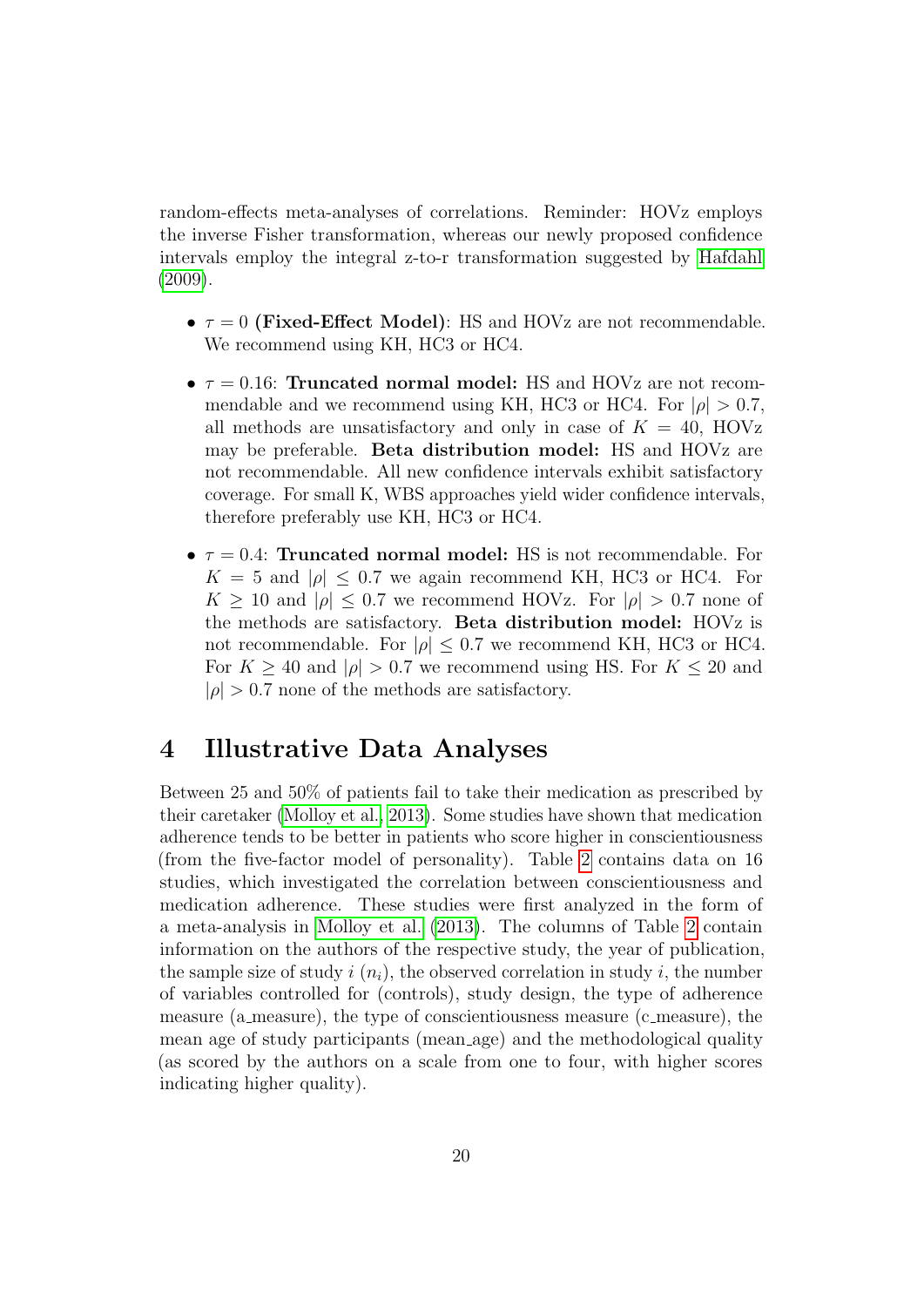Regarding the measurement of conscientiousness: Where NEO (Neuroticism-Extraversion-Openness) is indicated as c measure, the personality trait of conscientiousness was measured by one of the various types of NEO personality inventories (PI [Costa Jr and McCrae, 1985,](#page-23-8) [2008\)](#page-23-9).

<span id="page-20-0"></span>Table 2: Data from 16 studies investigating the correlation between conscientiousness and medication adherence

| Study i        | authors             | year | $n_i$ | $r_i$   | controls | design          | a_measure   | c_measure  | mean_age | quality        |
|----------------|---------------------|------|-------|---------|----------|-----------------|-------------|------------|----------|----------------|
| 1              | Axelsson et al.     | 2009 | 109   | 0.19    | none     | cross-sectional | self-report | other      | 22.00    |                |
| $\overline{2}$ | Axelsson et al.     | 2011 | 749   | 0.16    | none     | cross-sectional | self-report | <b>NEO</b> | 53.59    |                |
| 3              | Bruce et al.        | 2010 | 55    | 0.34    | none     | prospective     | other       | <b>NEO</b> | 43.36    | $\overline{2}$ |
| $\overline{4}$ | Christensen et al.  | 1999 | 107   | 0.32    | none     | cross-sectional | self-report | other      | 41.70    |                |
| 5              | Christensen & Smith | 1995 | 72    | 0.27    | none     | prospective     | other       | <b>NEO</b> | 46.39    | $\overline{2}$ |
| 6              | Cohen et al.        | 2004 | 65    | 0.00    | none     | prospective     | other       | <b>NEO</b> | 41.20    | $\overline{2}$ |
| $\overline{7}$ | Dobbels et al.      | 2005 | 174   | 0.17    | none     | cross-sectional | self-report | NEO        | 52.30    |                |
| 8              | Ediger et al.       | 2007 | 326   | 0.05    | multiple | prospective     | self-report | NEO        | 41.00    | 3              |
| 9              | Insel et al.        | 2006 | 58    | 0.26    | none     | prospective     | other       | other      | 77.00    | $\overline{2}$ |
| 10             | Jerant et al.       | 2011 | 771   | 0.01    | multiple | prospective     | other       | <b>NEO</b> | 78.60    | 3              |
| 11             | Moran et al.        | 1997 | 56    | $-0.09$ | multiple | prospective     | other       | <b>NEO</b> | 57.20    | $\overline{2}$ |
| 12             | O'Cleirigh et al.   | 2007 | 91    | 0.37    | none     | prospective     | self-report | NEO        | 37.90    | $\overline{2}$ |
| 13             | Penedo et al.       | 2003 | 116   | 0.00    | none     | cross-sectional | self-report | NEO        | 39.20    |                |
| 14             | Quine et al.        | 2012 | 537   | 0.15    | none     | prospective     | self-report | other      | 69.00    | $\overline{2}$ |
| 15             | Stilley et al.      | 2004 | 158   | 0.24    | none     | prospective     | other       | <b>NEO</b> | 46.20    | 3              |
| 16             | Wiebe & Christensen | 1997 | 65    | 0.04    | none     | prospective     | other       | <b>NEO</b> | 56.00    |                |

We performed both a fixed- and random-effects meta-analysis, using all considered methods. For the random-effects model we used the SJ estimator to estimate the between-study heterogeneity variance  $\tau^2$ . Combining all available studies yielded  $r_{FE} = 0.130$ ,  $r_{RE} = 0.154$  and  $\hat{\tau}_{SJ}^2 = 0.012$ . In addition to a complete-case study, we also examined the cross-sectional and prospective studies separately. In total there were five cross-sectional and eleven prospective studies in the dataset. For the cross-sectional studies  $r_{FE}$  = 0.168 and  $r_{RE}$  = 0.170 resulted and slightly lower values for the prospective studies ( $r_{FE} = 0.108$ ,  $r_{RE} = 0.147$ ). Heterogeneity estimates were  $\hat{\tau}_{SJ}^2 = 0.007$  (cross-sectional) and  $\hat{\tau}_{SJ}^2 = 0.016$  (prospective), respectively. In Table [3](#page-21-0) we provide values of all CIs discussed in this paper.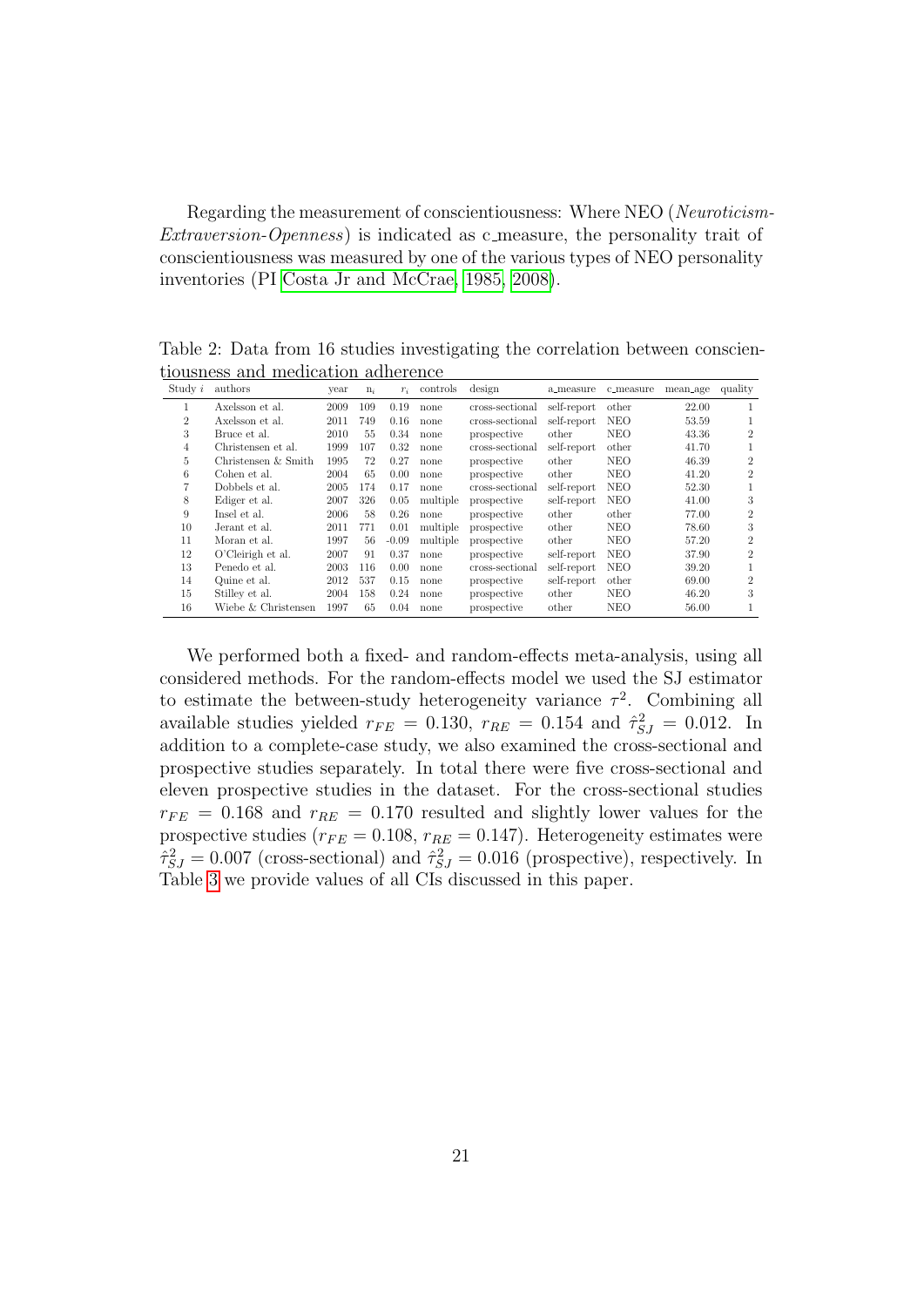<span id="page-21-0"></span>

|                 |                | Study design    |                |
|-----------------|----------------|-----------------|----------------|
| Approach        | All Designs    | cross-sectional | prospective    |
| <b>HOVz</b>     | [0.081, 0.221] | [0.067, 0.266]  | [0.050, 0.240] |
| HS              | [0.073, 0.174] | [0.100, 0.220]  | [0.035, 0.166] |
| ΚH              | [0.080, 0.218] | [0.037, 0.291]  | [0.043, 0.239] |
| WBS1            | [0.086, 0.213] | [0.063, 0.267]  | [0.051, 0.232] |
| WBS2            | [0.079, 0.219] | [0.053, 0.276]  | [0.043, 0.239] |
| WBS3            | [0.084, 0.215] | [0.058, 0.272]  | [0.048, 0.234] |
| HC <sub>3</sub> | [0.081, 0.218] | [0.041, 0.288]  | [0.041, 0.241] |
| HC4             | [0.083, 0.216] | [0.054, 0.276]  | [0.045, 0.237] |

Table 3: Random-effects model confidence intervals for all studies and subgroups separated by study design, original data from [Molloy et al.](#page-25-4) [\(2013\)](#page-25-4)

In the case of all studies  $(K = 16)$ , all methods yield quite similar CIs except for HS. Additional simulations for this situation  $(K = 16, \tau^2 = 0.012,$  $n_i$  as in Table [3\)](#page-21-0) are given in the supplement and show a coverage of around 80% for HS, while all other methods exhibit a fairly accurate coverage of around 95% and HOVz with around 94%. Thus, the sacrifice for the narrow HS CIs is poor coverage. Additional analyses of other datasets are given in the supplement.

### 5 Discussion

We introduced several new methods to construct confidence intervals of the main effect in random-effects meta-analyses of correlations, based on the Fisher-z transformation. We compared these to the standard HOVz and Hunter-Schmidt confidence intervals and, following the suggestion by [Hafdahl](#page-23-1) [\(2009\)](#page-23-1), utilized an integral z-to-r transformation instead of the inverse Fisher transformation. We performed an extensive Monte Carlo simulation study, in order to assess the coverage and mean interval length of all CIs. In addition to the truncated normal distribution model considered by [Hafdahl and Williams](#page-24-0) [\(2009\)](#page-24-0) and [Field](#page-23-0) [\(2005\)](#page-23-0) we also investigated a transformed beta distribution model, which exhibits less bias in the generation of the study level effects.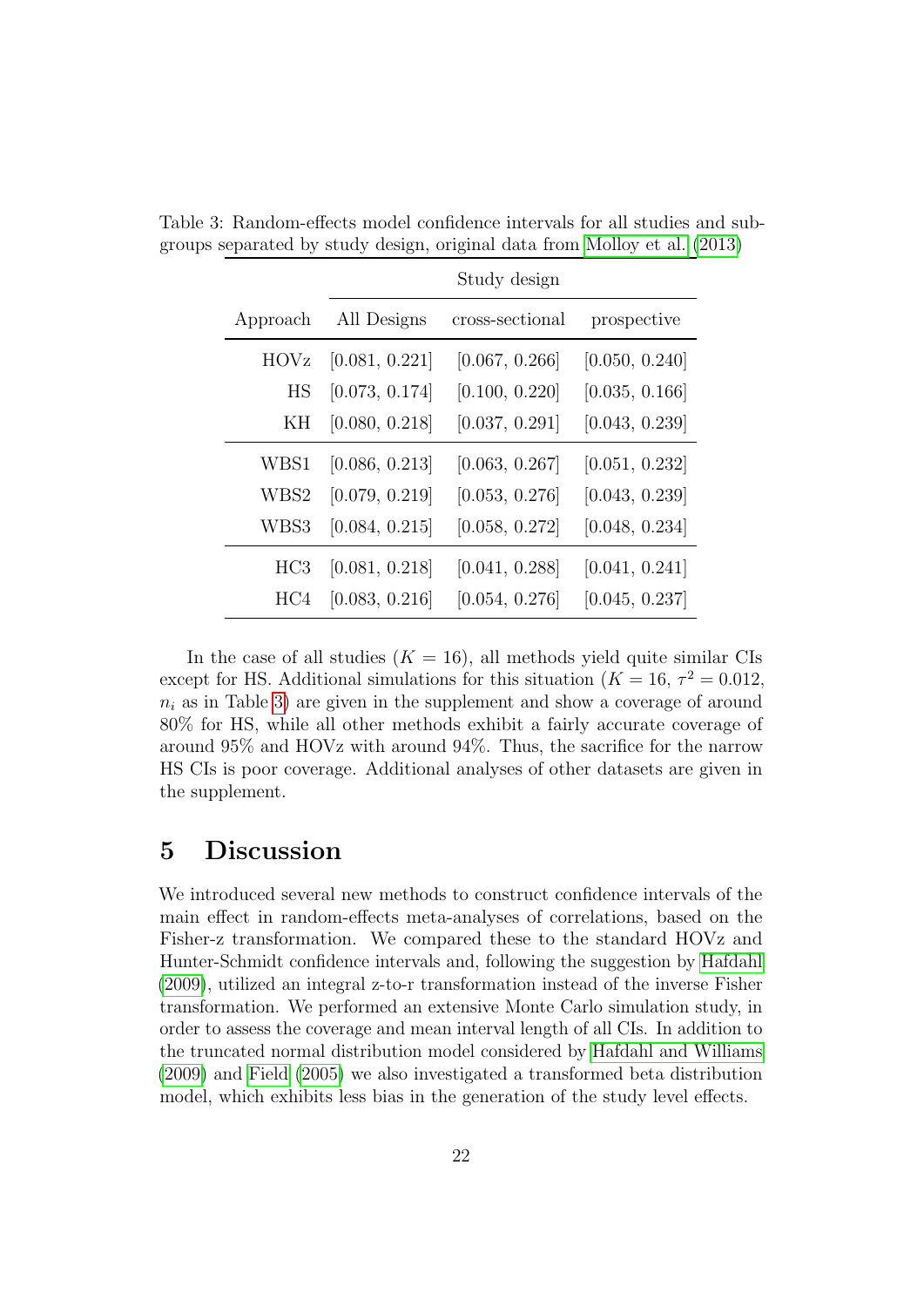The results of our simulations show that for low and moderate heterogeneity and correlations of  $|\rho| \leq 0.7$ , our newly proposed confidence intervals improved coverage considerably over the classical HOVz and Hunter-Schmidt approaches. However, for extreme heterogeneity and  $|\rho| > 0.7$  all confidence intervals performed poorly. Therefore, further methodological research is necessary in order to fill this gap. Also, the choice of data-generating model (truncated normal or transformed beta distribution) has substantial influence on results. Due to various aspects, which we discussed when introducing the two models, the beta distribution model is arguably more appropriate. Based on our findings, we provide recommendations to practitioners looking for guidance in choosing a method for data analysis. These are listed in subsection [3.2.3.](#page-18-0)

We attempted to further improve the proposed confidence intervals with the help of a bias correction for the Pearson correlation coefficient  $r$ , given by  $r^* = \frac{r(1-r^2)}{2(n-1)}$ , as the (negative) bias of r is usually approximated by  $\mathcal{B}_r = -\frac{\varrho(1-\varrho^2)}{2(n-1)}$  [\(Hotelling, 1953;](#page-24-7) [Schulze, 2004\)](#page-25-1). However, this bias correction actually made coverage worse in the studied settings.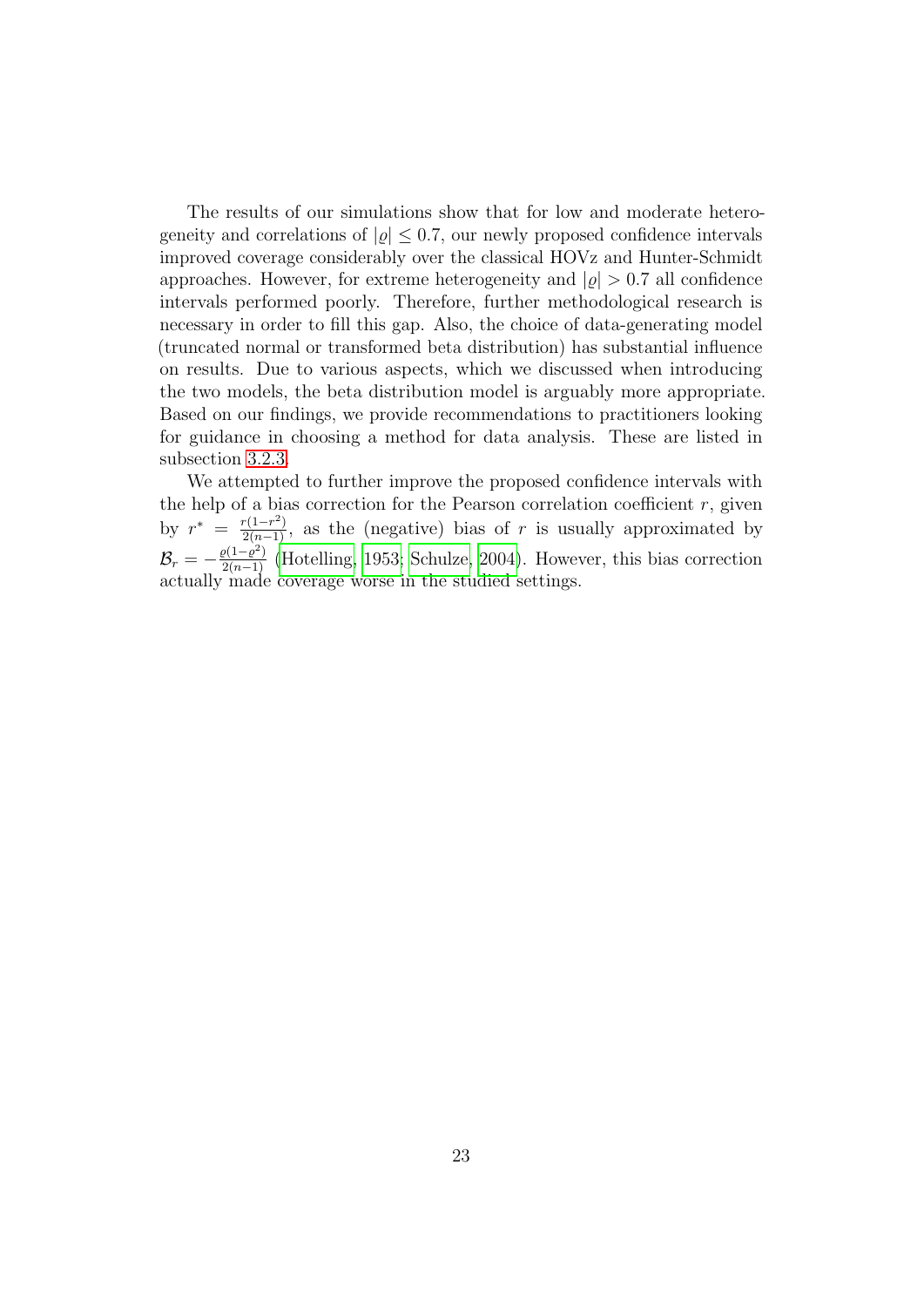### References

- <span id="page-23-3"></span>Aldao, A., Nolen-Hoeksema, S., and Schweizer, S. (2010). Emotion-regulation strategies across psychopathology: A meta-analytic review. Clinical psychology review, 30(2):217–237.
- <span id="page-23-2"></span>Barrick, M. R. and Mount, M. K. (1991). The big five personality dimensions and job performance: a meta-analysis. Personnel psychology, 44(1):1–26.
- <span id="page-23-11"></span>Chalkidou, A., Landau, D., Odell, E., Cornelius, V., O'Doherty, M., and Marsden, P. (2012). Correlation between Ki-67 immunohistochemistry and 18f-fluorothymidine uptake in patients with cancer: A systematic review and meta-analysis. European Journal of Cancer, 48(18):3499–3513.
- <span id="page-23-4"></span>Cheung, M. W.-L. (2015). Meta-analysis: A structural equation modeling approach. John Wiley & Sons, Hoboken, NJ.
- <span id="page-23-8"></span>Costa Jr, P. T. and McCrae, R. R. (1985). The NEO personality inventory. Psychological Assessment Resources Odessa, FL.
- <span id="page-23-9"></span>Costa Jr, P. T. and McCrae, R. R. (2008). The Revised NEO Personality Inventory (NEO-PI-R). Sage Publications, Inc.
- <span id="page-23-7"></span>Cribari-Neto, F., Souza, T. C., and Vasconcellos, K. L. (2007). Inference under heteroskedasticity and leveraged data. Communication in Statistics - Theory and Methods, 36(10):1877–1888.
- <span id="page-23-6"></span>Cribari-Neto, F. and Zarkos, S. G. (2004). Leverage-adjusted heteroskedastic bootstrap methods. Journal of Statistical Computation and Simulation, 74(3):215–232.
- <span id="page-23-5"></span>Field, A. P. (2001). Meta-analysis of correlation coefficients: a Monte Carlo comparison of fixed-and random-effects methods. Psychological Methods, 6(2):161–180.
- <span id="page-23-0"></span>Field, A. P. (2005). Is the meta-analysis of correlation coefficients accurate when population correlations vary? *Psychological Methods*, 10(4):444–467.
- <span id="page-23-10"></span>Fisher, R. A. (1915). Frequency distribution of the values of the correlation coefficient in samples from an indefinitely large population. Biometrika, 10(4):507–521.
- <span id="page-23-1"></span>Hafdahl, A. R. (2009). Improved fisher z estimators for univariate randomeffects meta-analysis of correlations. British Journal of Mathematical and Statistical Psychology, 62(2):233–261.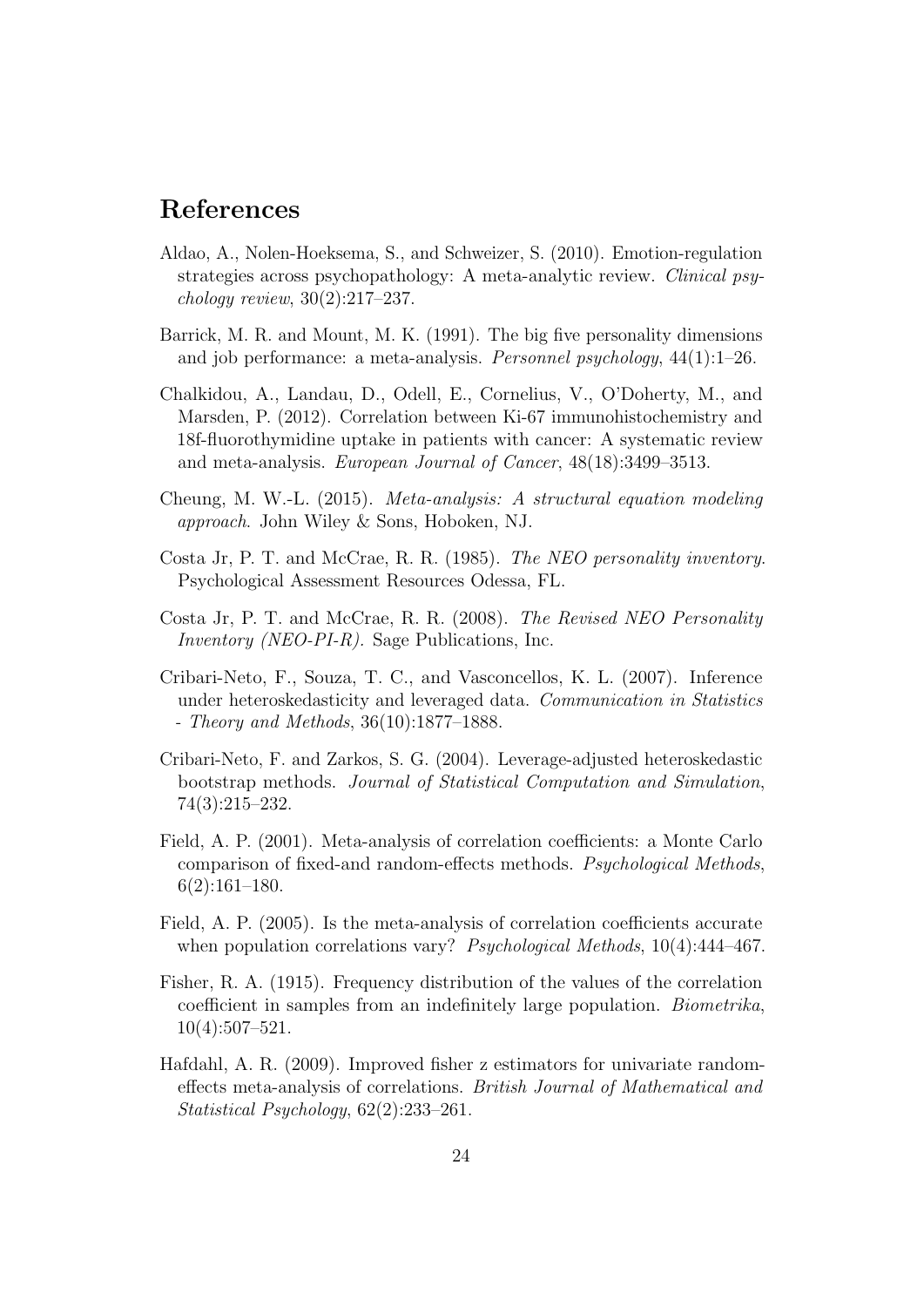- <span id="page-24-0"></span>Hafdahl, A. R. and Williams, M. A. (2009). Meta-analysis of correlations revisited: Attempted replication and extension of field's (2001) simulation studies. Psychological Methods, 14(1):24–42.
- <span id="page-24-5"></span>Hartung, J. (1999). An alternative method for meta-analysis. Biometrical Journal: Journal of Mathematical Methods in Biosciences, 41(8):901–916.
- <span id="page-24-6"></span>Hartung, J. and Knapp, G. (2001). A refined method for the meta-analysis of controlled clinical trials with binary outcome. Statistics in Medicine, 20(24):3875–3889.
- <span id="page-24-9"></span>Hedges, L. and Vevea, J. (1998). Fixed-and random-effects models in metaanalysis. Psychological Methods, 3(4):486–504.
- <span id="page-24-1"></span>Hedges, L. V. and Olkin, I. (1985). Statistical methods for meta-analysis. Academic Press. San Diego, CA, USA.
- <span id="page-24-7"></span>Hotelling, H. (1953). New light on the correlation coefficient and its transforms. Journal of the Royal Statistical Society. Series B (Methodological), 15(2):193– 232.
- <span id="page-24-4"></span>Hunter, J. E. and Schmidt, F. L. (1994). Estimation of sampling error variance in the meta-analysis of correlations: Use of average correlation in the homogeneous case. Journal of Applied Psychology, 79(2):171.
- <span id="page-24-2"></span>Hunter, J. E. and Schmidt, F. L. (2004). Methods of meta-analysis: Correcting error and bias in research findings. Sage.
- <span id="page-24-10"></span>IntHout, J., Ioannidis, J. P., and Borm, G. F. (2014). The hartung-knappsidik-jonkman method for random effects meta-analysis is straightforward and considerably outperforms the standard dersimonian-laird method. BMC Medical Research Methodology, 14(1):25.
- <span id="page-24-3"></span>Jak, S. (2015). Meta-analytic structural equation modelling. Springer, New York, NY.
- <span id="page-24-11"></span>Johnson, N. L., Kotz, S., and Balakrishnan, N. (1994). Continuous univariate distributions. Wiley New York.
- <span id="page-24-8"></span>Langan, D., Higgins, J. P., Jackson, D., Bowden, J., Veroniki, A. A., Kontopantelis, E., Viechtbauer, W., and Simmonds, M. (2019). A comparison of heterogeneity variance estimators in simulated random-effects metaanalyses. Research Synthesis Methods, 10(1):83–98.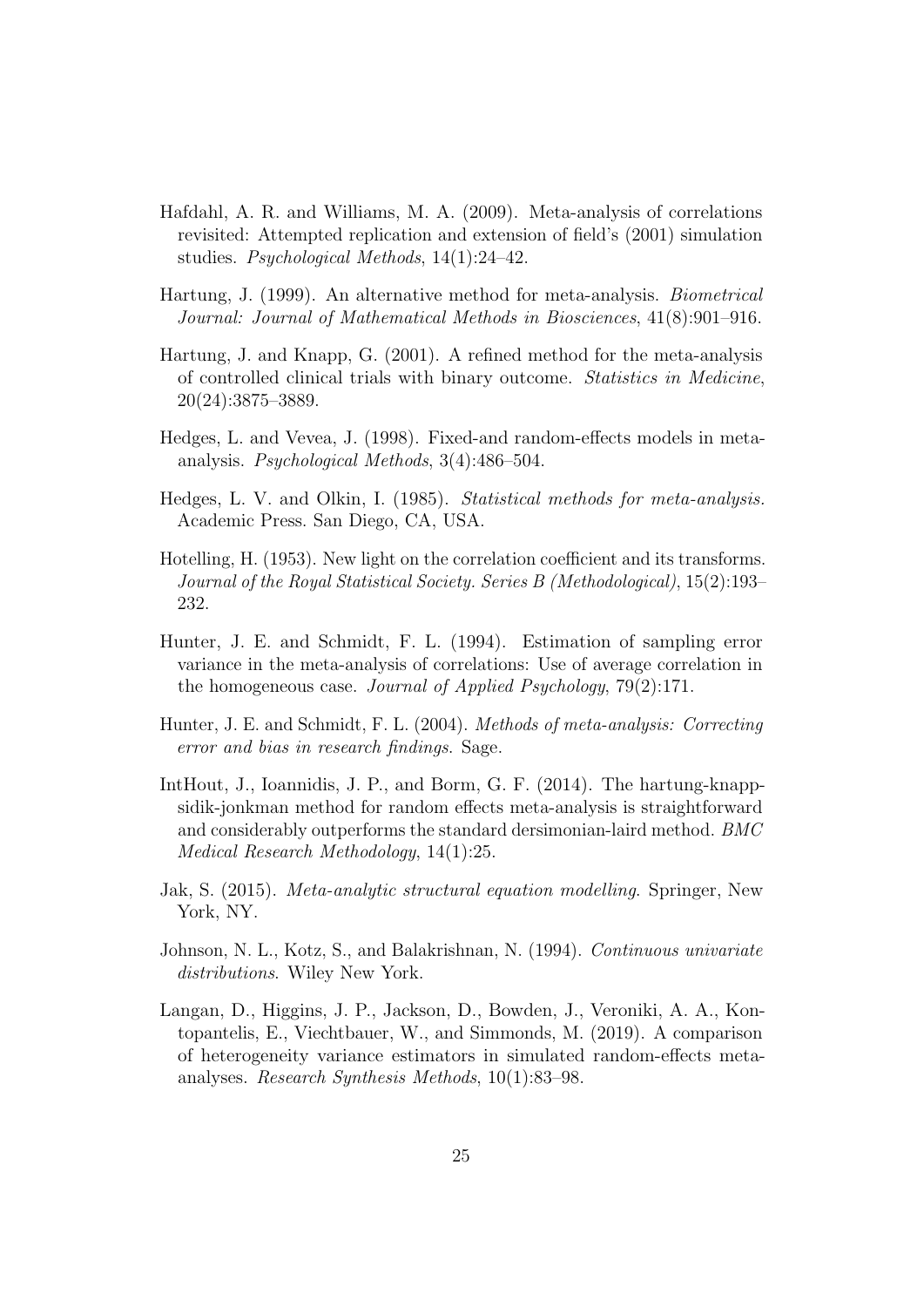- <span id="page-25-7"></span>Lehmann, E. L. (2004). *Elements of large-sample theory*. Springer Science  $\&$ Business Media.
- <span id="page-25-4"></span>Molloy, G., O'carroll, R., and Ferguson, E. (2013). Conscientiousness and medication adherence: a meta-analysis. Annals of Behavioral Medicine,  $47(1):92-101.$
- <span id="page-25-10"></span>Morris, T. P., White, I. R., and Crowther, M. J. (2019). Using simulation studies to evaluate statistical methods. Statistics in Medicine, 38(11):2074– 2102.
- <span id="page-25-8"></span>Omelka, M. and Pauly, M. (2012). Testing equality of correlation coefficients in two populations via permutation methods. Journal of Statistical Planning and Inference, 142(6):1396–1406.
- <span id="page-25-0"></span>Open Science Collaboration (2015). Estimating the reproducibility of psychological science. Science, 349(6251).
- <span id="page-25-2"></span>Osburn, H. and Callender, J. (1992). A note on the sampling variance of the mean uncorrected correlation in meta-analysis and validity generalization. Journal of Applied Psychology, 77(2):115–122.
- <span id="page-25-9"></span>Rosopa, P. J., Schaffer, M. M., and Schroeder, A. N. (2013). Managing heteroscedasticity in general linear models. Psychological Methods, 18(3):335– 351.
- <span id="page-25-11"></span>Santos, S., Almeida, I., Oliveiros, B., and Castelo-Branco, M. (2016). The role of the amygdala in facial trustworthiness processing: A systematic review and meta-analyses of fMRI studies. PloS One, 11(11):e0167276.
- <span id="page-25-1"></span>Schulze, R. (2004). Meta-analysis: A comparison of approaches. Hogrefe Publishing.
- <span id="page-25-5"></span>Schwarzer, G., Carpenter, J. R., and Rücker, G. (2015). Meta-analysis with R. Springer, Cham.
- <span id="page-25-6"></span>Sidik, K. and Jonkman, J. N. (2005). Simple heterogeneity variance estimation for meta-analysis. Journal of the Royal Statistical Society: Series C (Applied Statistics), 54(2):367–384.
- <span id="page-25-3"></span>Sidik, K. and Jonkman, J. N. (2006). Robust variance estimation for random effects meta-analysis. Computational Statistics  $\mathcal{C}'$  Data Analysis, 50(12):3681–3701.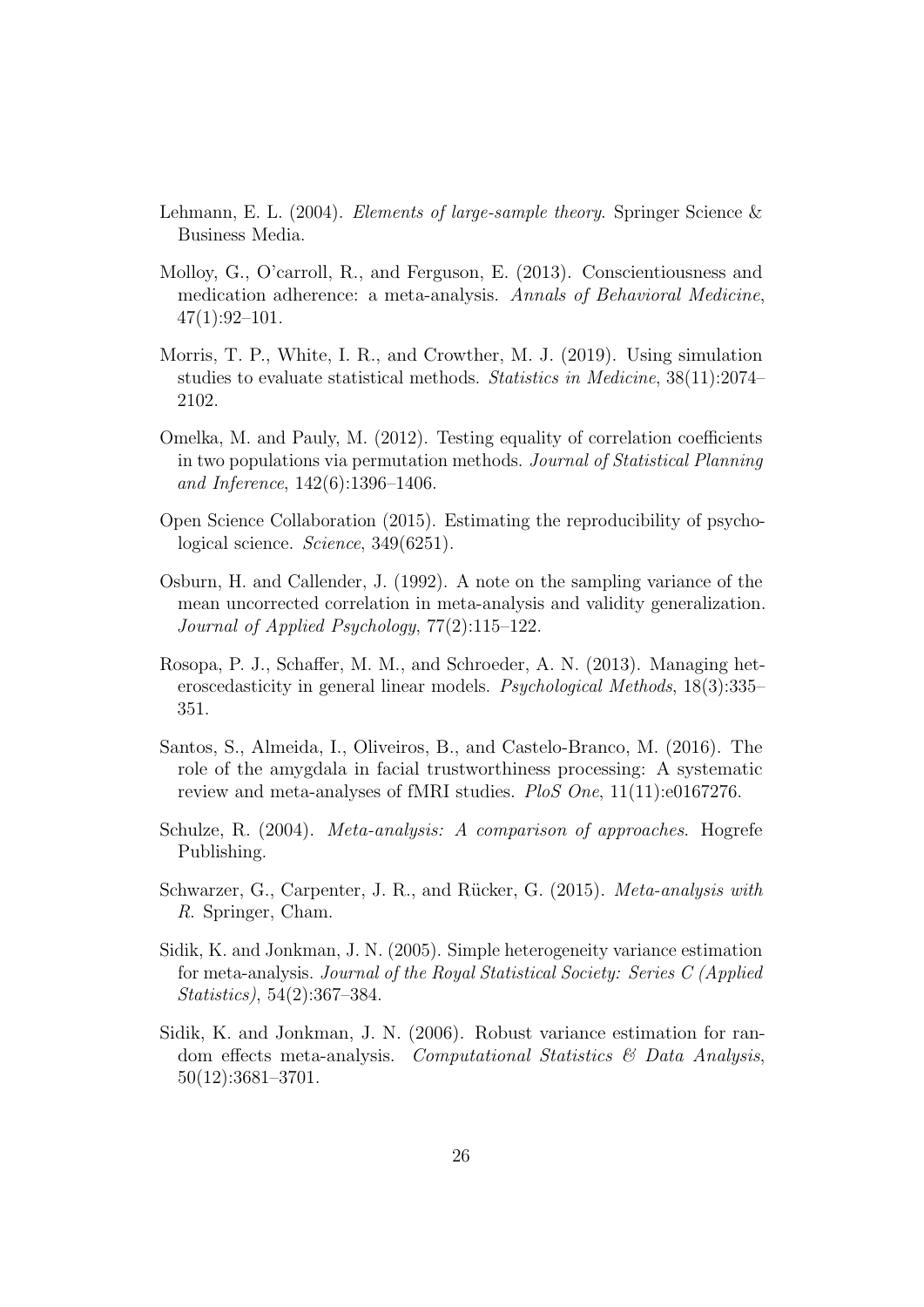- <span id="page-26-0"></span>Sirin, S. R. (2005). Socioeconomic status and academic achievement: A metaanalytic review of research. Review of educational research, 75(3):417–453.
- <span id="page-26-6"></span>Süli, E. and Mayers, D. F.  $(2003)$ . An introduction to numerical analysis. Cambridge University Press, Cambridge.
- <span id="page-26-1"></span>Veroniki, A. A., Jackson, D., Viechtbauer, W., Bender, R., Bowden, J., Knapp, G., Kuss, O., Higgins, J., Langan, D., and Salanti, G. (2016). Methods to estimate the between-study variance and its uncertainty in meta-analysis. Research Synthesis Methods, 7(1):55–79.
- <span id="page-26-5"></span>Viechtbauer, W., López-López, J. A., Sánchez-Meca, J., and Marín-Martínez, F. (2015). A comparison of procedures to test for moderators in mixedeffects meta-regression models. Psychological Methods, 20(3):360–374.
- <span id="page-26-2"></span>Welz, T. and Pauly, M. (2020). A simulation study to compare robust tests for linear mixed-effects meta-regression. Research Synthesis Methods, 11(3):331–342.
- <span id="page-26-4"></span>White, H. (1980). A heteroskedasticity-consistent covariance matrix estimator and a direct test for heteroskedasticity. Econometrica, 48(4):817–838.
- <span id="page-26-3"></span>Wu, C.-F. J. (1986). Jackknife, bootstrap and other resampling methods in regression analysis. Annals of Statistics, 14(4):1261–1295.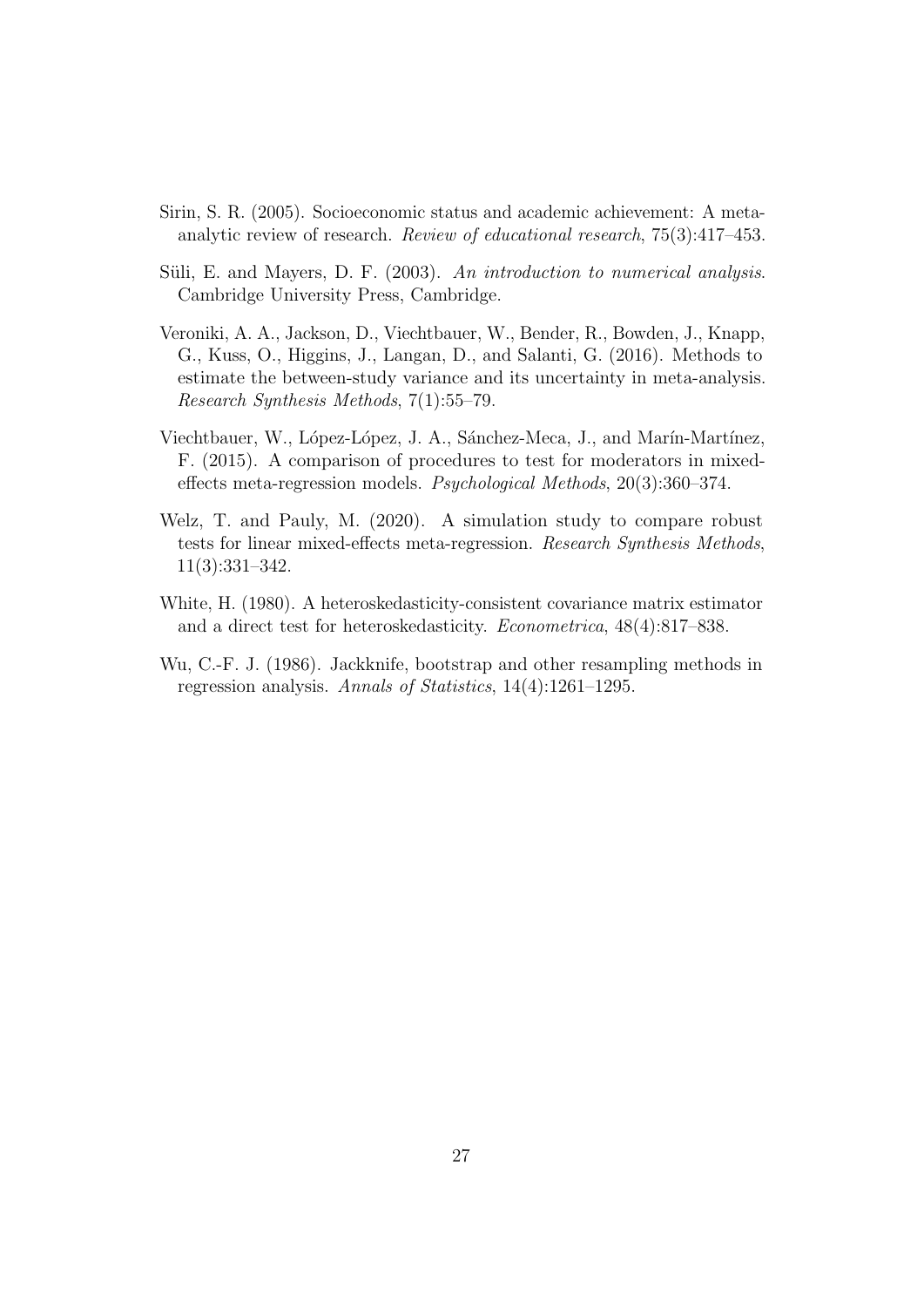### Acknowledgments

The authors gratefully acknowledge the computing time provided on the Linux HPC cluster at Technical University Dortmund (LiDO3), partially funded in the course of the Large-Scale Equipment Initiative by the German Research Foundation (DFG) as project 271512359. Furthermore, we thank Marléne Baumeister and Lena Schmid for many helpful discussions, and Philip Buczak for finding interesting data sets. This work was supported by the German Research Foundation project (Grant no. PA-2409 7-1).

### Data Availability Statement

The R-scripts used for our simulations and data analyses will be made publicly available on figshare (pending publication). The dataset from [Molloy et al.](#page-25-4) [\(2013\)](#page-25-4) can be found in the metafor package in R and the datasets considered for re-analysis are from [Chalkidou et al.](#page-23-11) [\(2012\)](#page-23-11) and [Santos et al.](#page-25-11) [\(2016\)](#page-25-11) respectively.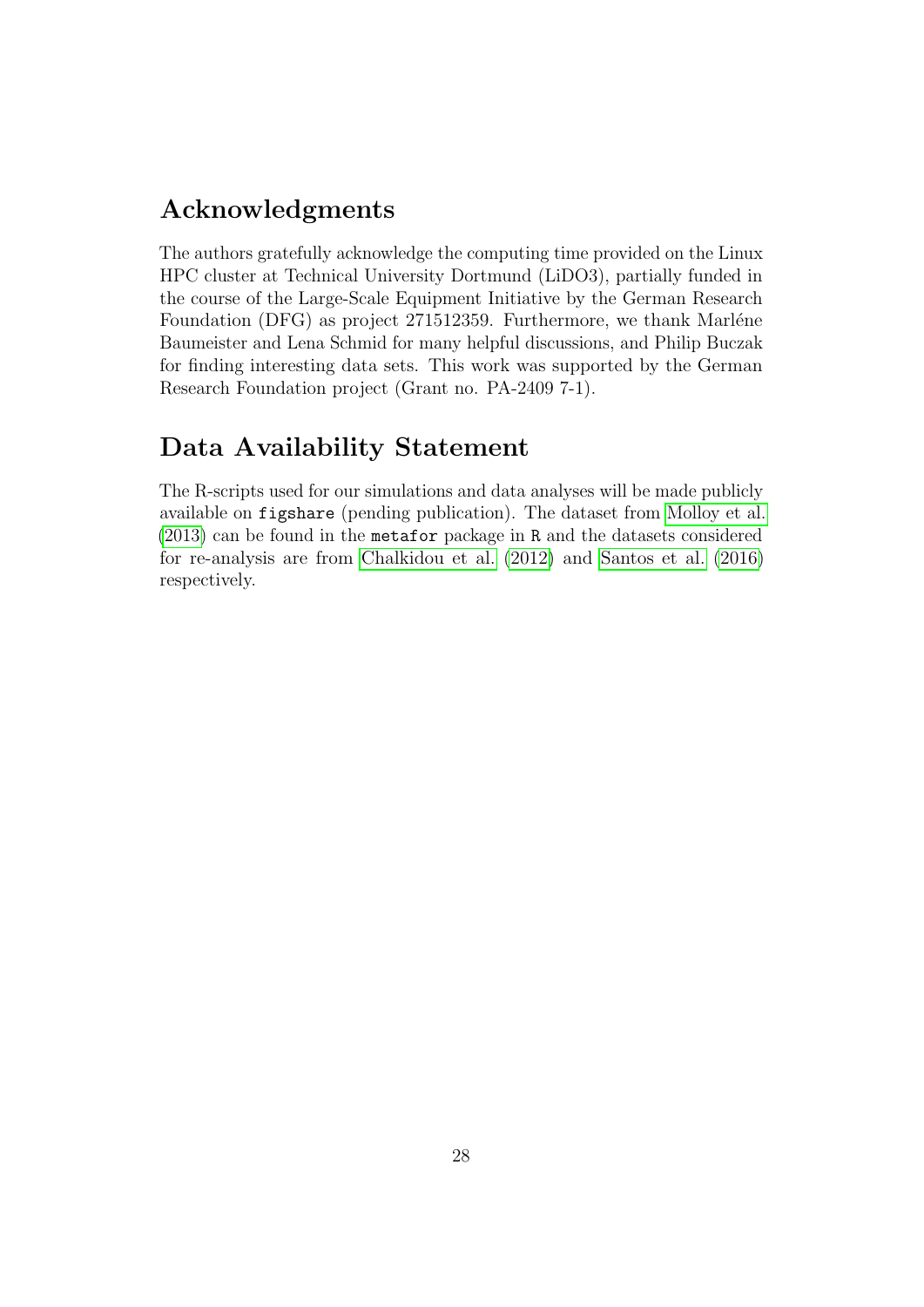## Supplement

### A Complete Results of Simulation Study

We present the complete simulation results regarding coverage and interval lengths for both models under the settings  $K \in \{5, 10, 20, 40\}$  and for mean study sizes  $\bar{n} \in \{20, 80\}$ . Additionally we considered the RMSE of the variance estimates of  $\bar{z}$  for the confidence intervals based on the Fisher-z transformation.



Figure 5: Mean Coverage for truncated normal distribution model with  $\tau = 0$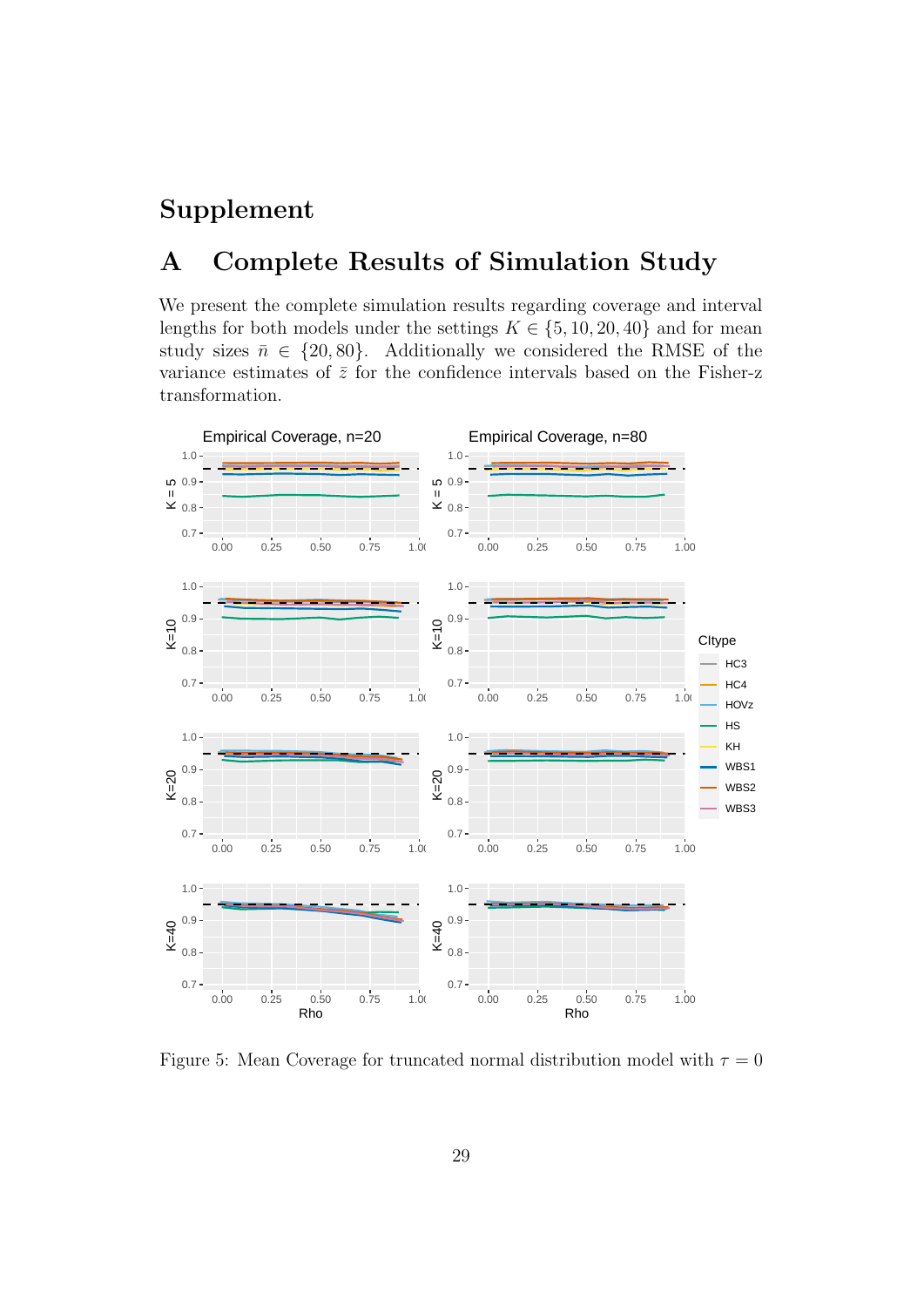

Figure 6: Mean Coverage for truncated normal distribution model with  $\tau = 0.16$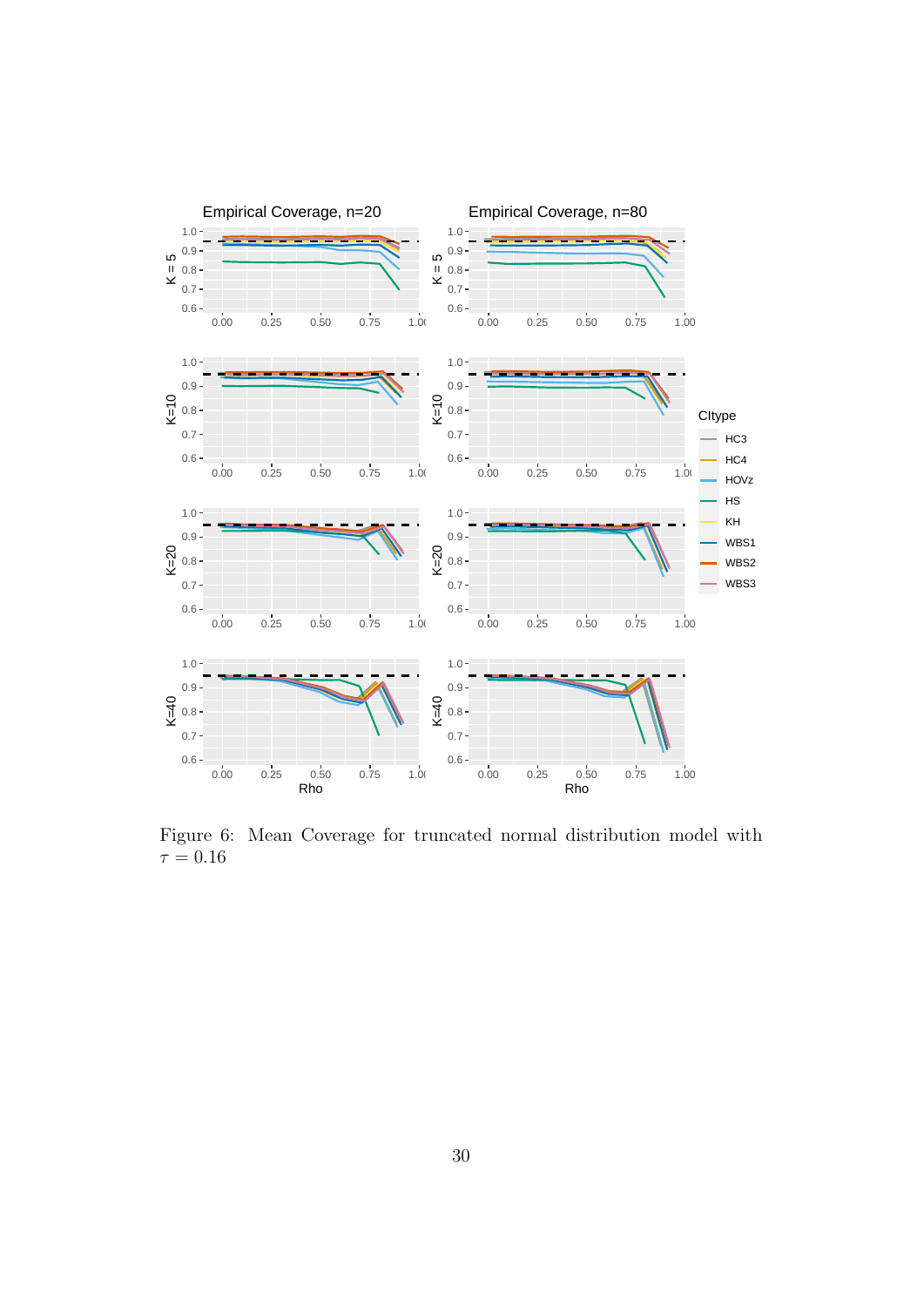

Figure 7: Mean Coverage for truncated normal distribution model with  $\tau = 0.4$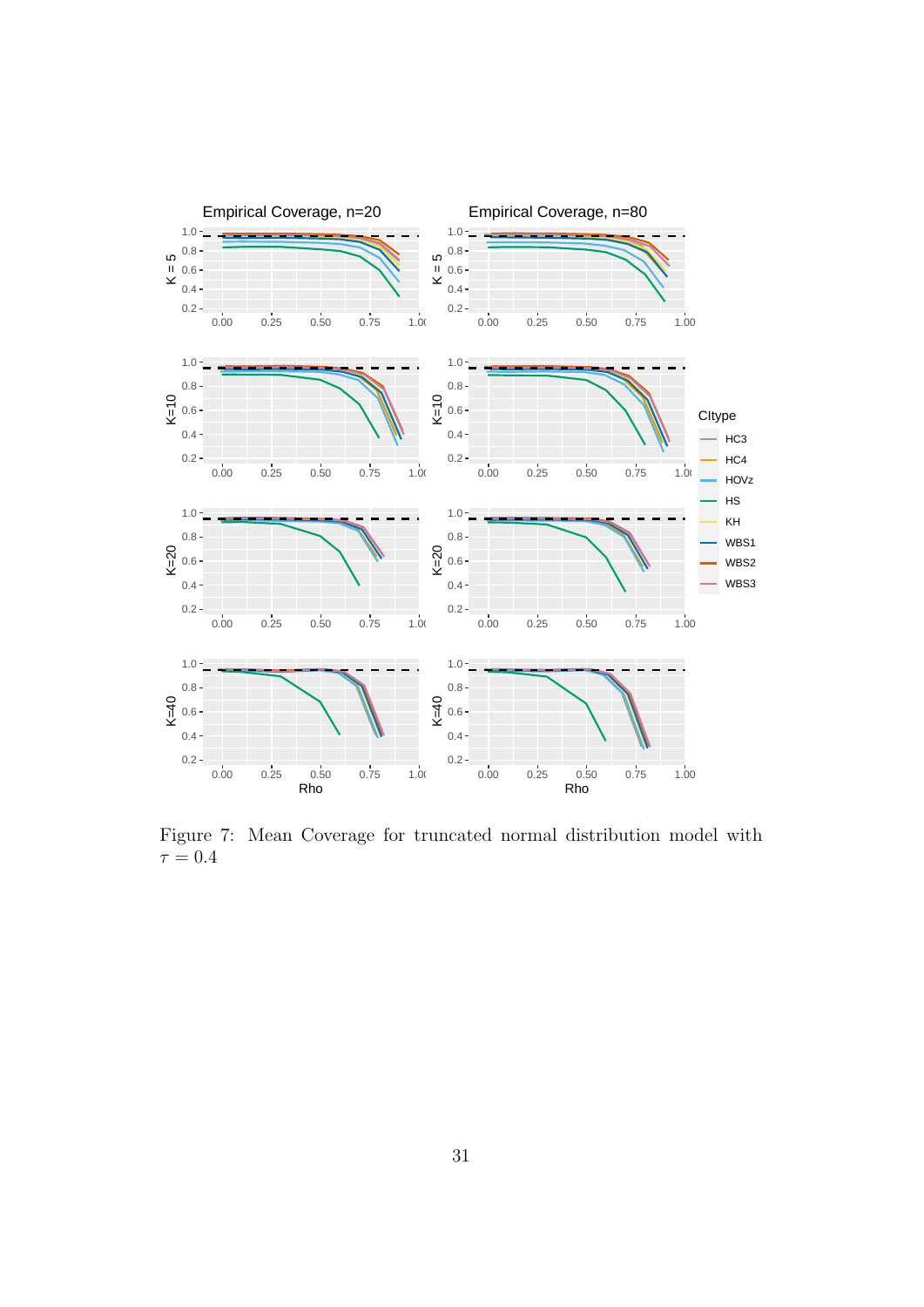

Figure 8: Mean Coverage for transformed beta distribution model with  $\tau=0$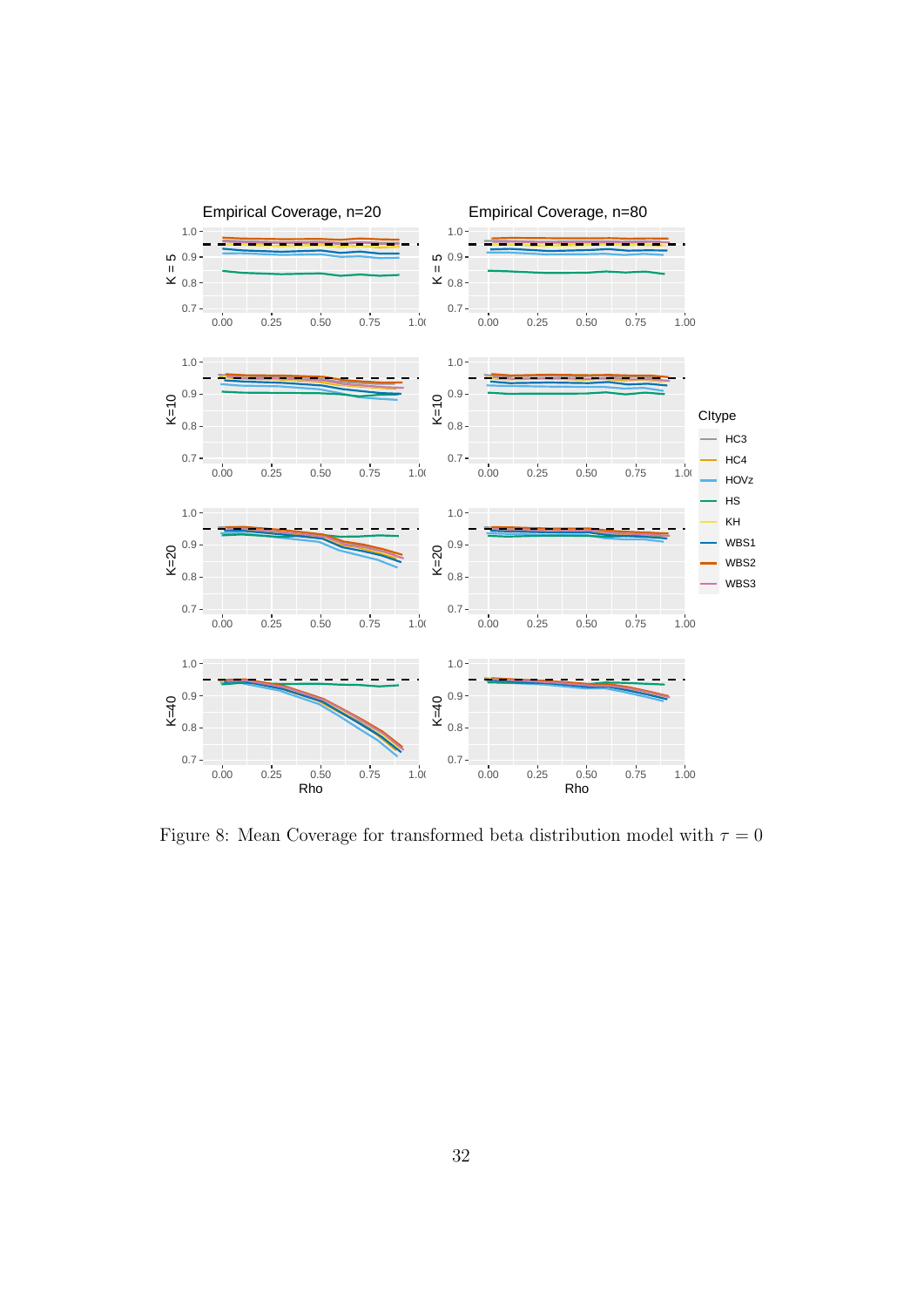

Figure 9: Mean Coverage for transformed beta distribution model with  $\tau = 0.16$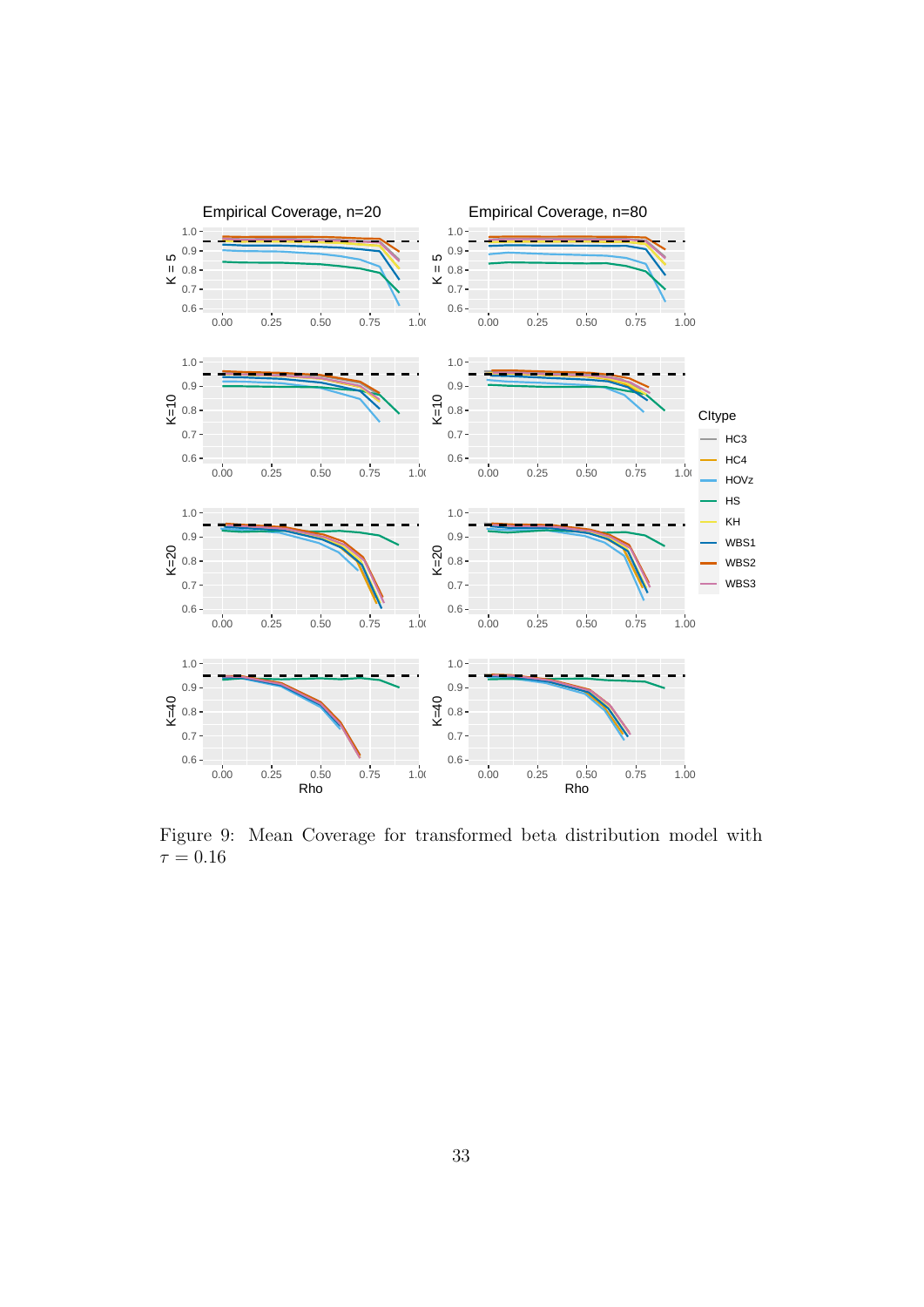

Figure 10: Mean Coverage for transformed beta distribution model with  $\tau = 0.4$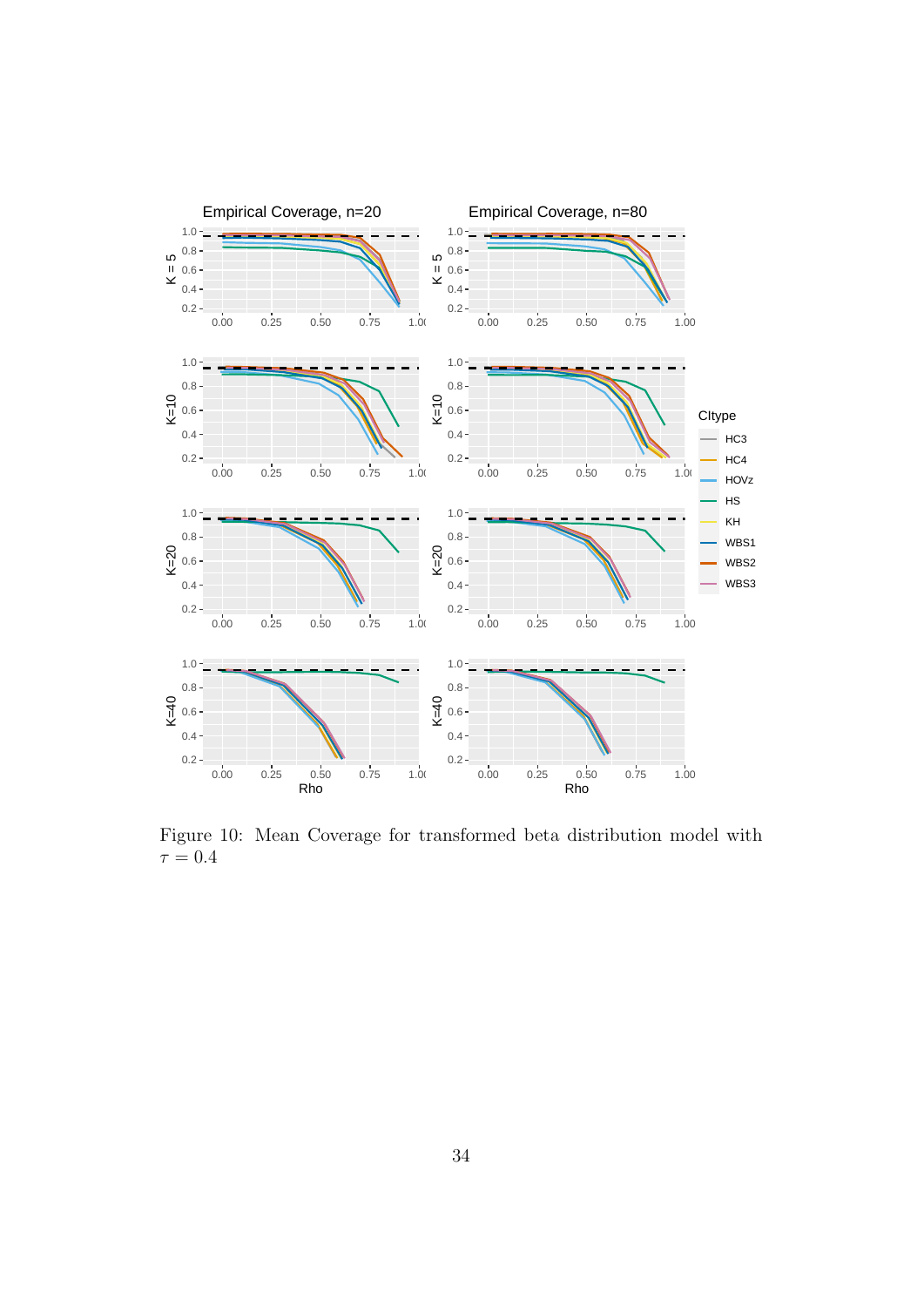

<span id="page-34-0"></span>Figure 11: Mean CI length for truncated normal distribution model with  $\tau=0$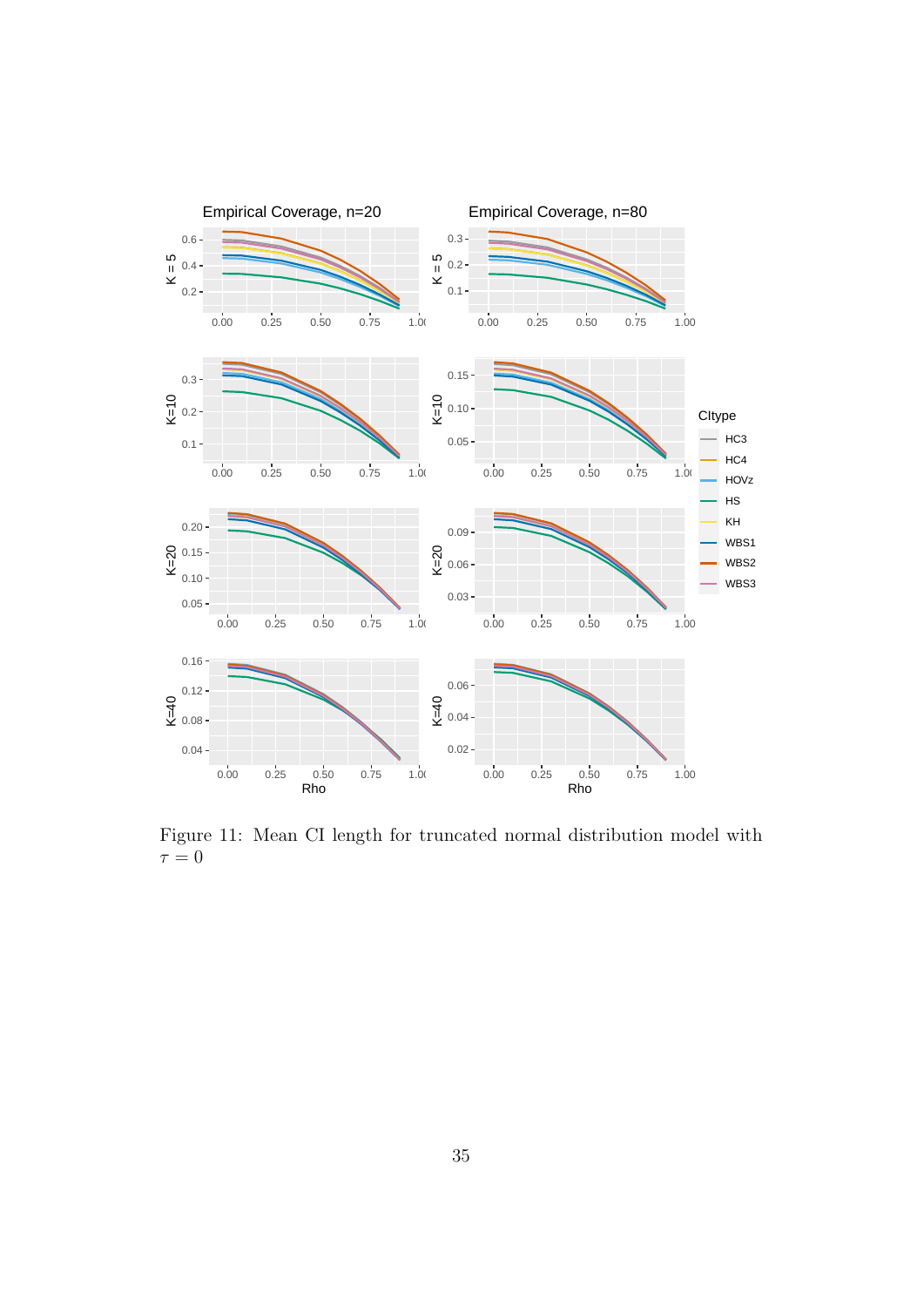

Figure 12: Mean CI length for truncated normal distribution model with  $\tau = 0.16$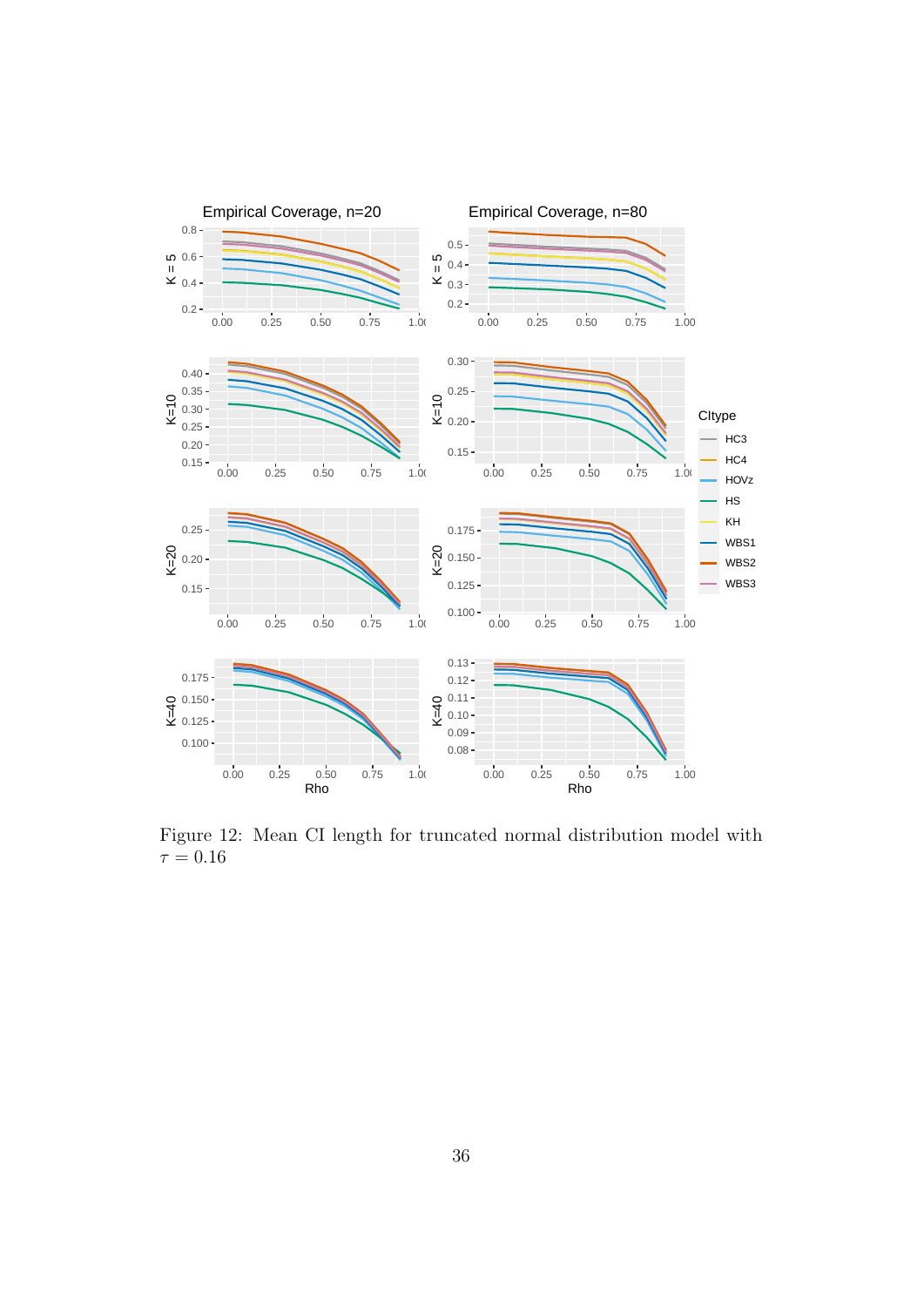

Figure 13: Mean CI length for truncated normal distribution model with  $\tau = 0.4$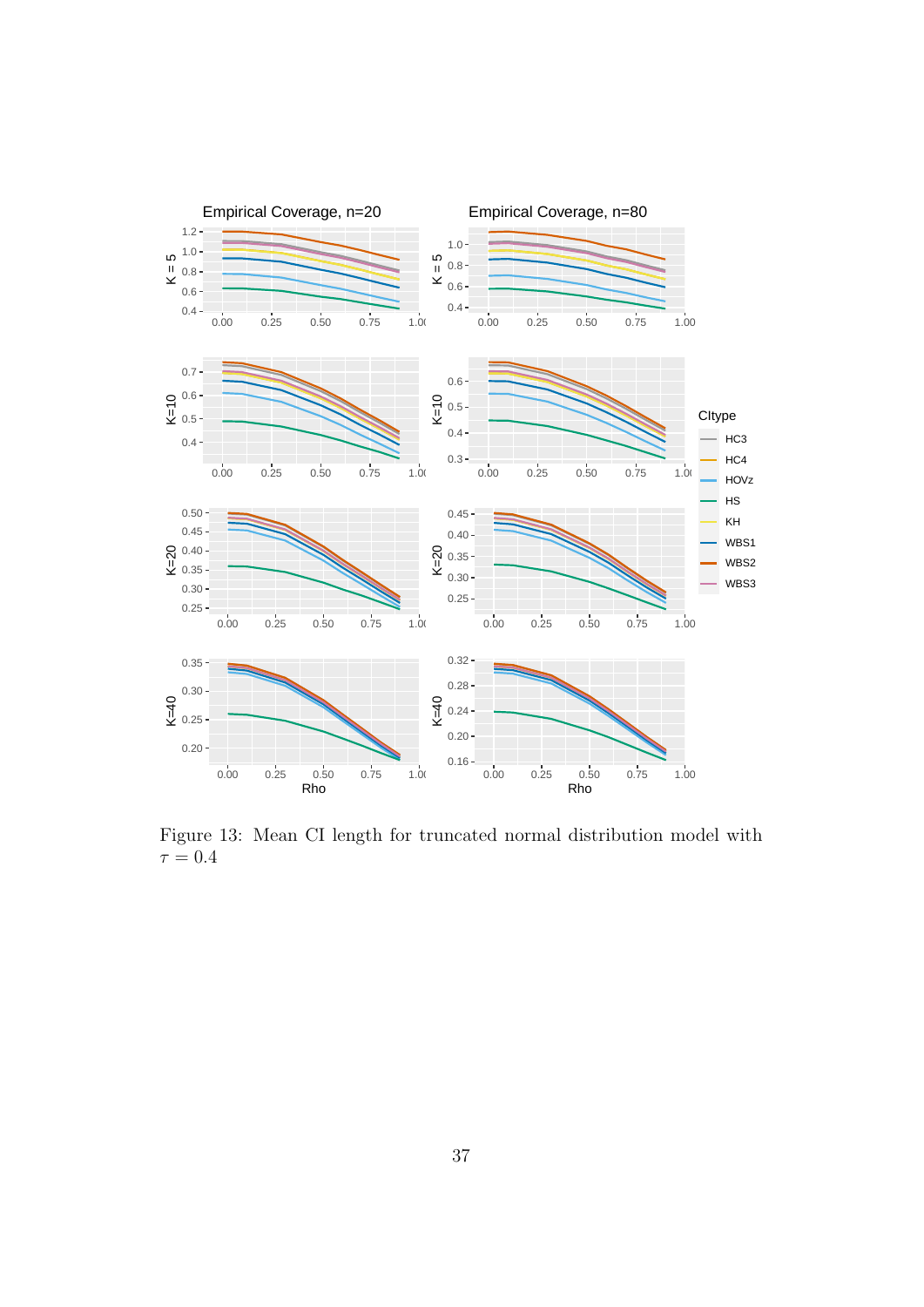

Figure 14: Mean CI length for transformed beta distribution model with  $\tau = 0$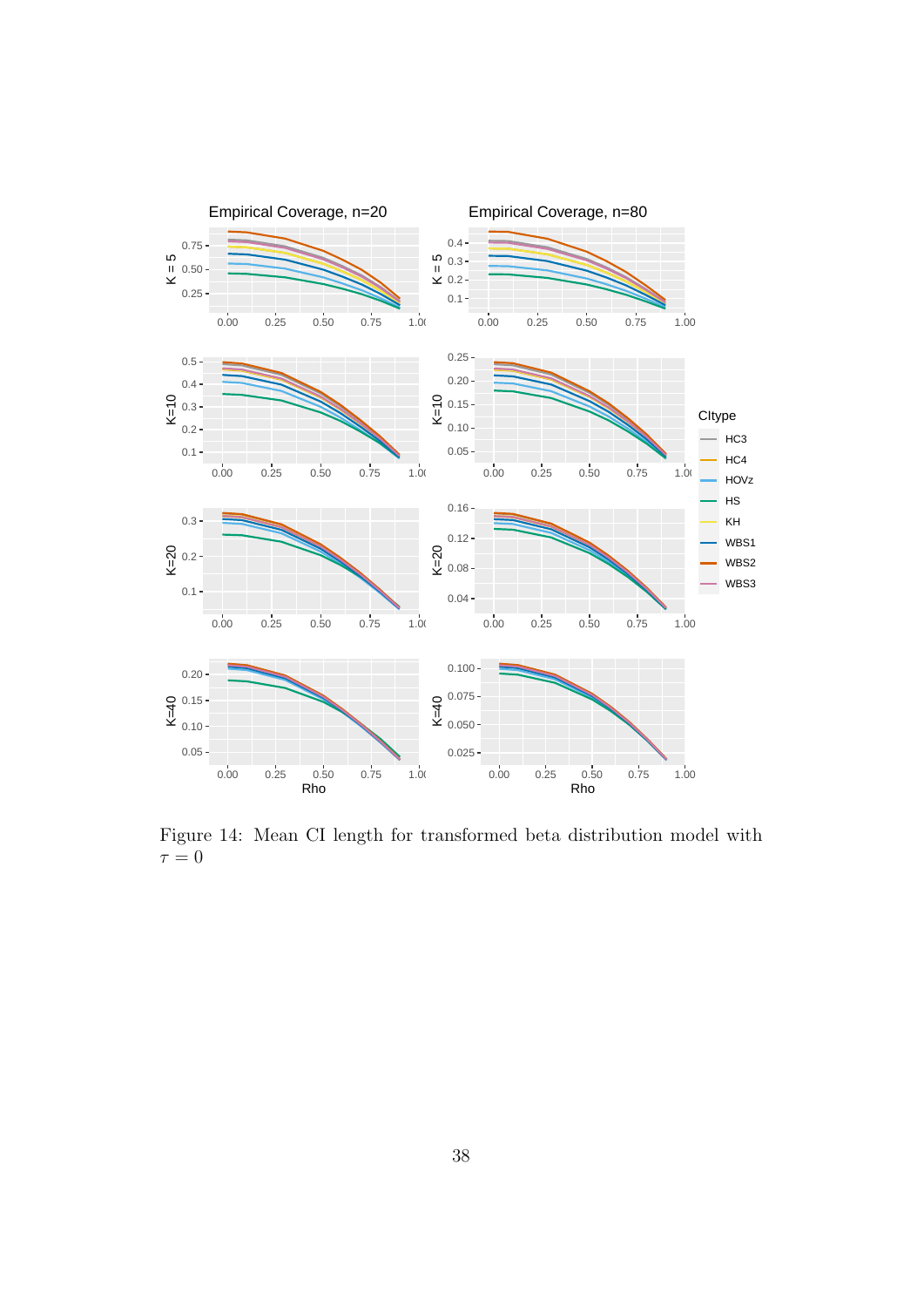

Figure 15: Mean CI length for transformed beta distribution model with  $\tau=0.16$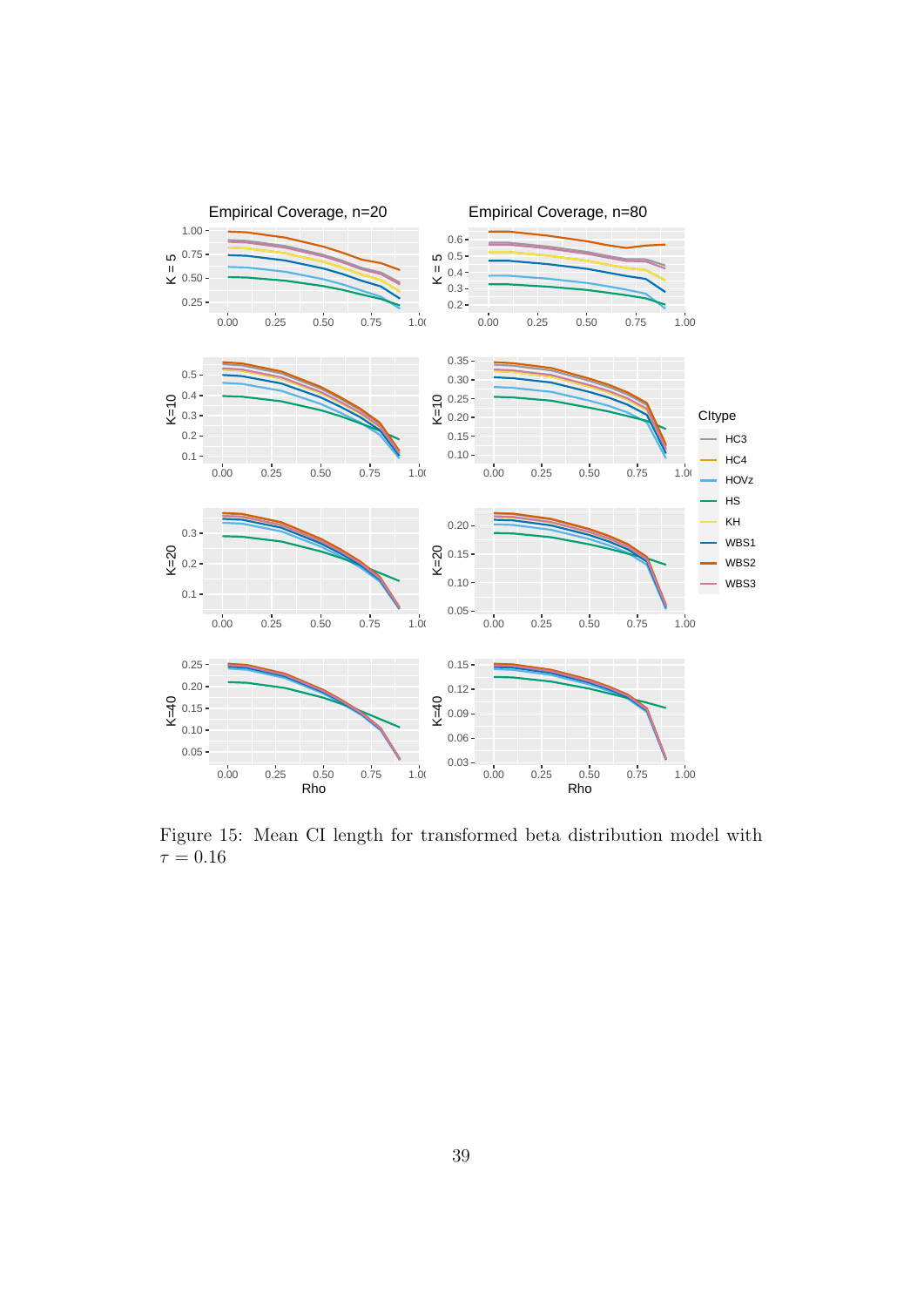

<span id="page-39-0"></span>Figure 16: Mean CI length for transformed beta distribution model with  $\tau = 0.4$ 

# B Simulations based on the dataset from Section [4](#page-19-0)

We also added a simulation setting that is specific to the dataset from [\(Molloy](#page-25-4) [et al., 2013\)](#page-25-4) discussed in Section [4.](#page-19-0) This means the number of studies, "true" heterogeneity and study effects in the simulation were chosen according to the estimates from the original dataset. There were  $K = 16$  studies, with  $\hat{\tau}^2 = 0.012$  and a range of study sizes between 55 and 771. The results are displayed in Table [4.](#page-40-1) Our newly proposed confidence intervals have good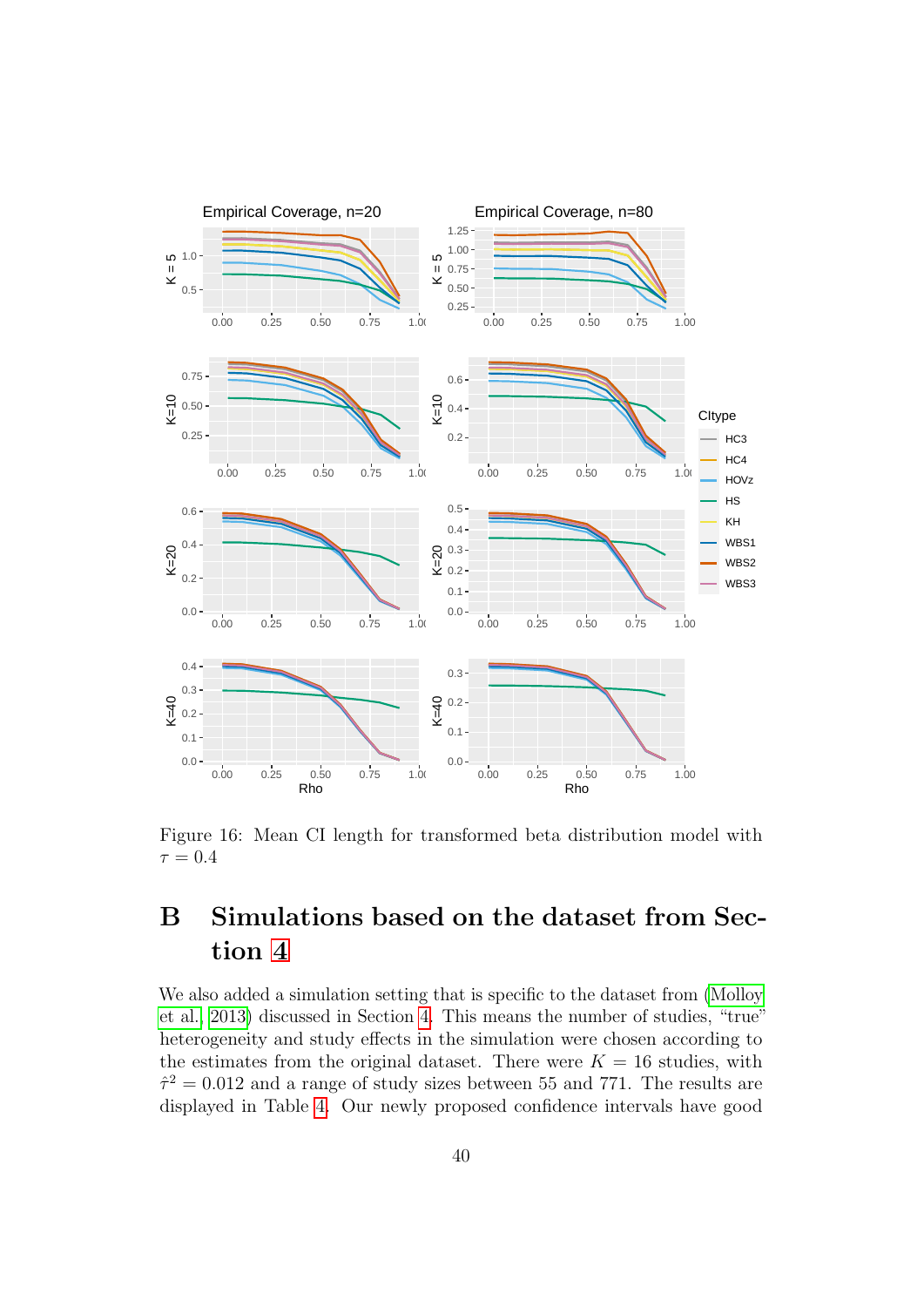control of the nominal coverage 95% both for the truncated normal and beta distribution simulation designs. HOVz was slightly conservative with approximately 94% coverage. HS performed worst out of the considered approaches, with only around 80% coverage.

| distribution HOVz KH WBS1 WBS2 WBS3 HC3 HC4 HS |  |                                                         |  |  |
|------------------------------------------------|--|---------------------------------------------------------|--|--|
| normal                                         |  | $\vert$ 0.938 0.954 0.946 0.948 0.947 0.954 0.948 0.798 |  |  |
| beta                                           |  | $\vert$ 0.940 0.953 0.947 0.946 0.947 0.954 0.949 0.797 |  |  |

<span id="page-40-1"></span>Table 4: Empirical coverage in simulation setting based on data from [Molloy](#page-25-4) [et al.](#page-25-4) [\(2013\)](#page-25-4) with K=16,  $\tau^2 = 0.012$  and study sizes between 55 and 771

# C Additional Information



<span id="page-40-0"></span>Figure 17: Mean Coverage for truncated normal distribution model with  $\tau = 0.4$ , aggregated across all number of studies and study size settings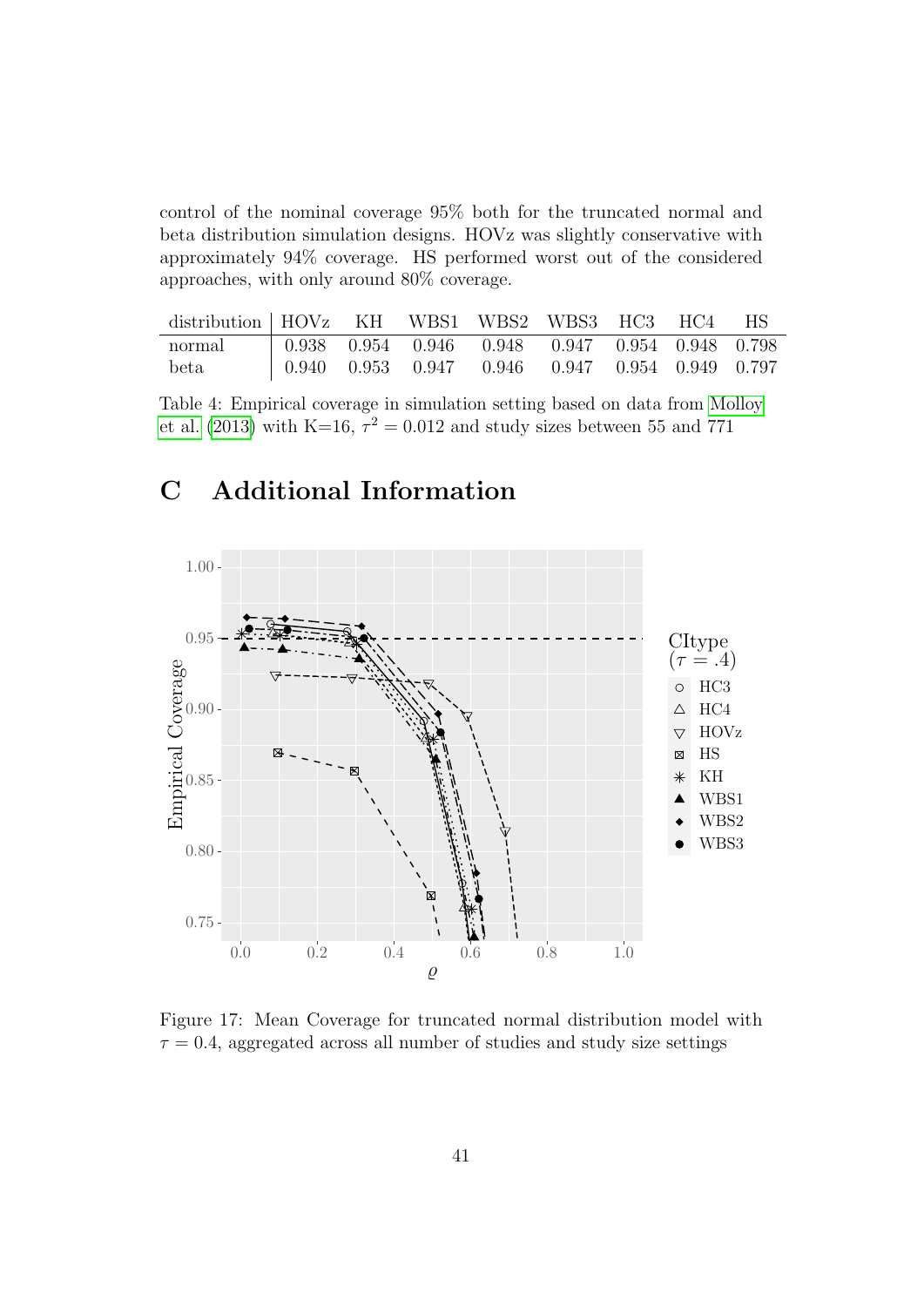

<span id="page-41-0"></span>Figure 18: Mean Coverage for transformed beta distribution model with  $\tau = 0.4$ , aggregated across all number of studies and study size settings

### Comment regarding Table [1:](#page-6-0)

The standardized log-normal distribution simulated in Table [1,](#page-6-0) was generated in the following manner:

$$
Y_i = \frac{X_i - \exp(0.5)}{\sqrt{\exp(2) - \exp(1)}}
$$

,

where  $X_i \stackrel{iid}{\sim} \mathcal{LN}(0, 1)$ . Then the  $Y_i$  are iid and follow a standardized lognormal distribution with mean 0 and variance 1.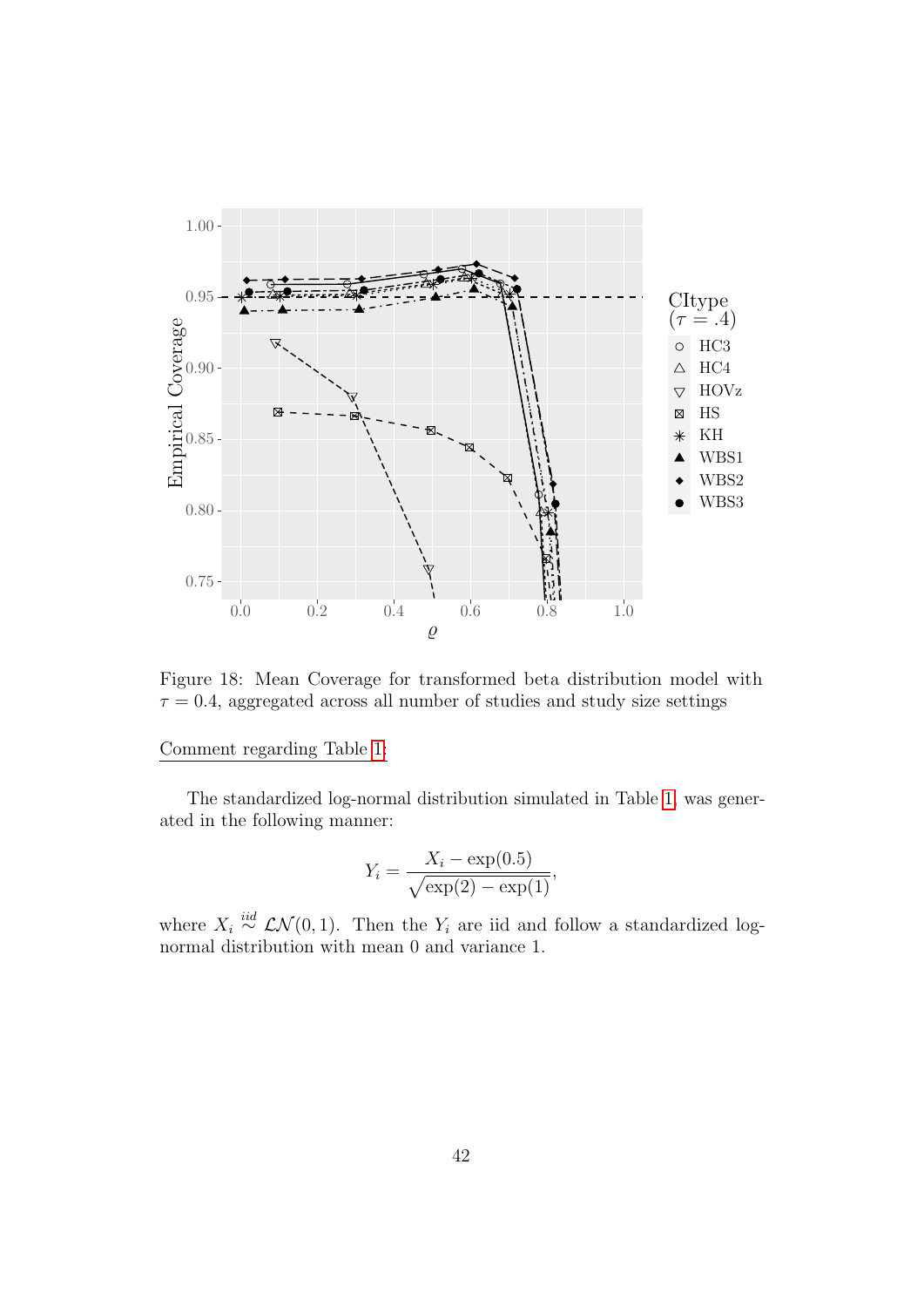

<span id="page-42-0"></span>Figure 19: Bias of truncated normal distribution on [-0.999,0.999] for various means  $\mu$  and standard deviations  $\sigma$ 

# D Reanalysis of other Meta-analyses

In order to gain additional insights into the consequences of implementing our newly proposed methods in practice, we reanalyzed previous meta-analyses of correlations. To this end we considered two datasets from [Chalkidou et al.](#page-23-11) [\(2012\)](#page-23-11) and [Santos et al.](#page-25-11) [\(2016\)](#page-25-11).

[Santos et al.](#page-25-11) [\(2016\)](#page-25-11) investigated the role of the amygdala in facial trustworthiness through meta-analysis of fMRI studies. They performed a metaanalysis of 12 studies, investigating the correlation between amygdala response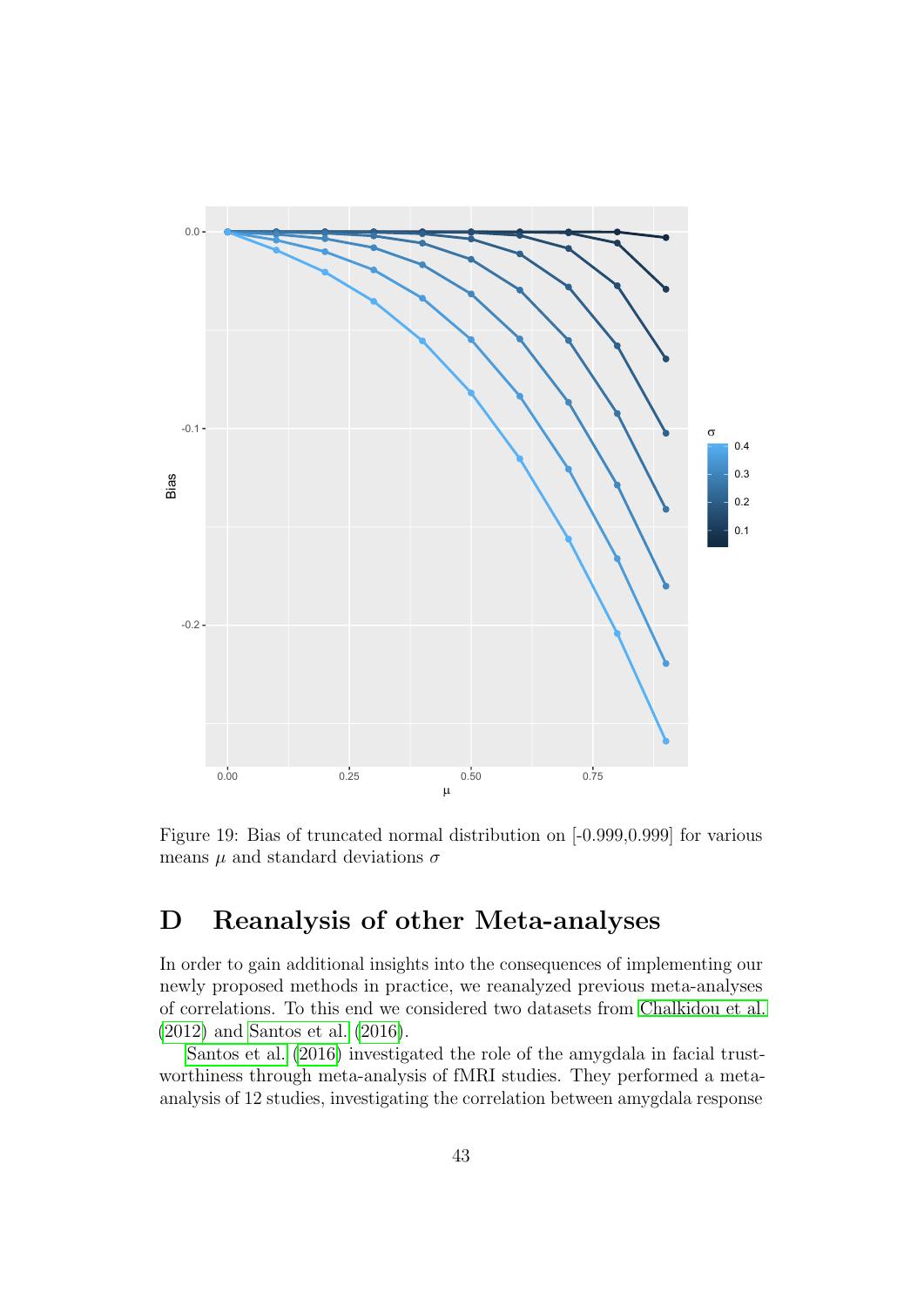to trustworthy vs. untrustworthy facial signals under fMRI. The data is pre-sented in Table [5](#page-43-0)<sup>[†](#page-43-1)</sup>.

| Study   1 2 3 4 5 6 7 8 9 10 11 12                                                                                                  |  |  |  |                                          |  |  |  |
|-------------------------------------------------------------------------------------------------------------------------------------|--|--|--|------------------------------------------|--|--|--|
| $\begin{array}{ccccccccc}\n & r_i & .654 & .072 & .998 & .892 & .313 & .069 & .971 & .989 & .989 & .473 & .594 & .999\n\end{array}$ |  |  |  |                                          |  |  |  |
|                                                                                                                                     |  |  |  | $n_i$ 24 16 12 14 15 15 6 12 11 32 14 12 |  |  |  |

<span id="page-43-0"></span>Table 5: Reported correlations and sample sizes of 12 studies on amygdala response to facial signals of trustworthiness under fMRI in [Santos et al.](#page-25-11) [\(2016\)](#page-25-11).

This is clearly one of the challenging scenarios with extreme correlations and high heterogeneity. For the random-effects meta-analysis [Santos et al.](#page-25-11) [\(2016\)](#page-25-11) reported a total estimated effect of 0.851 with a 95% confidence interval of [.422, .969]. With our new methods (also adding HS) we obtain the following confidence intervals: WBS1: [.088, .764], WBS2: [.044, .785], WBS3: [.066, .775], KH: [.064, .776], HC3: [.050, .782], HC4: [.070, .773], HS: [.302, .784]. Evidently the new CIs are substantially different, with a noticeable shift to smaller values. This makes sense as the integral z-to-r transformation increasingly deviates from the inverse Fisher transform for larger  $|\rho|$  values. Also, as in the simulations, HS yields the most (probably overly) narrow interval.

[Chalkidou et al.](#page-23-11) [\(2012\)](#page-23-11) examined the correlation between ki-67 immunohistochemistry and 18F-Fluorothymidine uptake in patients with cancer. The data comes from a total of 9 studies, containing data from both biopsies and surgeries, and is presented in Table [6.](#page-43-2)

<span id="page-43-2"></span>

| Study   1 2 3 4 5 6 7 8 9 |                                           |  |  |  |  |
|---------------------------|-------------------------------------------|--|--|--|--|
|                           | $r_i$ .21 .79 .82 .80 .04 .92 .84 .77 .57 |  |  |  |  |
|                           | $n_i$   43 12 9 10 20 20 21 6 22          |  |  |  |  |

Table 6: Reported correlations and sample sizes of 9 studies on ki-67 immunohistochemistry and 18F-Fluorothymidine in [Chalkidou et al.](#page-23-11) [\(2012\)](#page-23-11).

The authors report a random-effects meta-analysis 95% confidence interval of the main effect of [.43, .86]. With our new methods (also adding HS) we obtain the following confidence intervals: WBS1: [.36, .81], WBS2: [.31, .83], WBS3: [.34, .82], KH: [.36, .81], HC3: [.31, .83], HC4: [.33, .82], HS: [.33, .75]. In this example our results are much closer to the authors' analysis, suggesting a slightly wider confidence interval, mainly due to a smaller lower bound.

<span id="page-43-1"></span><sup>†</sup>Study number twelve actually reported a correlation of 1, but because we apply the Fisher-z transformation, we truncated this to 0.999.